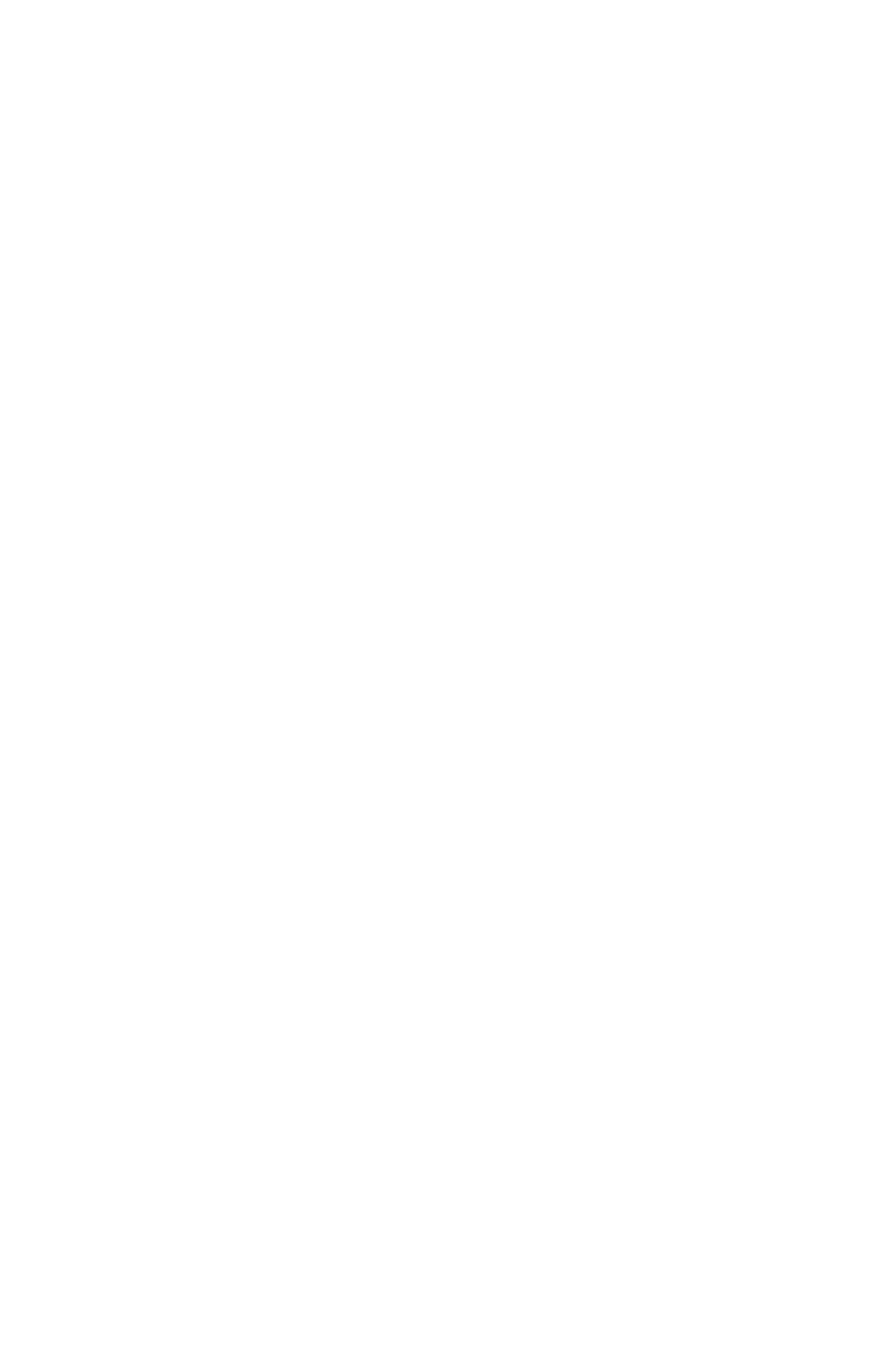# Creel

Selected by *Adrian May, Chris McCully and Philip Terry* 

Edited by

*Elaine Ewart, Penny Simpson and Marieke Sjerps*

With an introduction by

*Matthew De Abaitua* 

 **University of Essex: Centre for Creative Writing**



**www.wivenhoebooks.com**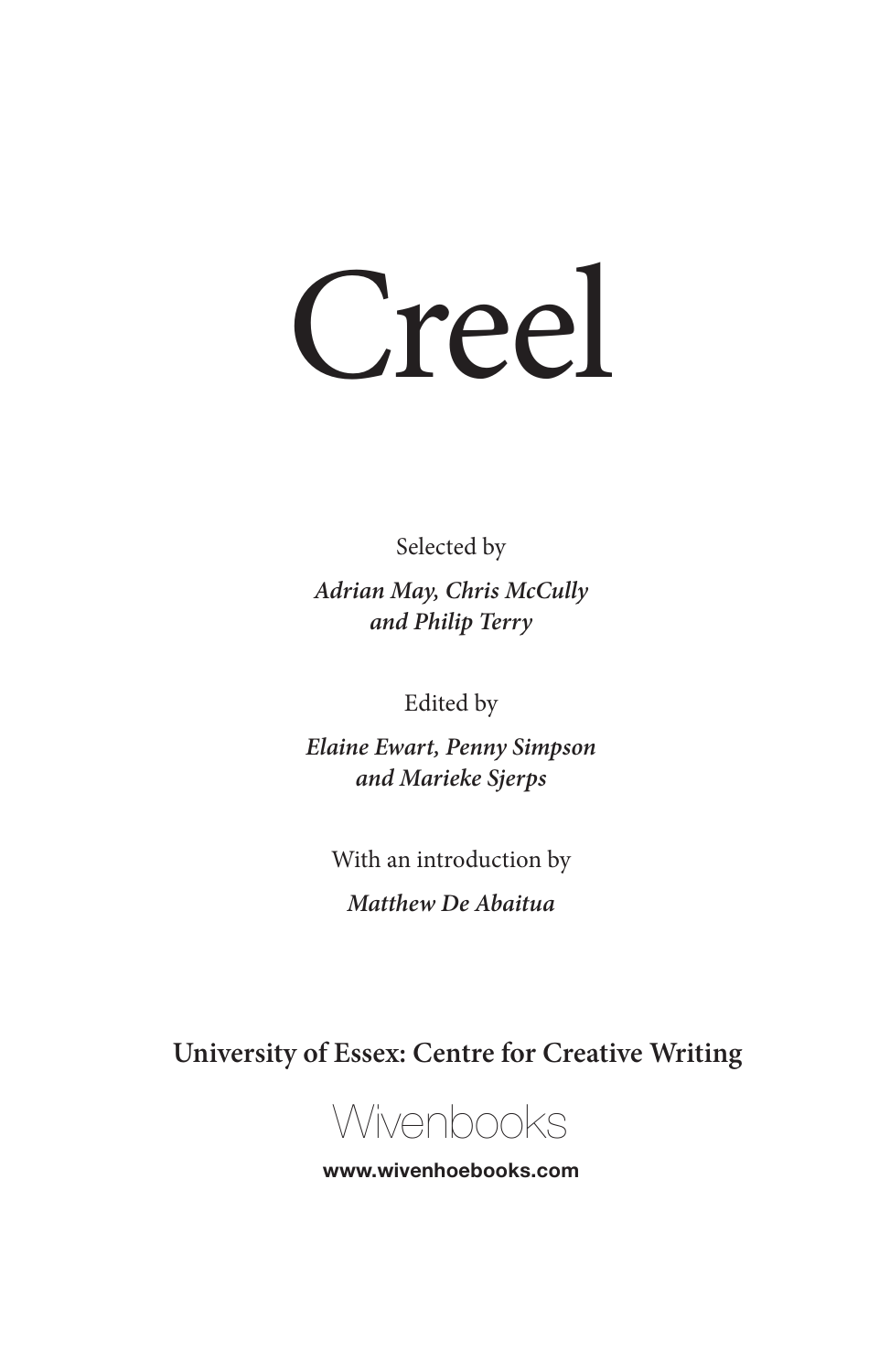**ISBN** 978-0-9929125-2-9

**Published by Wivenhoe Bookshop 23 High Street, Wivenhoe, Colchester CO7 9BE Designed by John Wallett Copyright © 2016 Copyright remains with the authors. Cover image © James Dodds**

**Typeset in Minion Pro Yú Xuánjī Chinese set in Arial Unicode Printed by Lightning Source**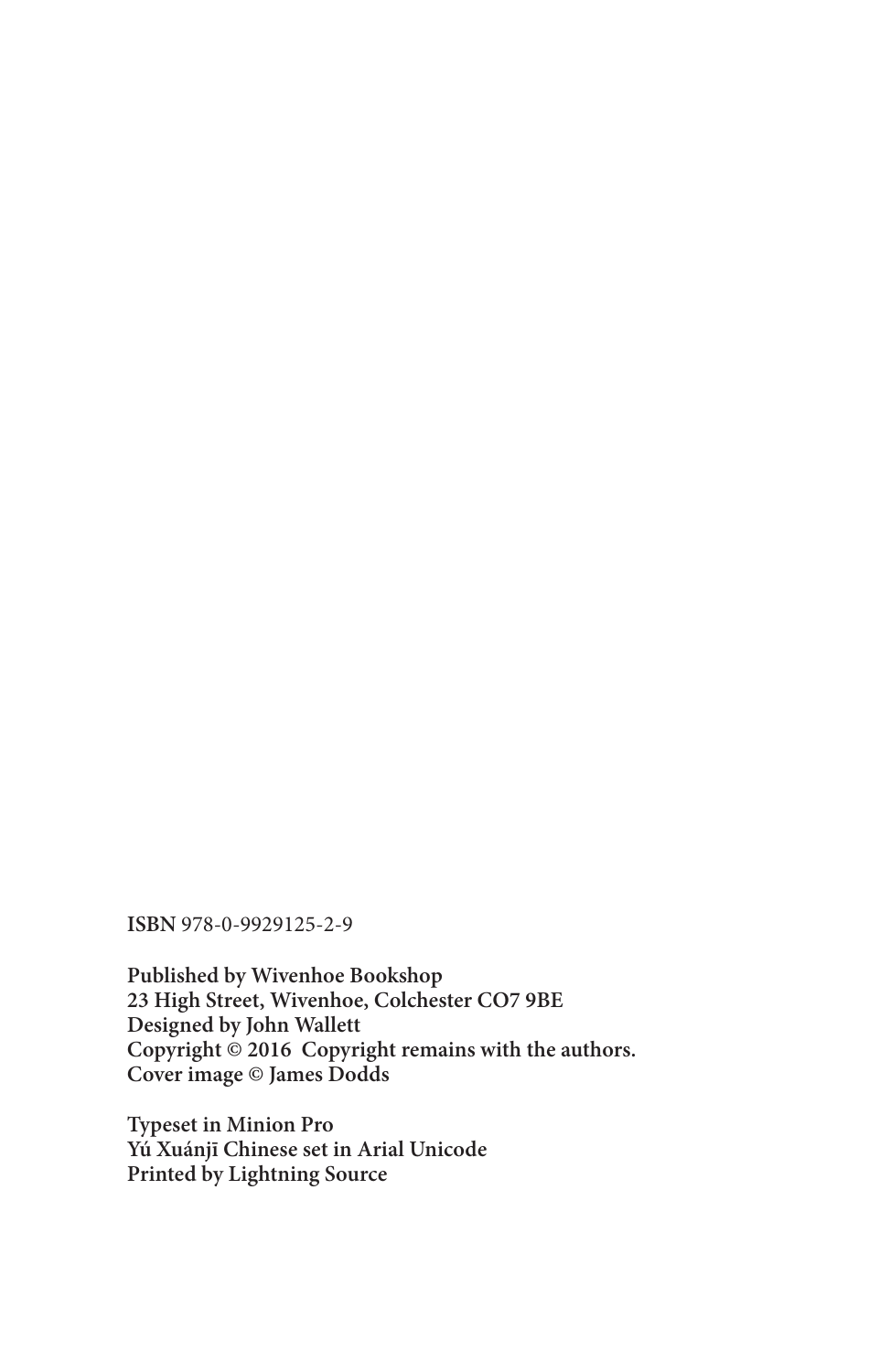# **Contents**

- **Baba Yaga laughs velvet and claw sharp at Miss Grey** *Carole Webster*
- **True** *Gabriela Silva Rivero*
- **Week Ten** *Jeremy Solnick*
- **Rime** *Ian Tucker*
- **Rejected** *Ben Shillito*
- **The Geniza of Dunwich** *Jeremy Solnick*
- **Baba Yaga laughs leather and beak hard** *Carole Webster*
- **Dry** *Marieke Sjerps*
- **The Great Storm of 1328** *Jeremy Solnick*
- **Lake Michigan** *Oliver King*
- **Anniversary** *Elaine Ewart*
- **The White Dress** *Heidi Bernhard-Bubb*
- **A Fir Farewell** *Angela McPherson*
- **Ten Days of Holocaust** *Deborah Landes*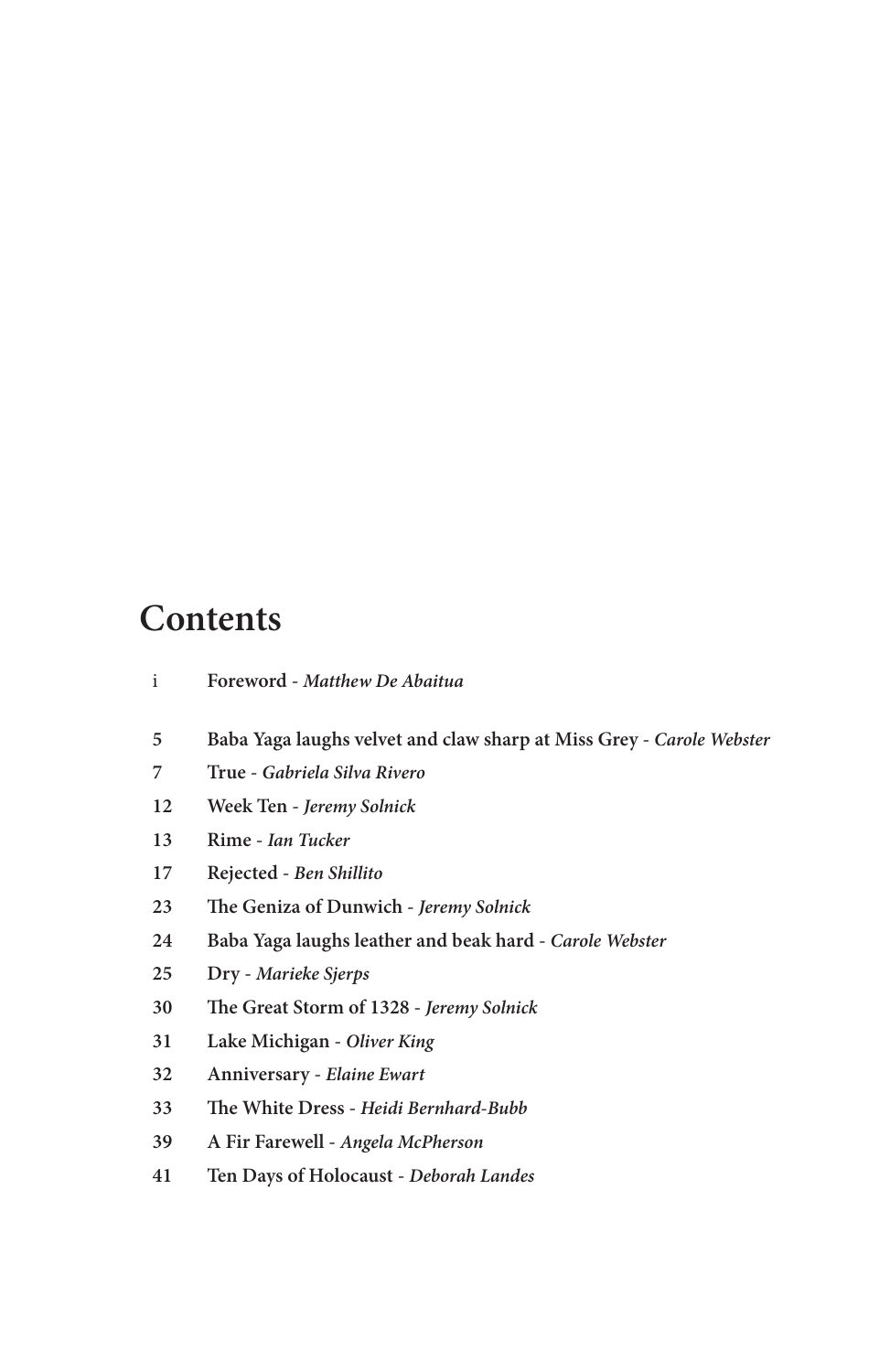- **Yú Xuánjī poems** *Simon Everett & Lin Su*
- **Poem for the Riverbank Willow / Out Set** *Simon Everett & Lin Su*
- **To a Master Alchemist / Out Set** *Simon Everett & Lin Su*
- **Baba Yaga and the first dream of owls** *Carole Webster*
- **Picking the bones** *Ellyn Coe*
- **The last time I saw you cry** *James Jarrett*
- **Rapunzel** *Elaine Ewart*
- **The Mere-Dragoun** *Helen Chambers*
- **Back-garden Bartholomew Close 1987** *Oliver King*
- **Hungerwinter** *Jeremy Solnick*
- **Magpies** *Elaine Ewart*
- **An oath tae Agnes** *Joshua Ross Grocott*
- **The Polish Haiku** *Elaine Ewart*
- **Baba Yaga and the dream of bees: Part One** *Carole Webster*
- **Baba Yaga and the dream of a bee wedding: Part Two** *Carole Webster*
- **About the Contributors**
- **Editors**
- **Acknowledgements**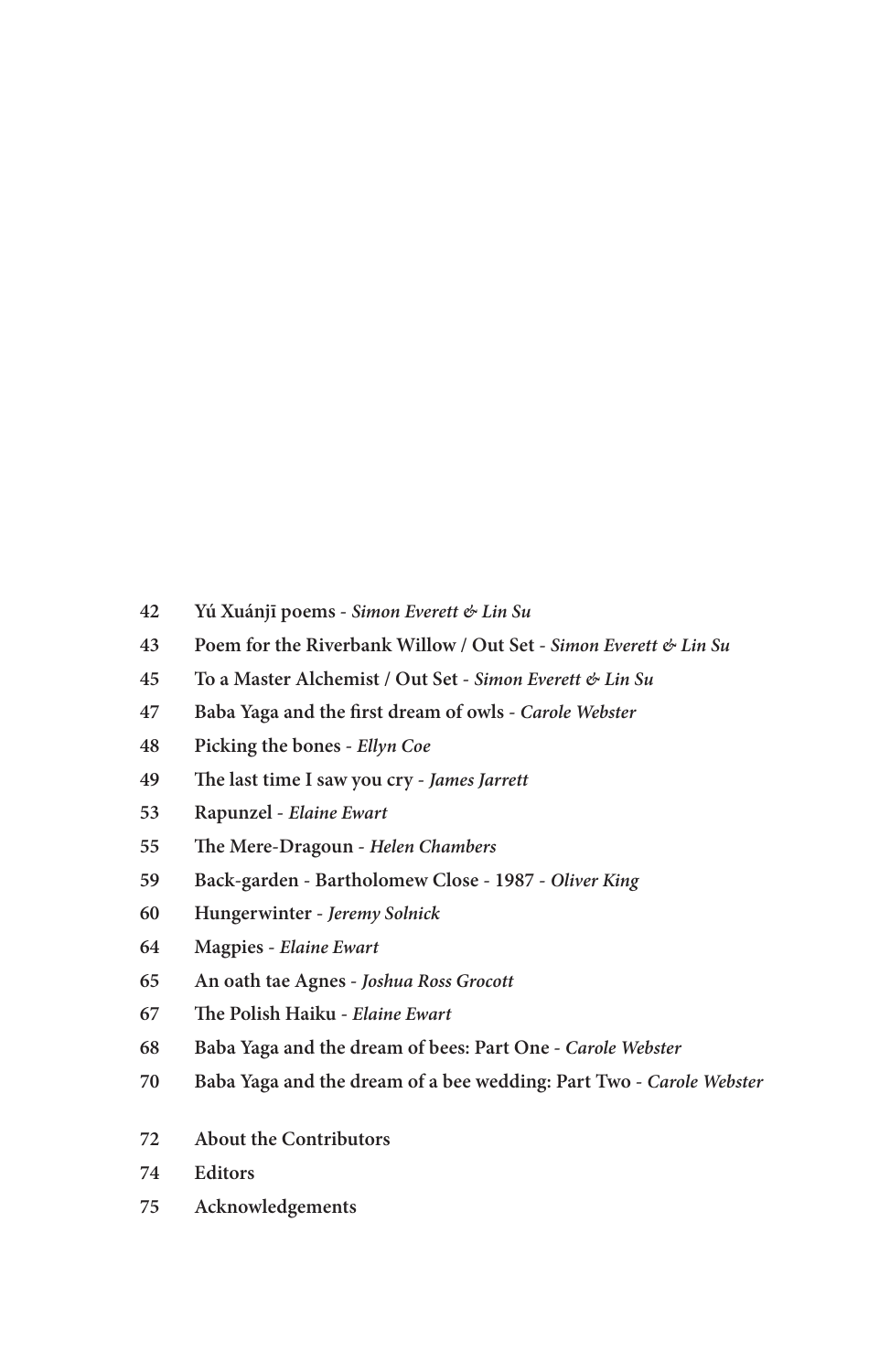## **Foreword**

Becoming a writer requires that you keep a promise that you have made to yourself. One way to hold yourself to that promise is to make it in the company of others.

Writing is not solely an act of individual heroism. It requires a support structure. Look at the list of acknowledgements in any book if you doubt me and count up the names of family members, agents, lovers, barmen. Experienced writers keep their own counsel, this is true. But a community is required at the early stage of a writer's development. A community of influences, attentive readers and rivals. The quarrels of the cafés and the slanders of the salons, to quote William Gass. A community that accepts your promise that you are a writer.

Studying Creative Writing at Essex is a way of making a promise to yourself that you will become a writer. I used to think that being a writer was solely a matter of publication. Get a book out there, and your promise is fulfilled. Simple as that. But it's not. You cannot divide the writers from the non-writers according to the utilitarian requirements of a publishing industry.

Through my contact with the students and teaching staff at Essex, on a course that embraces the experimental, the marginal, the mythological, I've come to regard writing as an act that goes beyond the products of the marketplace; it is a way of seeing and being. A mode of heightened attentiveness to language, to other people and to the self. If this is my faith, then publishing is its Church - it organises and administrates the religion but at times its concerns are parochial and even inimical to the faith which sustains it.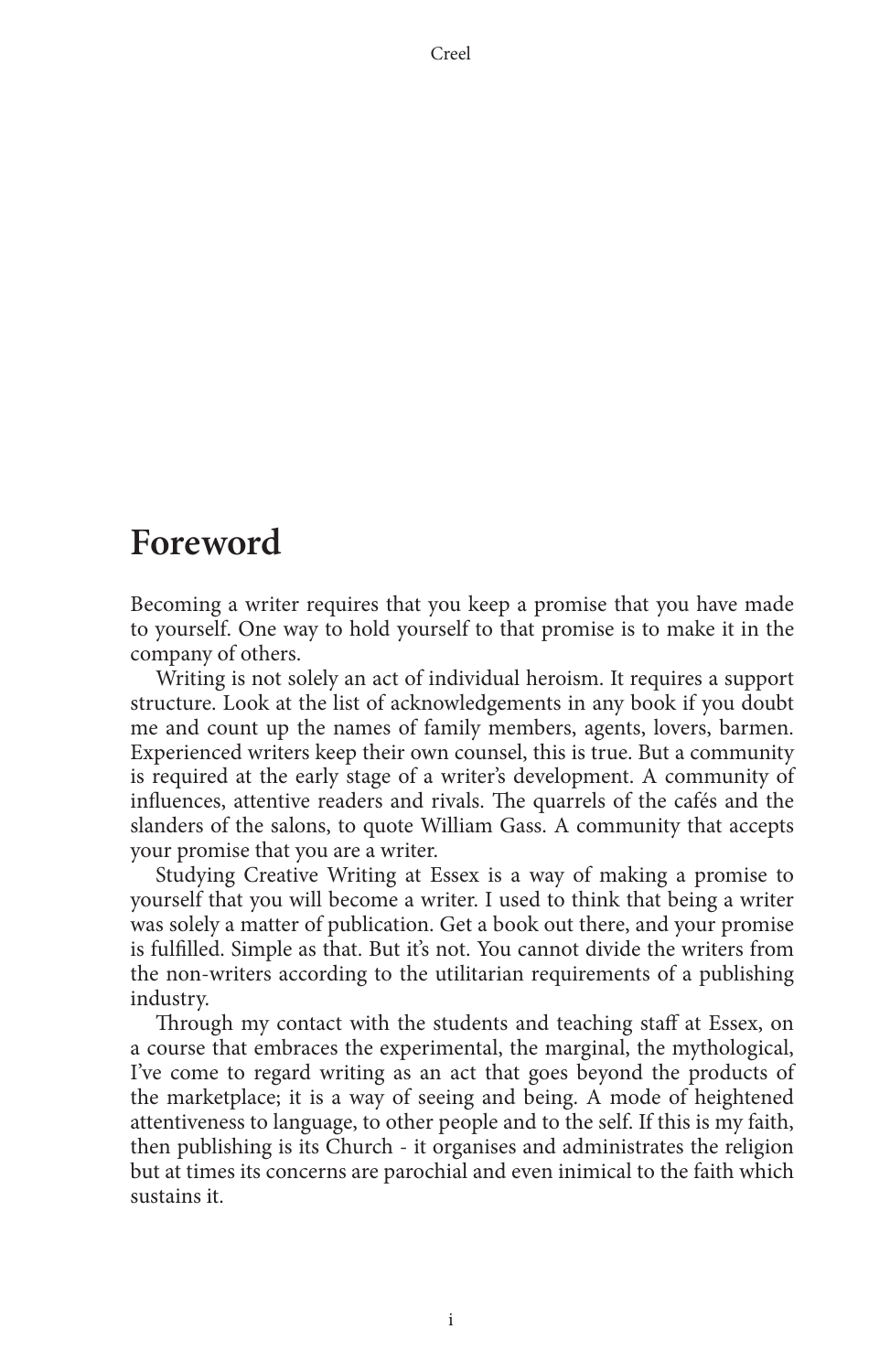Today, publishers struggle to find the time to develop their writers, nor do they cultivate the social community which sustains them. Creative Writing courses and publications like Creel now provide that vital support group. Ten years elapsed from the completion of my MA to the publication of my first novel; I was sustained across that decade by the promise I had made to myself and to the community of writers I met as a postgraduate. If I had never made that promise in the company of others, I would have given up.

Sure, it was - in my case - a young man's promise born of rivalry, narcissism, egotism. No-one ever said writers are nice. We are ambitious and our depth of feeling is matched with a cold measurement of how best to utilise that feeling in our work. It seems strange to suggest a support group could be made out of such material. But it is support of a specific and vital type: helping each of us to vastly improve our writing. This is a project without end and that is what is glorious about it.

What each of the writers have achieved in the following pages is a milestone in their work, making a lasting mark within the Essex community of writers and readers and taking vital steps toward keeping their promise.

## *Matthew De Abaitua*

*Matthew De Abaitua's new science-fiction novel is called 'The Destructives' (Angry Robot, 2016) and is published in the UK and the US.*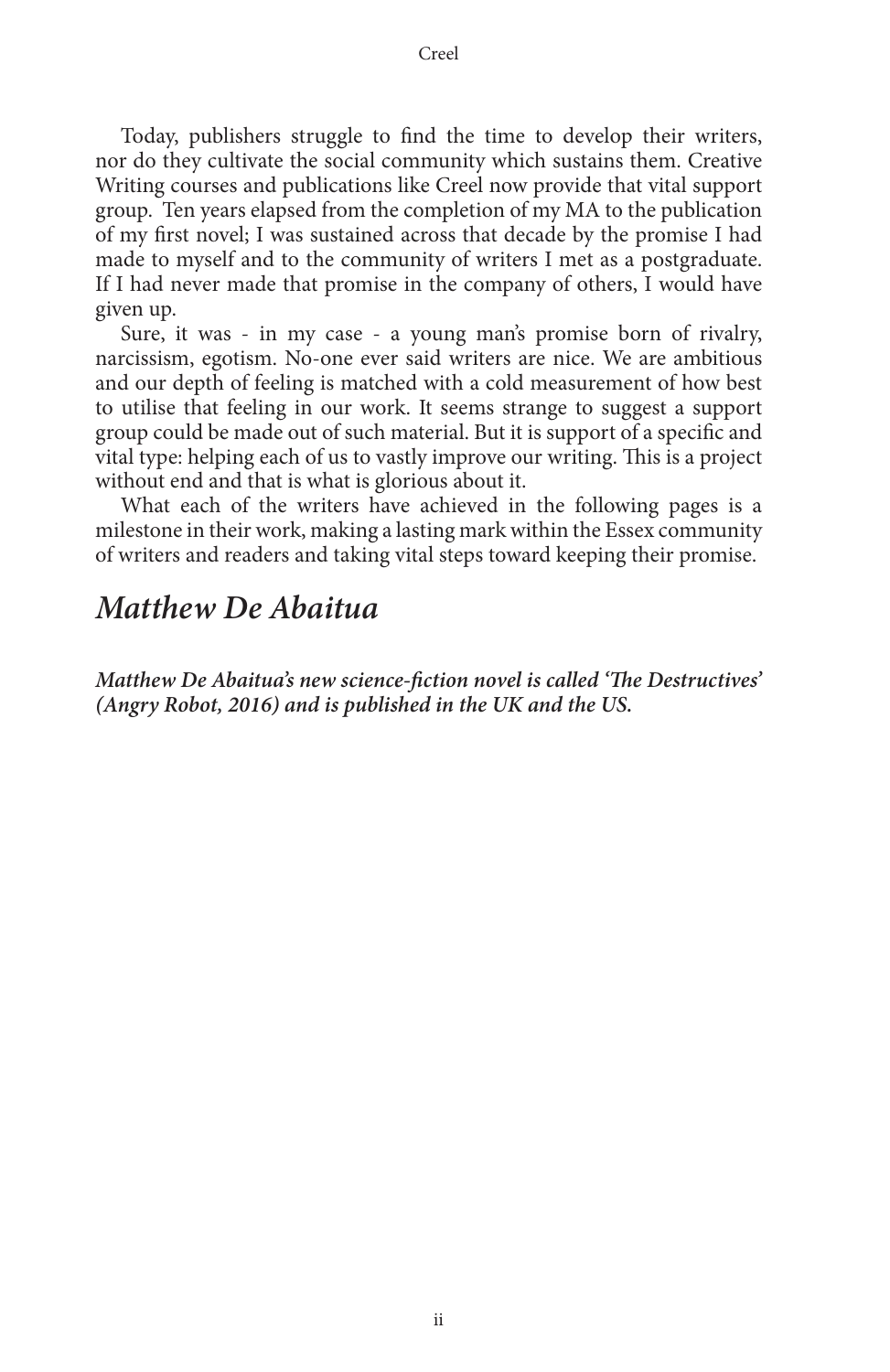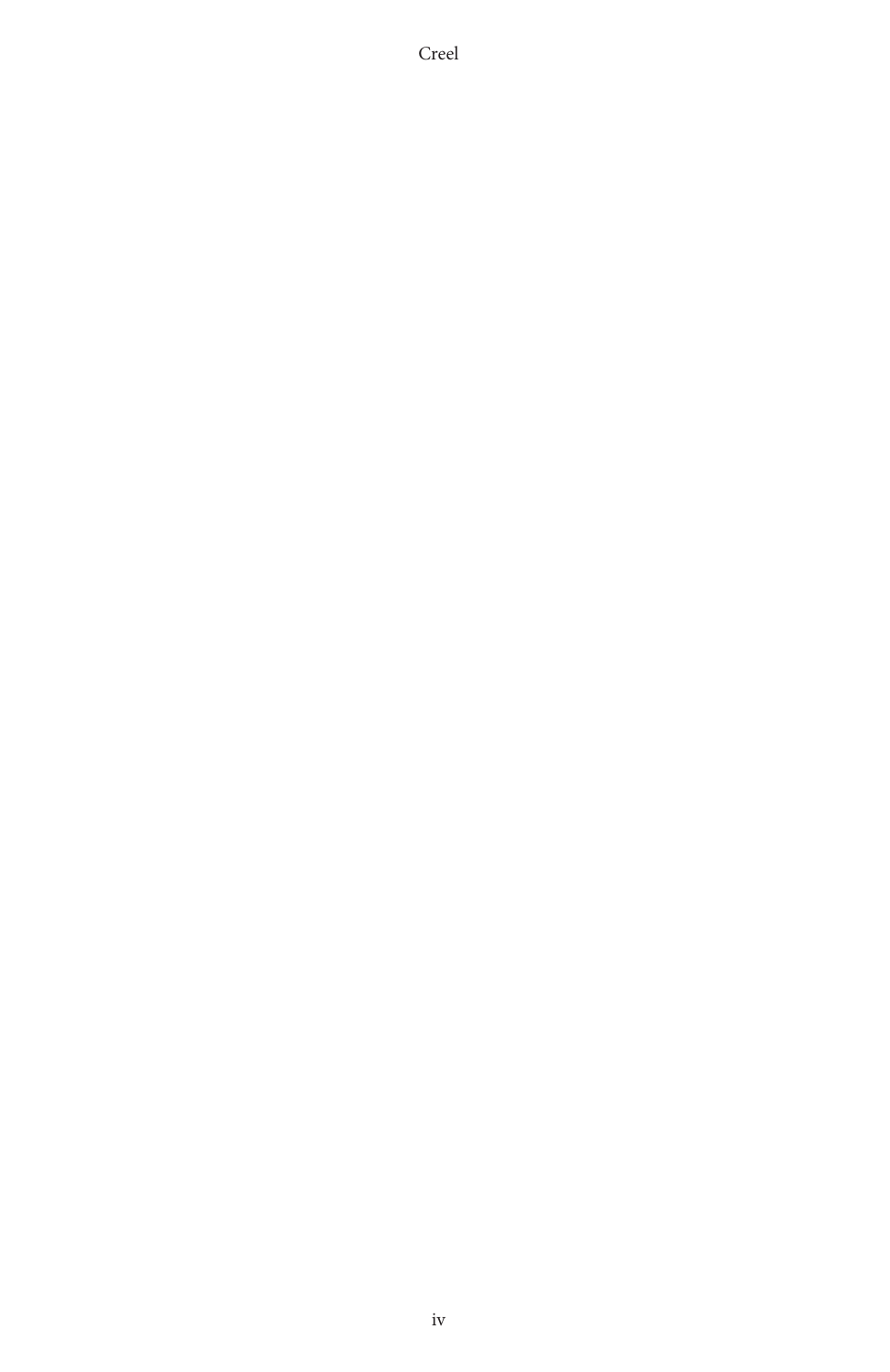# **Baba Yaga laughs velvet and claw sharp at Miss Grey**

## *Carole Webster*

When she is left alone In this brick house At twilight

She laces her bat soft boots and Opens the back door To the dark garden,

She pulls the black woollen shawl Embroidered with cherub pink roses Over her head and she is altered a little.

The unseen blackbird calls A penny warning, a sound of Coins against keys in the apple tree,

Miss Grey the slim tabby From next door outstares her with amber and is Surprised by golden tiger eyes;

She laughs velvet and claw sharp Miss Grey blinks once and Slinks hurriedly through the clematis hedge.

Insinuating between each dark leaf across the long wet grass She mouse steps Running in bat soft boots.

Beyond the black painted shed The Cornishman's chickens Settle their feathers and their speckled hen voices,

Their creaky crooning spells A hex on dark, the moon, the fox to Bind a blue silver April day.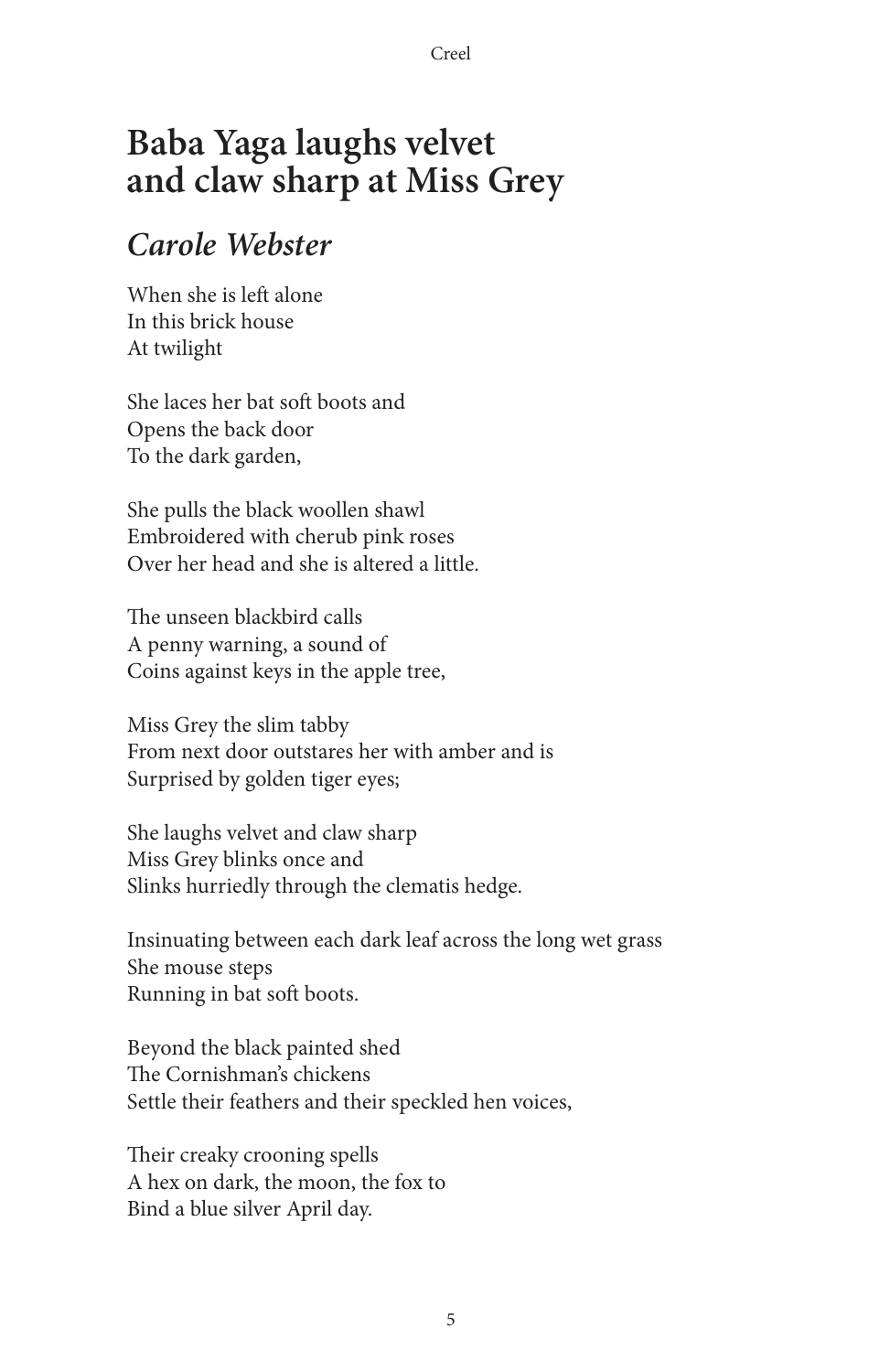She smiles into the corner of her mouth Wearing bat soft boots and a black woollen shawl In the black painted hut with yellow hen's feet,

This is what happens When she is left alone In this brick house at twilight.

*4th December, 2013*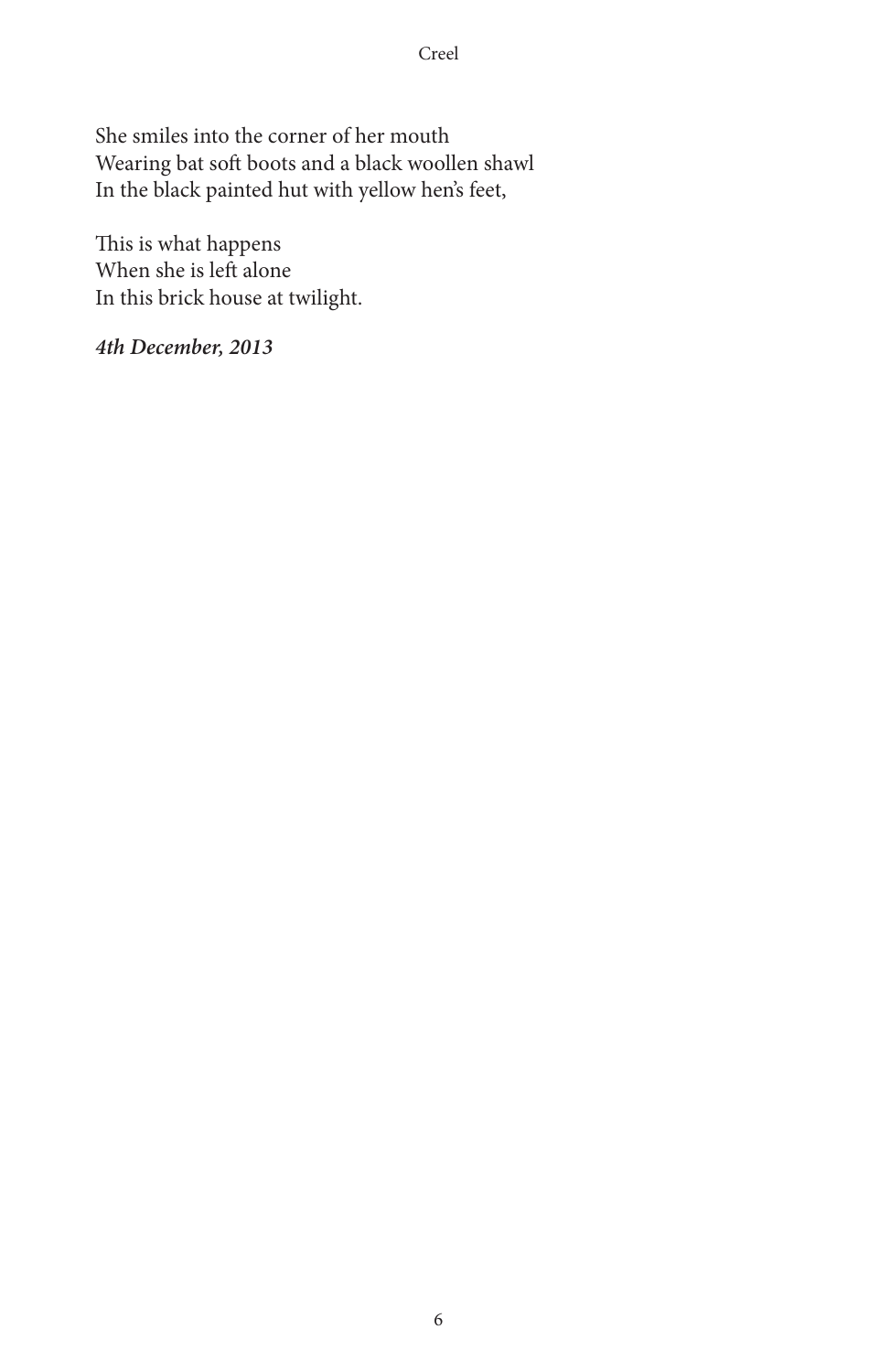## **True**

## *Gabriela Silva Rivero*

*I.*

*why did you turn back, that hell should be reinhabited of myself thus swept into nothingness?*

#### *Hilda Doolittle, Eurydice*

He's come – he loves me! Oh, I did well to never doubt him. He loves me, he loves me; if there was ever need for proof then his presence here, beyond that hateful river, beyond that thrice-awful hound, is that proof.

And seeing him, with these eyes I thought would see no more but the dead, in seeing him come all the memories I thought lost to oblivion. I remember: sitting under the shadow of the trees, with sunlight falling on the ground in splotches, and the wind moving the grass in soft waves, I remember the earth under me breathing like a wild animal caught napping. I remember looking at the river, and how my lover's fingers would dance on the string like rays of light on the water and his songs would grow like eddies in the stream, touching others, touching me. I remember how he kissed me and said that of all his songs I was the truest, the first, and I remember the flash of red opening the green, the bite of the serpent that sent me here. Colours of all hues, made all the more brilliant now that I spend my time, if what the souls experience here is time, amidst the darkest of blacks and the palest of whites.

I am shapeless now, given form only by the cloth of the dead, so thick, so heavy I can barely walk, can barely hear anything that isn't dead. I am in the hall of the king and the queen, he has performed for them a song of loss, and the queen is wiping her eyes. She understands what it is to lose the sun on the meadows and inhabit instead the darkness where things come to die, what it is to exchange the sound of water and music for the dripping of dead salts upon ash. She says something that escaped my ears – I supposed they serve only the spirits now – but it does not matter: I know she will let me go.

But the king's voice does reach me, he who is both dead and more alive than any. He lays down rules: life is always conditioned to something, and mine is to sight and to sunlight. "Walk forward, never stop, never look back," the king says, until the sunlight warms the two of us as a couple again. Each step will cinch new flesh around my bones, but only the light of the sun and the blowing of the wind will make the body come alive.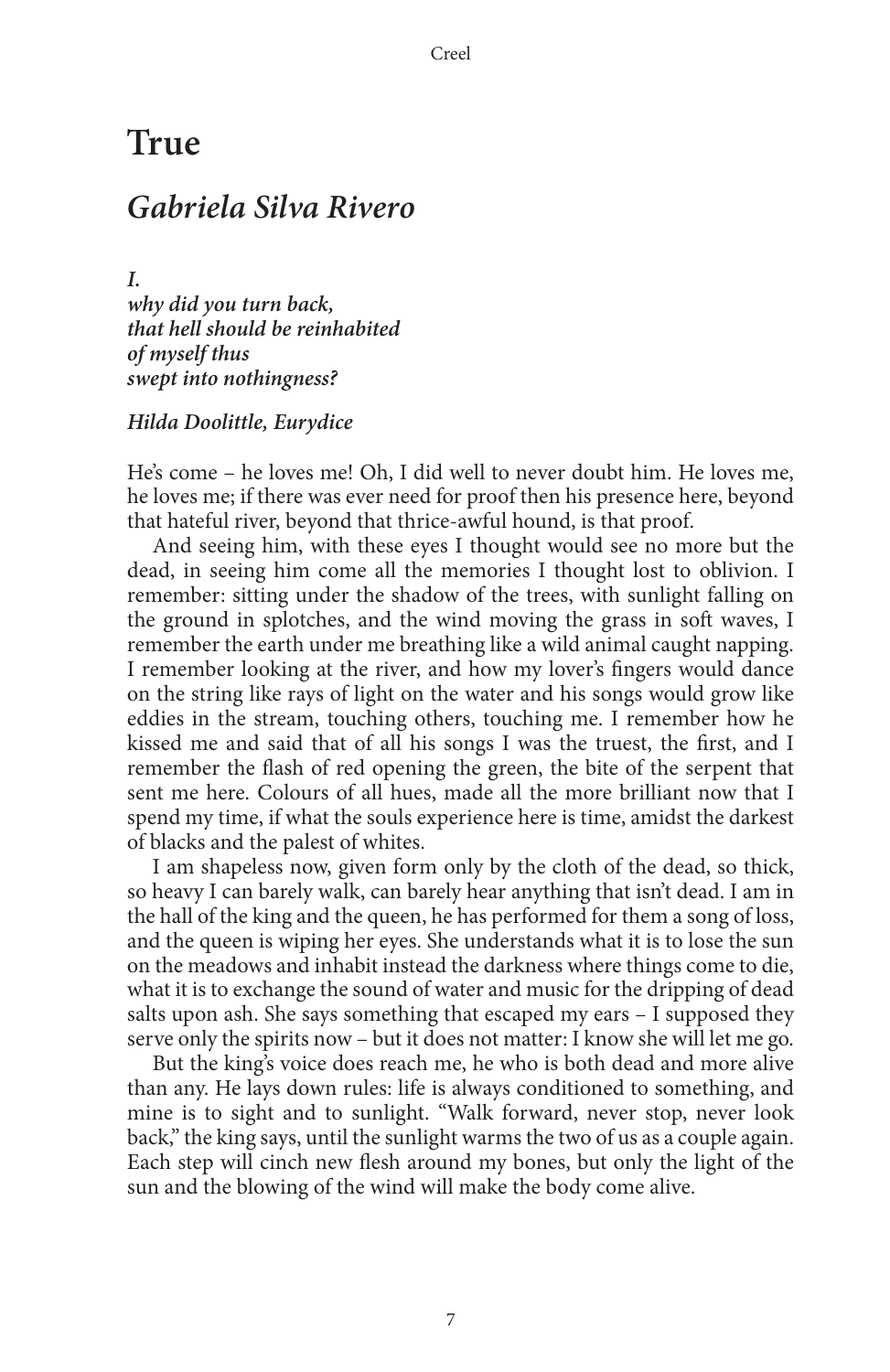I already feel my heart begin to beat! Is it a mirage alone, this fluttering like holding a butterfly in my hands? I walk behind my lover, would that I could embrace him, take his hand and twine his string-scraped fingers with mine. He would be so warm where I am so cold… patient, Eurydice, patient. You were patient once before, waiting for him to play, for his inspiration to visit. You pushed away bitter thoughts and jealousy, when evil tongues whispered that he had other lovers, that he loved his music more than he loved you, you closed your ears.

This is your reward: that he loves you, that he is come to take you home. And I see the mouth of the cavern, it gapes whiter than souls, makes the tunnel so dark it seems inexistent. Is that not what it will be, soon, when I am free and my heart is loving again and death becomes but a nightmare remote, both past and future? Ever so strongly beats my heart, I feel it pulsing in the tips of my fingers, I feel the stone under the soles of my feet, the mantle around me becomes light, becomes thin. My eyes begin to open ever more to the life and the colours ahead.

Then Orpheus stops.

He stops, for a long time he stops and stays quiet.

I know him, I love him. He is looking at the light ahead, at how it kisses the entrance of the tunnel and entices forth purple flowers standing on robust green stalks. Like the first flowers to break through the snow in spring, these flower at the gate between life and death, and in his head Orpheus composes.

For how long? Time, which has started to move under my feet along the rocks and moss of the tunnel, evaporates around him like steam around a cauldron, like an aura. Orpheus doesn't move.

And then he turns around.

I cry – but I don't, because my renascent lungs and vocal chords last not enough to produce any sound. His eyes meet mine and in that instant mine fail, and I see only red, my blood that had pumped from my heart and that now falls and stains the purple lilies. Orpheus! He loved didn't love me loved me enough to journey into Hades and not enough to look away! If there was ever need for proof then his eyes on mine, so close to life, so close to humanity, are that proof.

Orpheus! I want to call, to insult him, to remind him forever that he has banished me away from colour and light. To tell him that all along I knew that of all of his songs I was never the truest, never the first, and that I see, not with the eyes that rot inside my skull but with these true eyes of the dead, that my life would deprive him of his talent while my death will bring it forth.

And I resent him for it! That he lives, that he thrives off my corpse while I drink from the Lethe and forget and am forgotten, even as I love him like the shadows love the sun. Only an instant, less than an instant, I see him and I love and I hate, and I call Orpheus, Orpheus…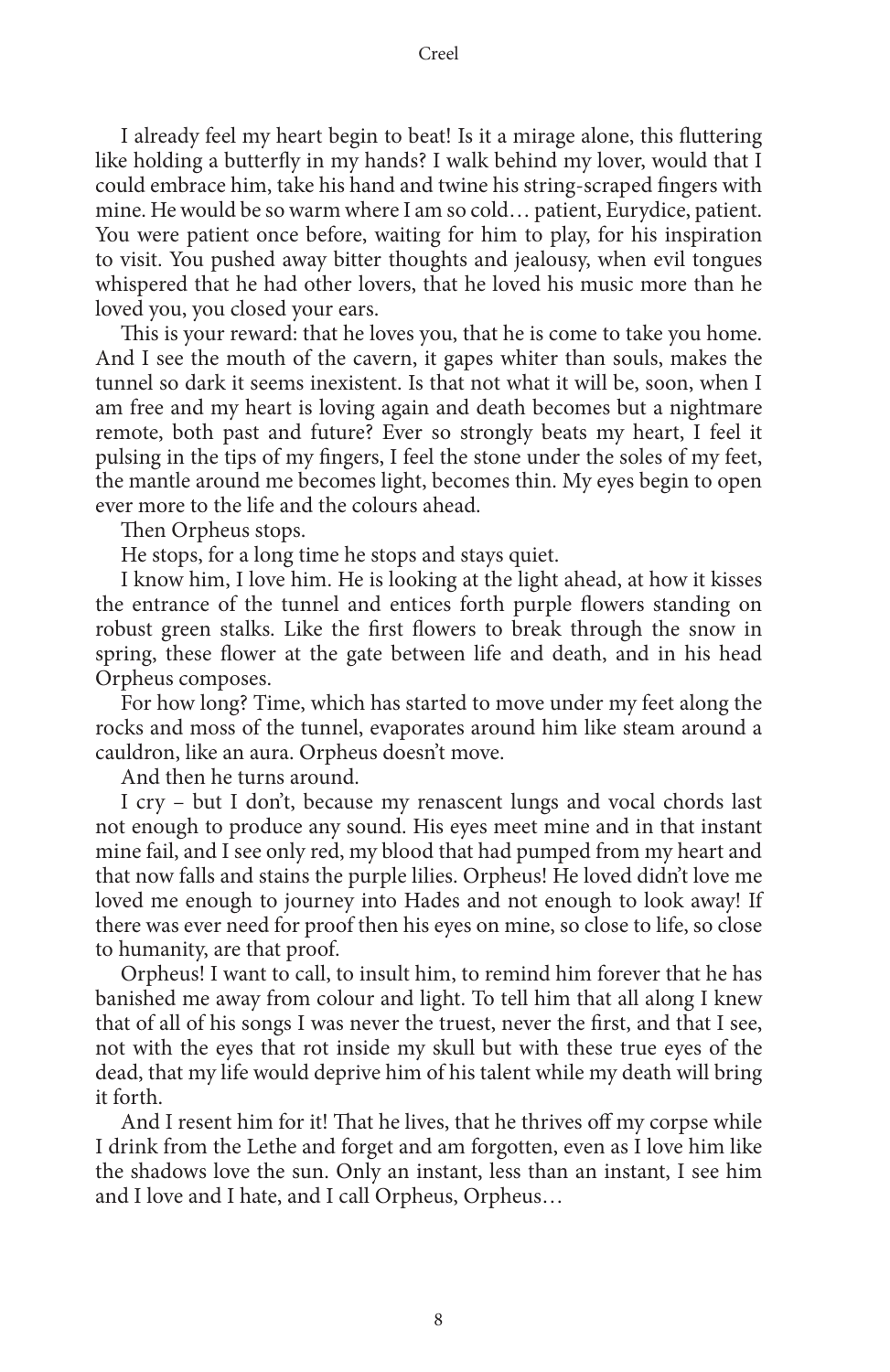*II. Bread nor milk on the table leave to entice the dead while you lie abed. Let Orpheus, magus, their spirits weave into all that may be seen, instead;*

#### *Rainer Maria Rilke, Sonnets to Orpheus*

I stop to re-gain my breath: I make no excuses, my office is that of narrative, not that of the acts that narrative often describes. Different men are born for different occupations; let others kill each other in search of bravery, honour, and fame. I shall sing of it from a safe distance even if that means my body is rather weaker than the ideal. Weakness affords time for thought, I've found, and so I use it.

Not twenty paces away shines the light of the world of the living. I've been accused already of being a coward (wimp is the word they used, even "coward" is deemed too manly for me), for not falling on my sword to follow Eurydice. "If you miss her so much," they've said, "Go meet her in Hades!"

So I did. Literally, which perhaps will move me from wimp to coward, even to hero. Few have dared to come down here; men greater than me have called the dead up instead of walking into the shadows. But men greater than me had not my lyrics, my voice, my music. I am capable of finding beauty in the most terrible sights; I find ugliness beautiful in its existence! I am a poet, the one to hold light in front of humanity and illuminate its way as it walks towards the future! Narration is creation, and poets, demiurges! Look at me, now in Hades, in the land of the dead I bring life in the form of words. Even here I dare to stay my feet and wonder how to write about it! How I charmed Charon, serenated Cerberus, pacified Persephone and Hades! How the underworld wasn't only black, but veined with red and purple – too simple, purple! Amaranthine, amethysts – too delicate! Pomegranate – yes, pomegranate for red, and it also has the connection to the Queen Persephone herself. Pomegranate and porphyry, I shall say, appropriately regal and evocative, to think of darkness punctuated by those elegant hues.

I forget myself, I care not that I'm standing in the exit to Hades but of how to bring others to its gates through my words. Words fall from my head to my tongue, this shall be my truest song. Like the pain of losing Eurydice, the song for Hades rose harsh through my throat and spilled forth. What was losing Eurydice? Rudderless, I was aimless, the sun would not warm me, water would not refresh!

And yet, standing before Hades and his queen, forth came my song, my true song, unconcerned with porphyry and pomegranates, just mourning and love. Just to remember it – my chest burns anew, and the unctuousness that had taken hold washes off with the pain. Eurydice! My muse, my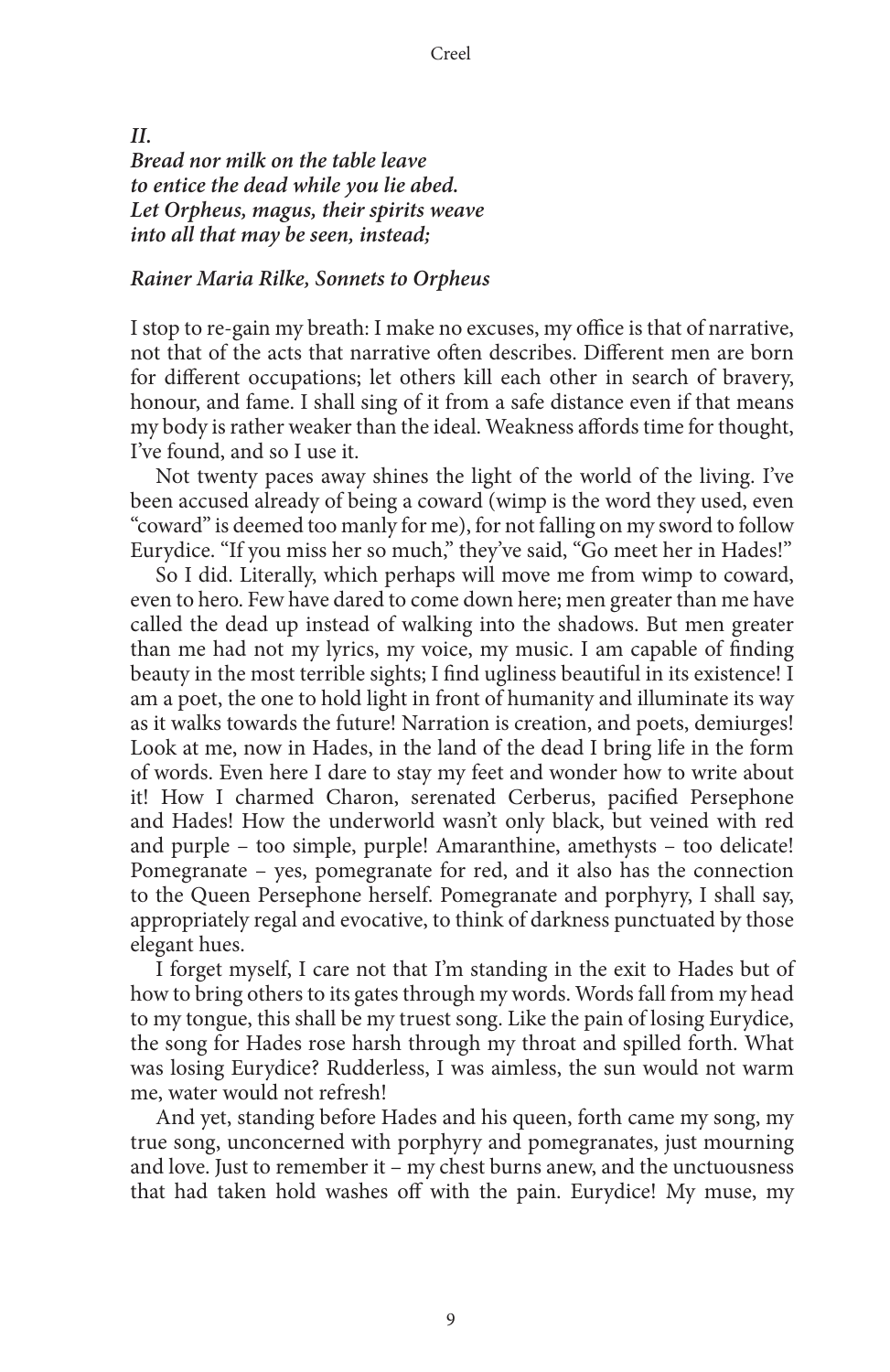song! You gave me love in life, but music in death. Eurydice, forgive me! I cannot go on. I cannot face the sun with you next to me, I cannot face my incomplete self now that the pain has made me whole.

Eurydice! I turn around, I betray you but remain whole. Will you understand? In the moment our eyes meet, the instant I see the being I held dearest, I feel myself be forever new as you vanish into ashes. Eurydice! Your name will ring forever in my lips, and in my lips you live. You, who would have been lost in the tides of history, will live forever along with me, our story shall forever sing you, you, you.

*III.*

*I am not certain I will keep this word: is earth "home" to Persephone? Is she at home, conceivably, in the bed of the god? Is she a born wanderer, in other words an existential replica of her own mother, less hamstrung by ideas of causality?*

#### *Louise Glück, Persephone the Wanderer*

He sings how he is, no longer one two less than one. I see his face his mind his soul he thinks he is sincere; he is whole though he is less than one. I am less than one. I am two. Persephone that stays here, Persephone that goes up. Up up there is mother down down there is what? He is husband rapist lover father death all because he is all. He sings. Orpheus and Eurydice have always made me cry. Here, Hades, I knew, I know, before he sings he sung I knew and I know she comes back.

Difficult, coming down and going up. She comes home: this is the last home, true home. Me, up is the true home, painful every time I cross, people burn bonfires make libations. Red on red blood on fire.

Eurydice is no wanderer. She returns she goes she comes back. Time is just a word and she is gone she is staying she is back. No one burns bonfires offers young pigeons for her, not even Orpheus. She knows home drinks oblivion rests surrounded by asphodel, waits, waits, waits. He will join her his name destroyed drunk Maenads torn apart, he will join her his mysteries will join her his song only will breathe, even as people doubt it will doubt it have always doubted it. And it gives birth to new poems, angry poems sad poems odes opera comic books archetypes feminist theory. His breath has more breath than he imagines, only human, not a wanderer.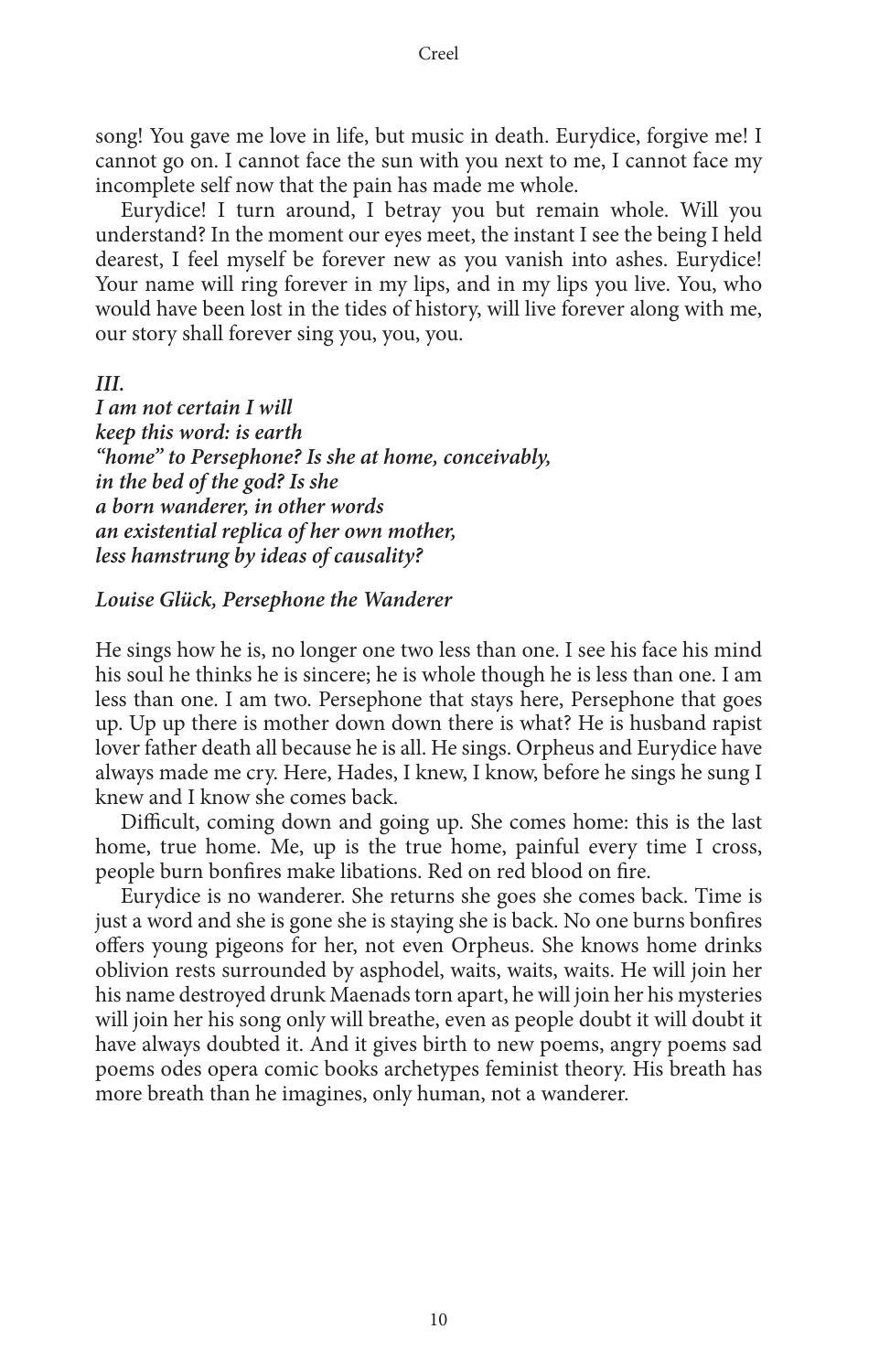*IV. A soft light rising above the level meadow, behind the bed. He takes her in his arms. He wants to say I love you, nothing can hurt you*

*but he thinks this is a lie, so he says in the end you're dead, nothing can hurt you which seems to him a more promising beginning, more true.*

#### *Louise Glück, A Myth of Devotion*

Poets, like the gods, hope to leave their names behind. Blind to their own transience. Our transience. Not even gods the gods survive. All changes. All is renamed. He thinks he is whole. She thinks herself betrayed. Persephone longs for meadows, for narcissi blooming in spring. Orpheus longs for the cold granite of statues and his name engraved in stone.

But Hades has its due. Eurydice leaves; she comes back. Persephone leaves; she returns. I remain, as I change and am renamed, Hades, god and home. Death of Deaths, I have my due, I am true.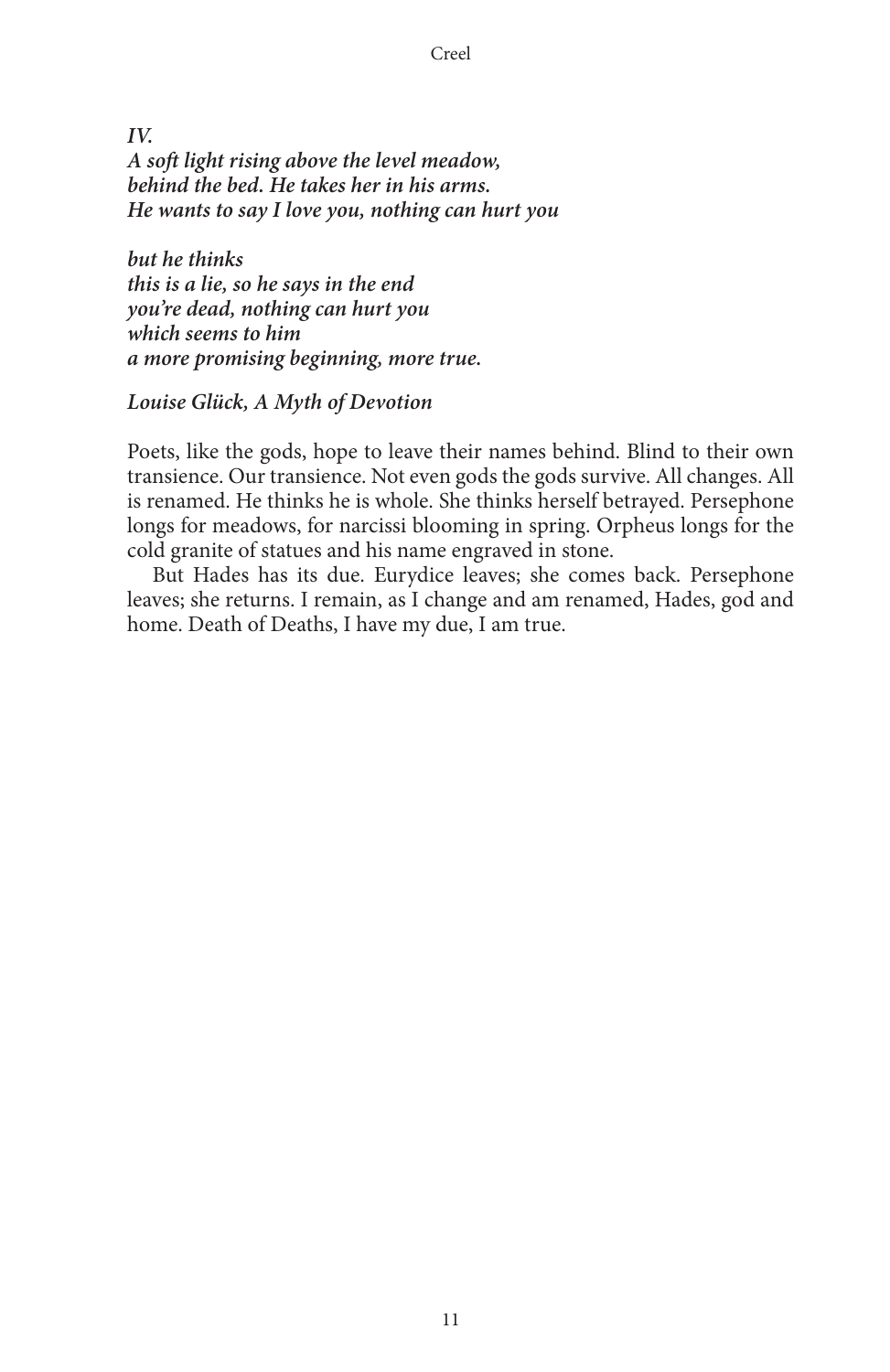## **Week Ten**

## *Jeremy Solnick*

Go into the woods at night and things go a bit wonky, they de-familiarise, you lose control. It is the last full moon of the year. The moon is tugging everything out of shape. The sky is occluded by cloud all stars are obscured. A lode of silver marks the lunar path. Moonlight infuses the landscape resonating, drawing light out of things. Bushes, branches, pebbles glow Shapes blur beyond recognisable boundaries My shod foot slips, an over-familiar briar grips my sleeve. Moonlight, my good friend on the open path is now a treacherous fellow. Something fearsome waits around the corner. A crooked shadow flickers by the bench. It is my doppelgänger my moon-changed self, with slavering muzzle and lupine limbs. Silence. Fear gnaws at me There is wildness here, a power that dwells beyond the friendly. It slips through the cracks of stories. It hides under bushes, behind trees under bridges, in the corner of my eye. It vanishes when I look at it. I am afraid and fear goads wildness. I leave the woods and cross the walkway over the marsh. My footsteps thud on wet planks. There is slippery mud ahead I touch the button of my torch. Instantly the beam cauterises the world. Despatch darkness! Dazzling sunlight after days of cloud. Boxing day walkers churn the path into a mud-patch Thatchers tear great wounds in the reedbeds The solstice has passed. This hemisphere turns back from winter. Spring will come And come again. All wounds heal in time The landscape closes over us and knows us not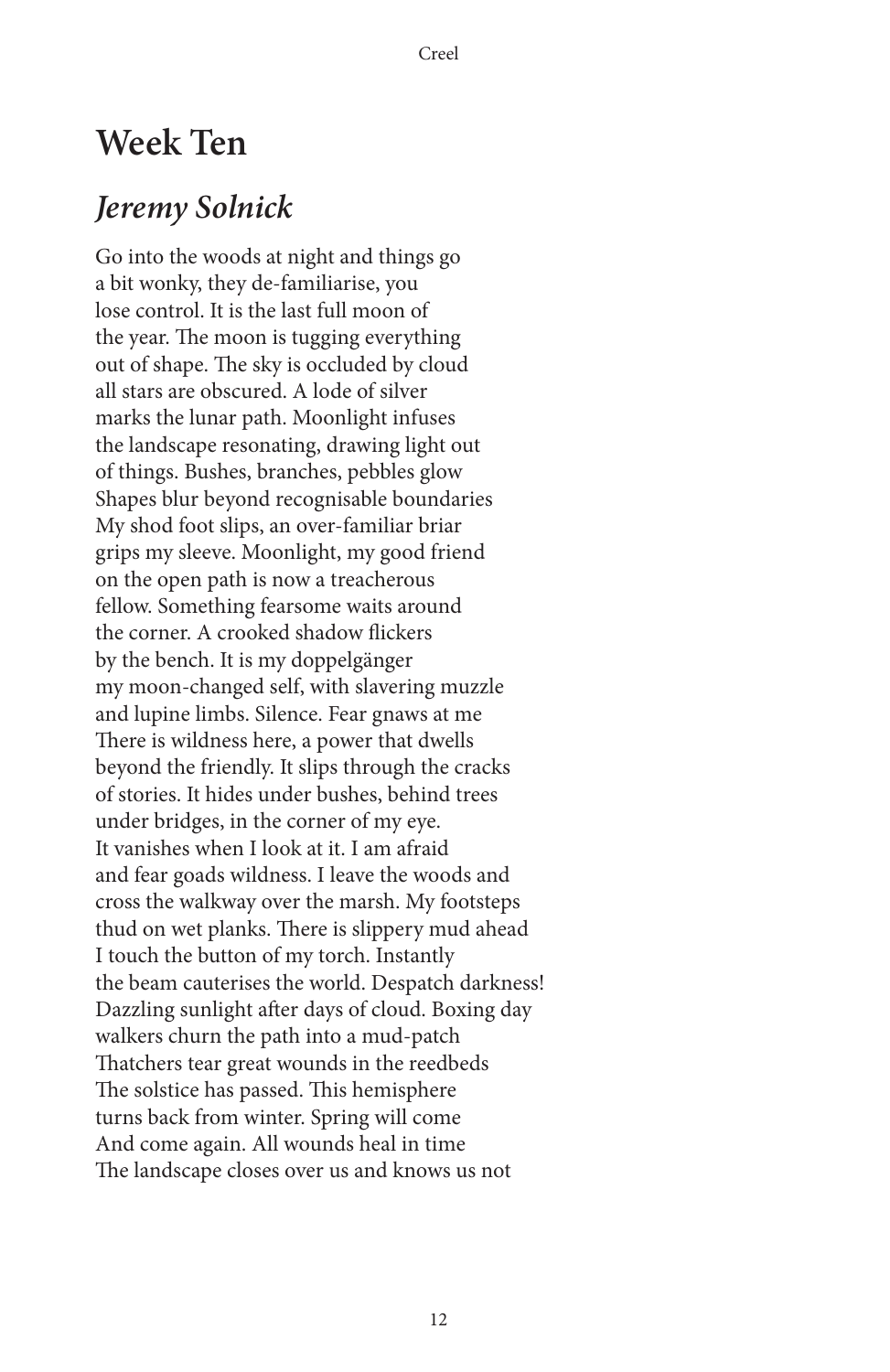## **Rime**

## *Ian Tucker*

#### *(Based on a true event of reading)*

She had watched the news reports with the same incredulity as everyone else, later running the footage back in her mind: the bedraggled figure that shuffled down the gangplank - the grey blanket drawn tightly around him like a protective cloak - as if that alone might protect him from… from further elemental persecution? Perhaps…

A mad prophet's cowl - yes, that's it. That was it.

Then, for a short time, he had worn what appeared a nervous grin through the Crusoe beard, and the news crews had grinned back: they, at the thought of their story; he at the squinting sun, and this new perplexing sea of voices that waited for him excitedly at the quayside.

\*\*\*

But she wondered about the blank look in his eyes, and thought about the rolling ocean that could be made out in the distance over his shoulder, beyond the harbor and the breakwaters - its depths, its dancing roving crests that seemed to clutch out at the sky. The rolling ocean, she thought - which he had so narrowly, so audaciously cheated.

She had watched, turned wide-eyed to her wide-eyed colleagues. Events from the outside world did not often impact them in their small isolated community. They were unaccustomed to the spectacle and fuss, which seemed only to occur in far off places. But now the cameras had turned to their own shores to record this bizarre event. All the world's commotion had reached them from beyond the hard blue wall of the horizon.

She shrugged, and got up to begin her shift.

And the next day there he was again. Propped up this time amidst cotton pillows, their starched coolness an impossible dream. His bare arms hung limply at his sides, his bandaged hands resting upturned on his lap as if in supplication. This room felt familiar, he had been here a hundred times in films. The sunlight, filtered by the blinds, no longer threatened. The tube in his wrist nourished him with peace. The hum of the machine at his side modulated and subdued the awful washing rhythms in his head.

\*\*\*

Discreetly, she peered around the door so as not to disturb his rest, noting the stable readings on the small screen beside him. She noted too the eyes, which had changed again, from that earlier blankness, to the choppy pleading incoherence of the evening before - the shock of a beginning realisation, eyes hung with a mosaic of burning cloud - to something now that she could not quite fathom.

\*\*\*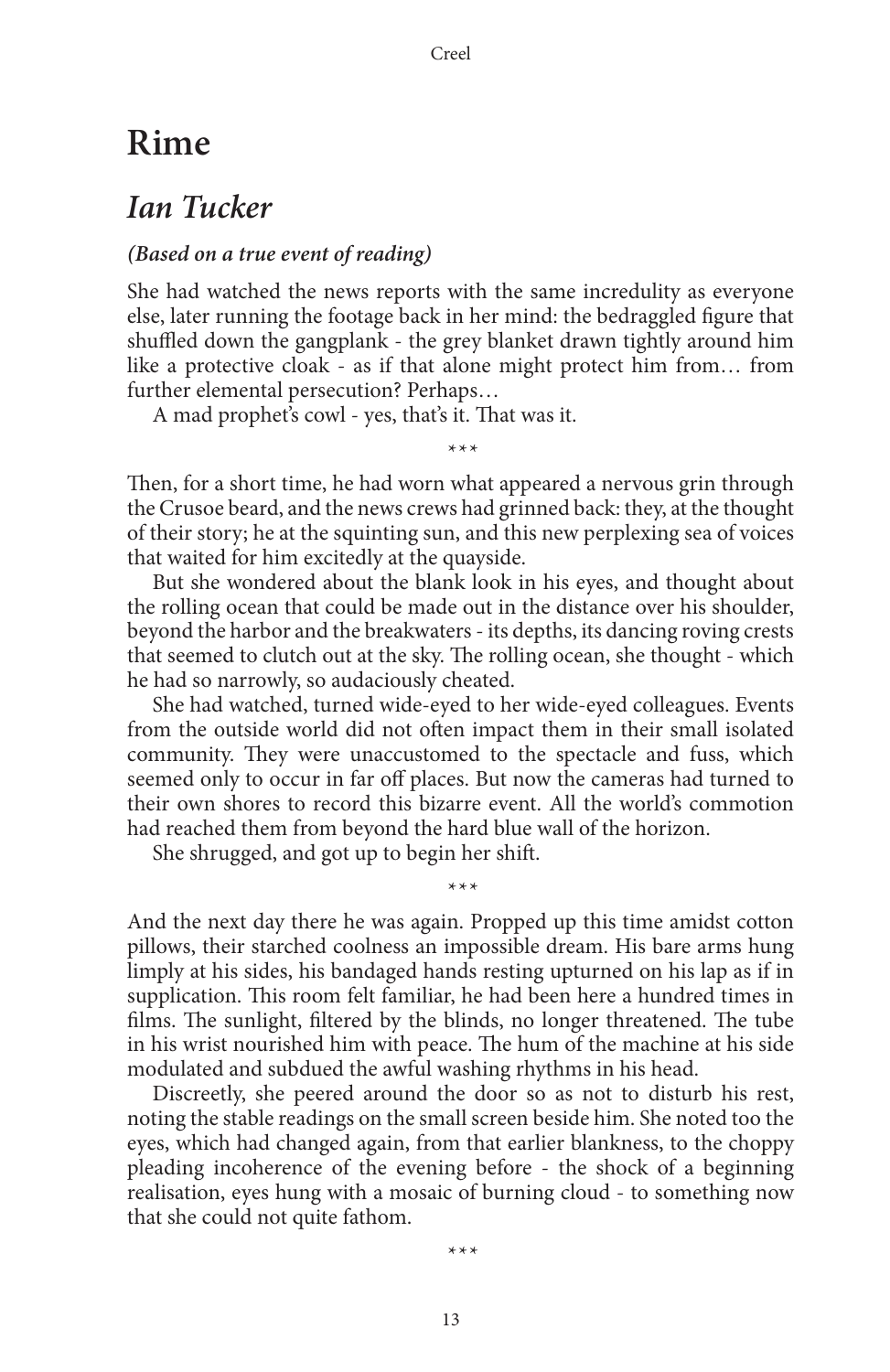The bird the only stable pivot against the endlessly tilting floor of the sky where it met the sea.

He had needed fuel a beacon a means of making smoke. Thus he had put to fire, piece by piece, using an old galvanized tub for the purpose, the decking and superstructure of his tiny craft, so that towards the end the thing appeared to have been gnawed from above by some great beast. Torn to the very gunnels. The rib ends splintered and exposed.

The colour of the sea appalled him – this animal unfamiliar green, its phantom foaming races.

The heavy reel as it spun whirring through his hopelessly chafed and damaged hands became his one source of comfort, as he cast further and further out, the line, humming with life, the whipping wind, sang through the vigour of the catch just as before, as he labored night and day, aware of the fickle nature of shoals such as these, ankle deep in writhing mirrors.

That, and the relentless buffeted bird, fixed in space just above him, slightly to port, the plumage of its pristine breast poked at by prying invisible fingers. But immovable as stone at the centre of his spinning world.

He had not needed to cast so far off, but dared not drop the line down into the shadows beside the boat, into that dark rippling mackerel light, for fear of meeting the face of his companion staring up at him from beneath. And when those fears became too great he would busy himself with the scrap of paper that he kept pinned to the inside of his shirt.

Slowly, however, as his broken fingers had succumbed, become useless, he could do little more than scrabble around in the bilges, to scoop up and attempt to gut the remains of the previous bounty, and then to smoke it somehow, above the smoldering dismembered painted timbers that somehow he had managed to keep alight.

\*\*\*

He had clung to her arm and spoken in a soft Spanish - they had agreed that it was Spanish - a language she did not anyway understand. His grip, his agitated state, belied the flow of words that rose and fell gently and uninterrupted from his mouth, his breath sweet with salt. These were not imploring demands, or frantic questions, but rather gave the impression of a quietly though insistently recounted tale whose telling had begun long before the appropriate cue; and to her ears, this unknown tongue took on the sound of an extended chant, a mantra - for although she could not make out the meaning, she was aware of the manner in which he would pause and continue, pause and continue - the formation of a pattern, rendered without thought, without reflection.

A teacher from the local primary school was called for. Along with French, she gave some instruction in elementary Spanish, but when she arrived, all aflutter, pulled from her afternoon lesson, she was unable to decipher much of what he said; indeed, felt herself a little at sea without her recent wedding tweeds, which such an occasion with cameras surely warranted, and would have neatly defined for them her small sparrow-like frame.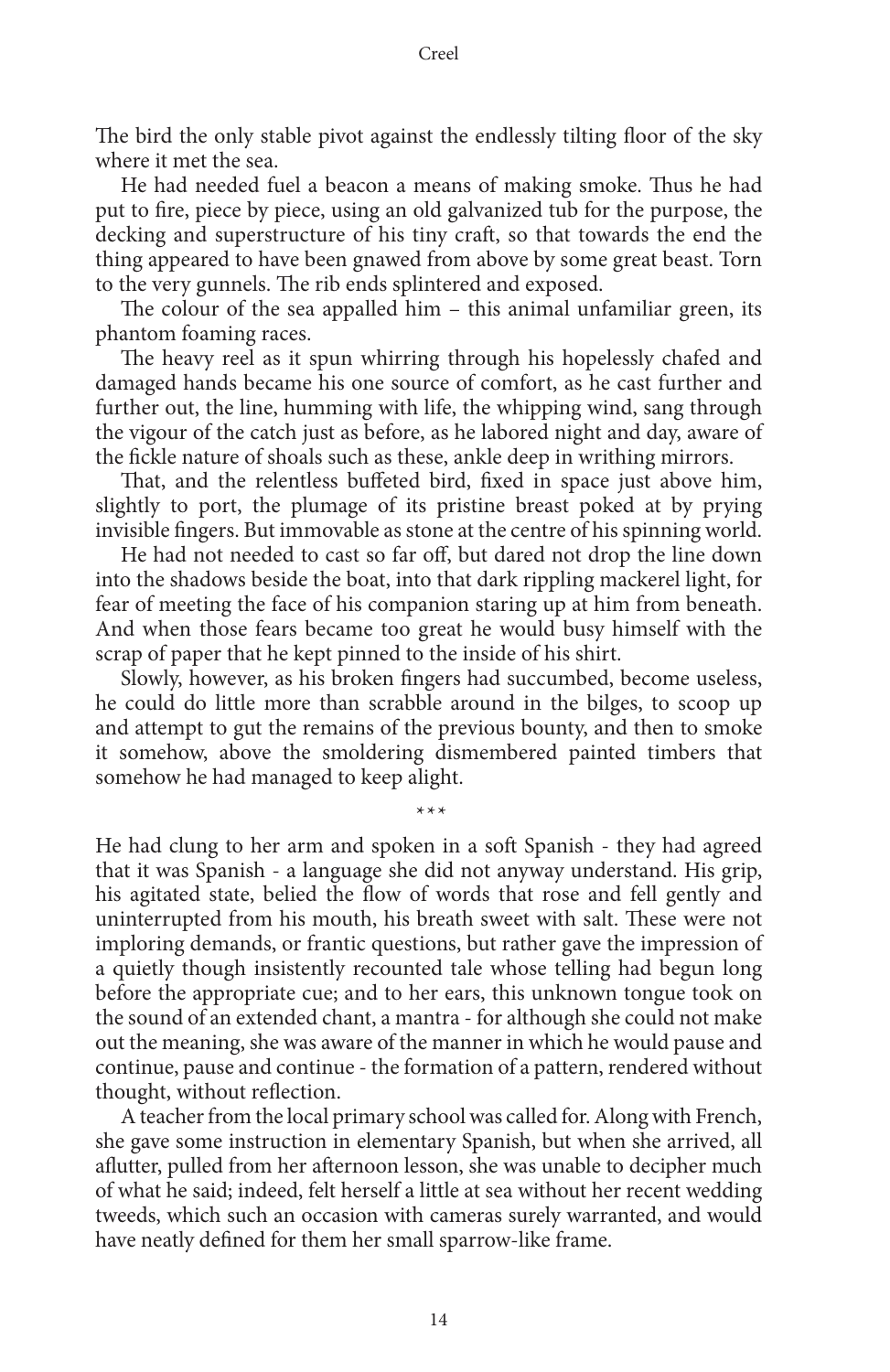A fisherman, he was a fisherman, little else. With her help they asked him to write his name, his address, next of kin. But he looked at them blankly. Probably illiterate, they had decided. A simple fisherman.

\*\*\*

It was afterwards, when the teacher and the reporters had left, that he had pressed the note into her hand, and later during her break she had unfolded the small slip of paper and sat quietly mouthing to herself the incomprehensible syllables:

Nos bordean las regiones inmensas de la muerte en vida - el océano, el desierto. Sabemos que de vida ocultada rebosan, pero a menos de que uno sea el elegido, el nómado iniciado, no rebosan para nosotros.

Compared to the torrent of words that had flowed from his mouth, this dry slip of paper with its few scribbled phrases felt incongruous, misplaced somehow. A colleague, overhearing her strange incantation, came over to see what she was reading:

Nos bord e-an las re Hee-on-es

in-men-sas de la mu-er-te en vi-da

- el os-e-ano, el des-i-er-to.

Sab-e-mos kay day vi-da oc-ul-ta-da re-bos-an,

day vi-da oc-ul-ta-da re-bos-an, (he turned this phrase over again slowly in his mouth)

pero a men-os day kay u-no say-a el el-e-Hee-do, el no-ma-do in-is-i-a-do no re-bos-an para nos-o-tros…

A former student of the sparrow, he made a better job of the pronunciation, softening and extending the vowels as he remembered, breaking open the diphthongs – but corrugating the 'g´s' to become gurgling peninsular 'h´s', instead of the gentler 'j´s' of the castaway. As for the meaning, however, he could spread little light. Something about life and death, he said, oceans, a desert perhaps. A love note, a poem? Nothing urgent, or that can help anything, at least. He gave it to you. I'd keep it.

He had left after the third class, he explained, but could see now how the constant drilling - the sounds, the syllables – had helped, had sunk in. But anyway he had left, impatient for meanings – yes, that was it: definitions, that's what he had really wanted.

\*\*\*

On the second day he awoke to the sound of a voice that he knew to be [could only be] his own, needle-pale and fluffed with static, [coming he suspected] from a radio in a distant ward. In his dreams [He imagined that] he had heard a name that resembled his [own] but supposed that this could not be the case.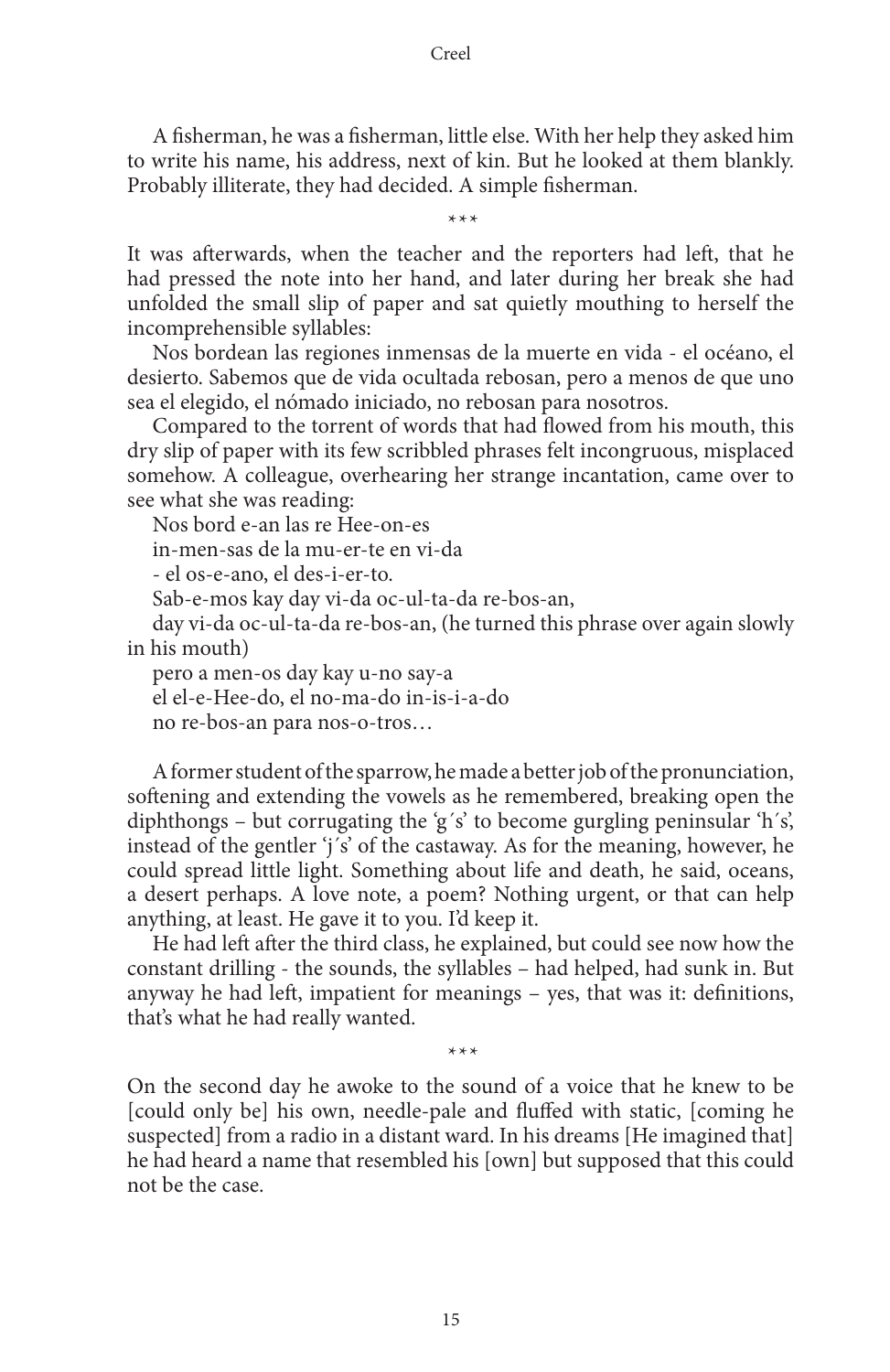He stared out into the room, its whiteness an immensity of space, and a silence falling upon him suddenly like a great wave that had begun as a mere murmur in another distant ocean how many thousands of miles from here.

When she next looked in she found the bed carefully made. The oscilloscope flickered like an old projector might, emitting the plaintive ribboning trail of an already distant, receding figure; an angular stick-man with faintly clicking toe-pinched steps. And already she had the words from the note imprinted on her memory. The evening before she had toiled to translate them, had finally managed to isolate the verbs, establish the tone, settled on a version which she could believe in, was almost there, as she pictured her own hand, its looping tracery gently unraveling the already fading scrawl beneath: We are bordered by vast regions of living death, she wrote, the ocean, the desert. We know that they [teem] with hidden life, but unless we are the chosen, initiated nomad, they do not [teem] for us.

She saw herself then, standing there, the room, its narrow cell-like confines. She braced herself, for the great thunder, the green familiar impacting mass. As constant, as unyielding, as stone.

\*\*\*

Somewhere, before, in the midst of all this, an image had come to her: Look at me, he said, I'm all in (he sat slumped on an exposed transom that he now used as a bench, head down, addressing the heaving floor of the boat). I am torn, I am clutter-worn. And as he said these words he somehow sensed, just above him, slightly to port, the dark eye of the great bird soften.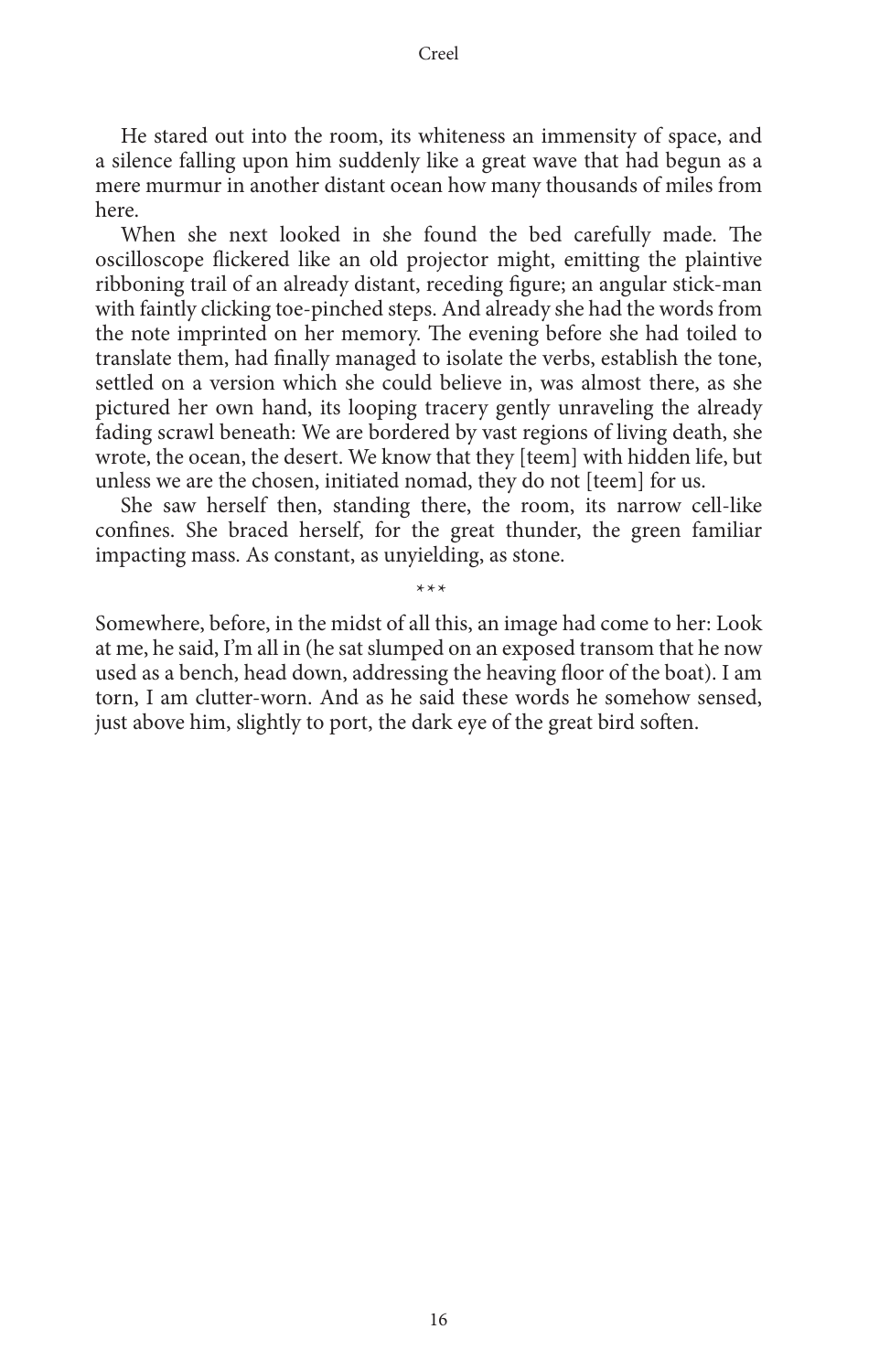# **Rejected**

*Ben Shillito*

this page intentionally left blank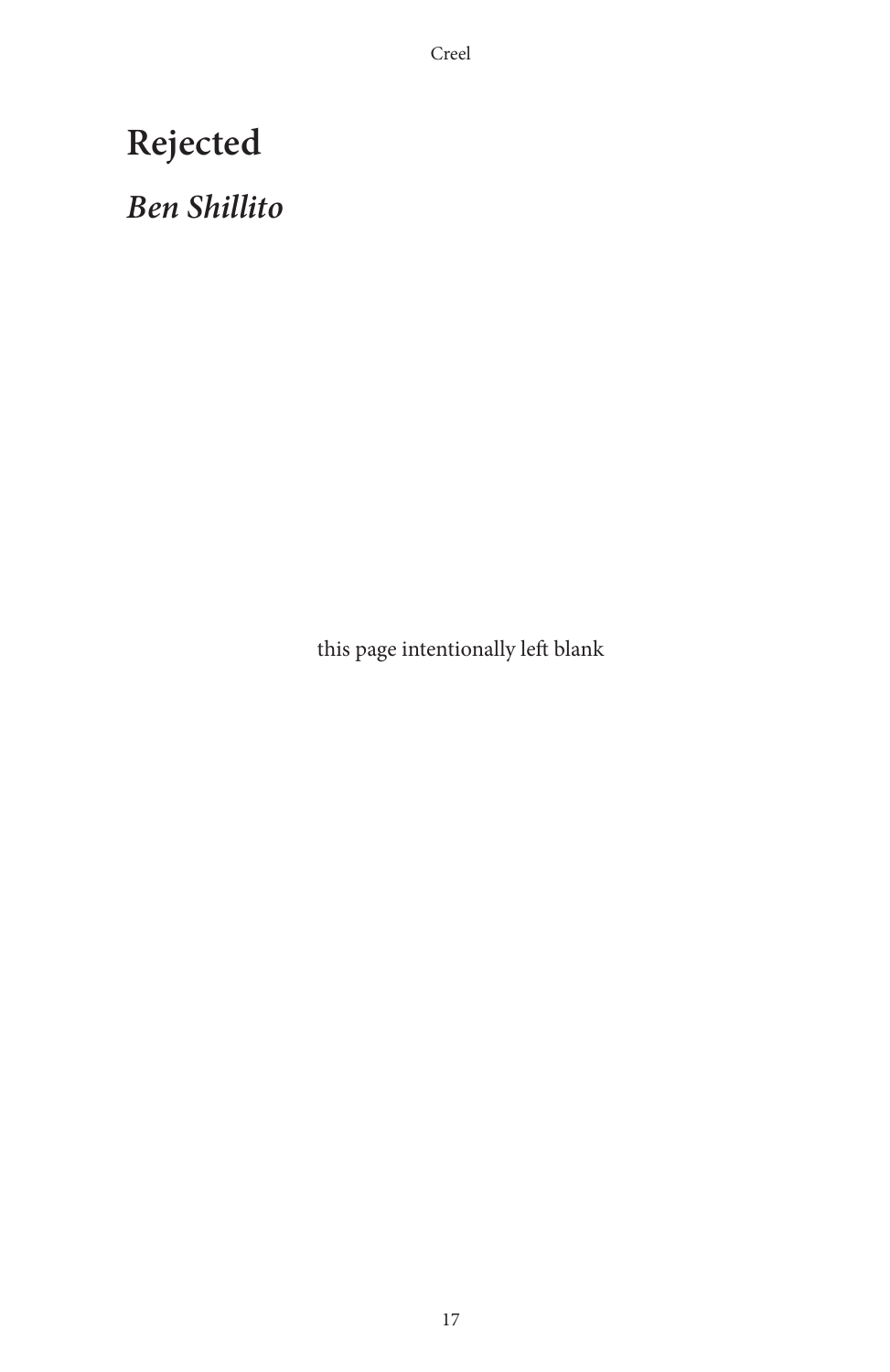this page also intentionally left blank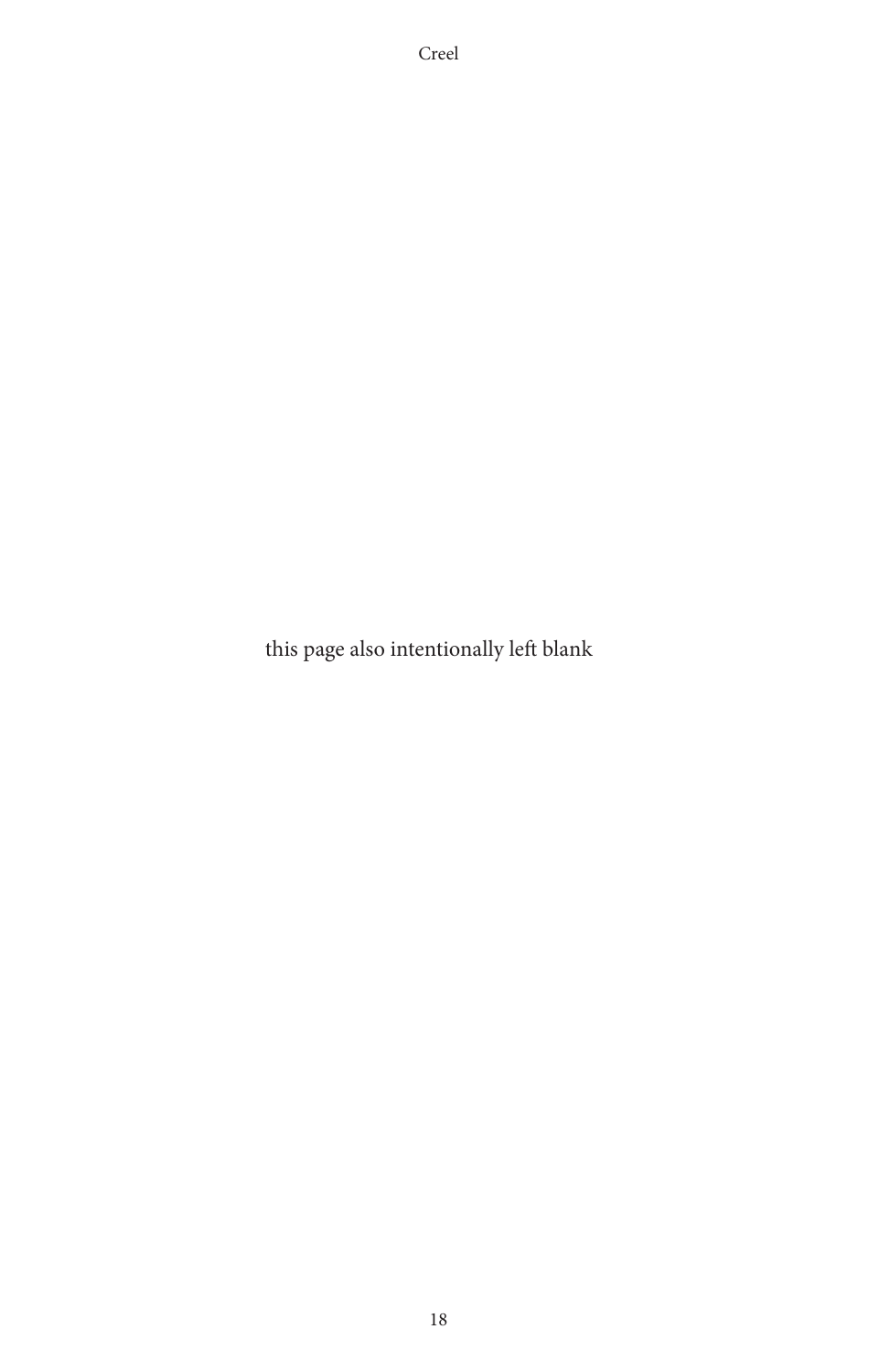this page was not originally left blank, but the words got lost on the way to the printer's, and there was not enough time to put new ones in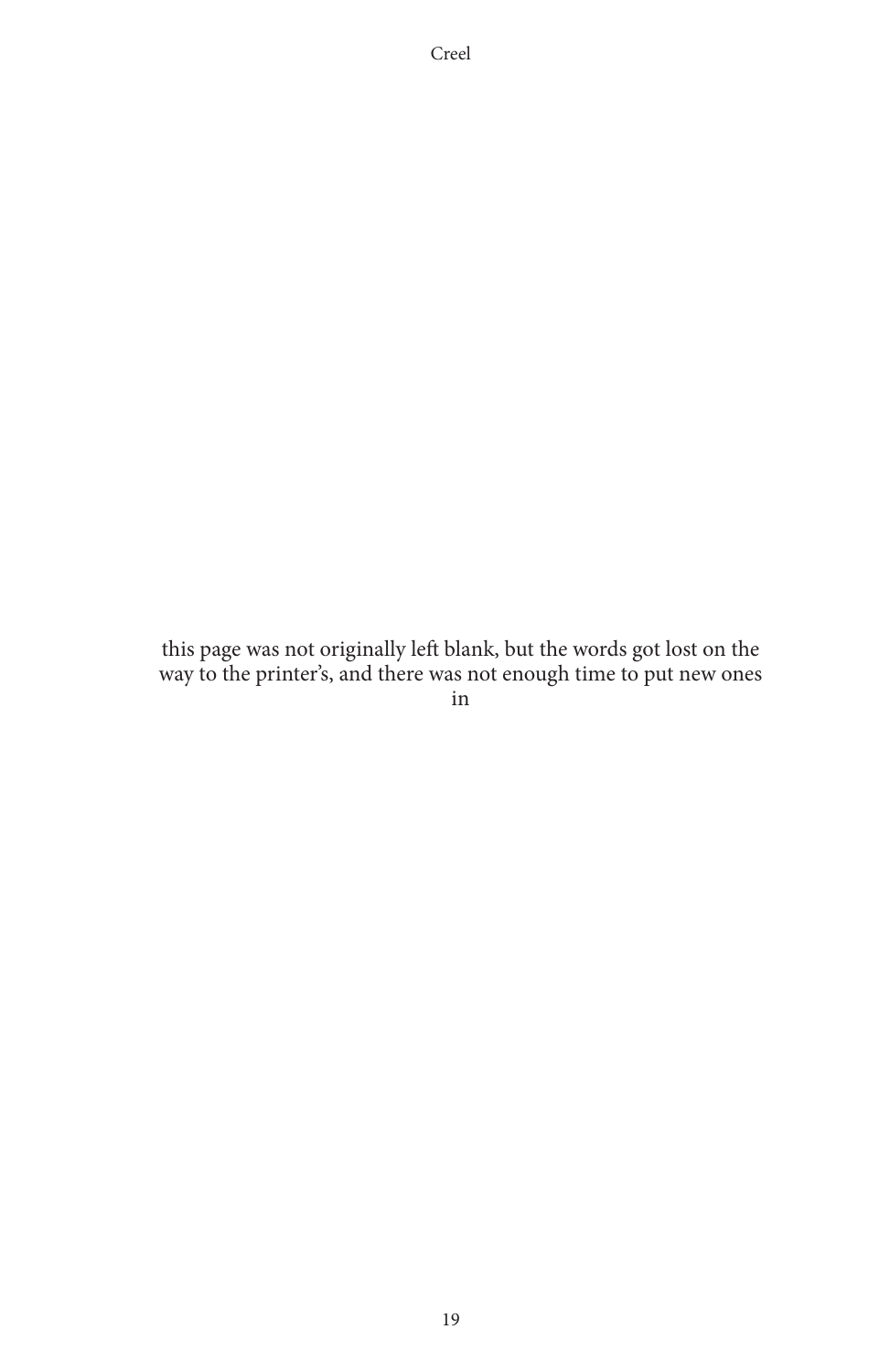this page unintentionally left-wing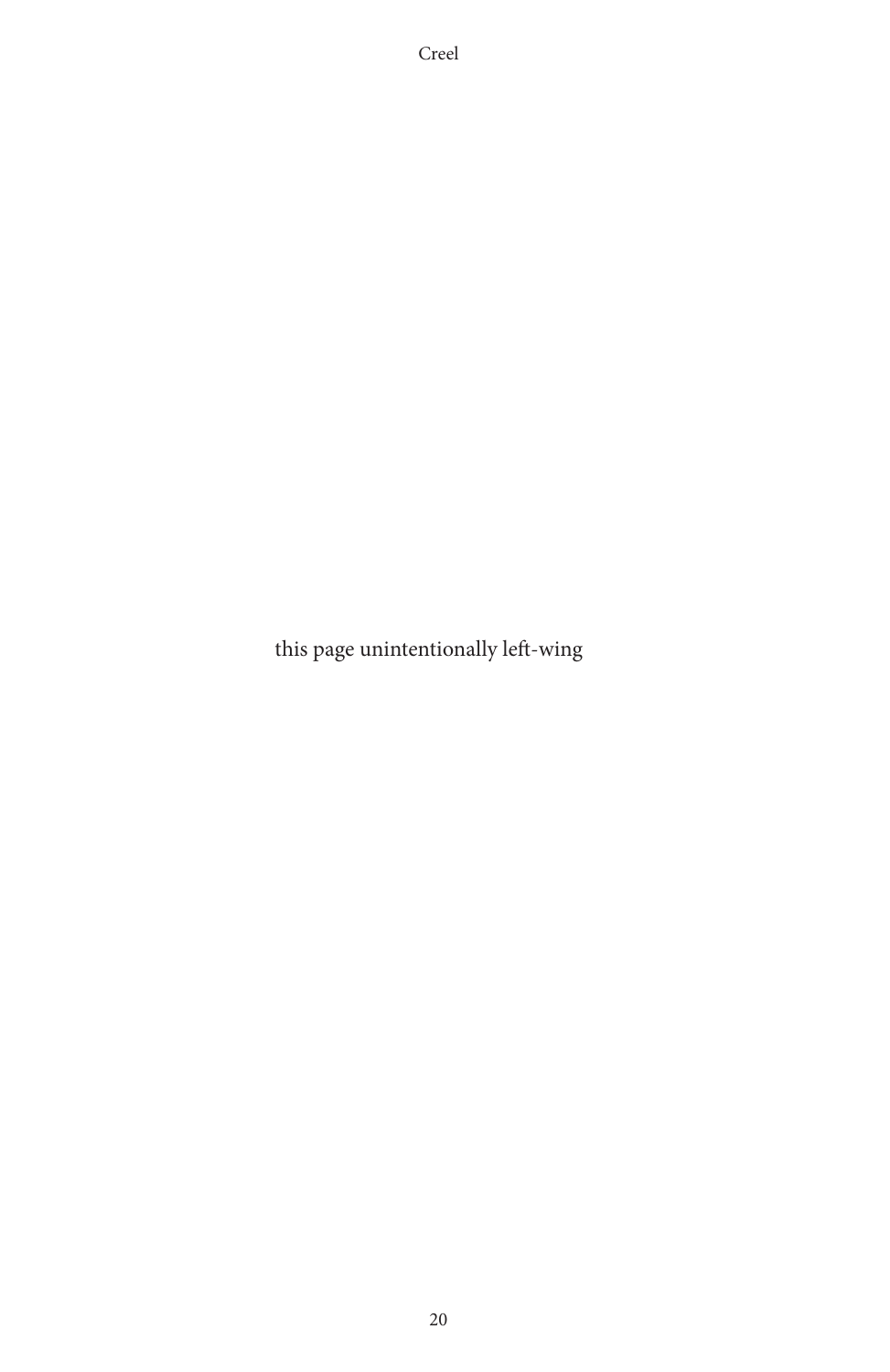this page was just a mistake from the get-go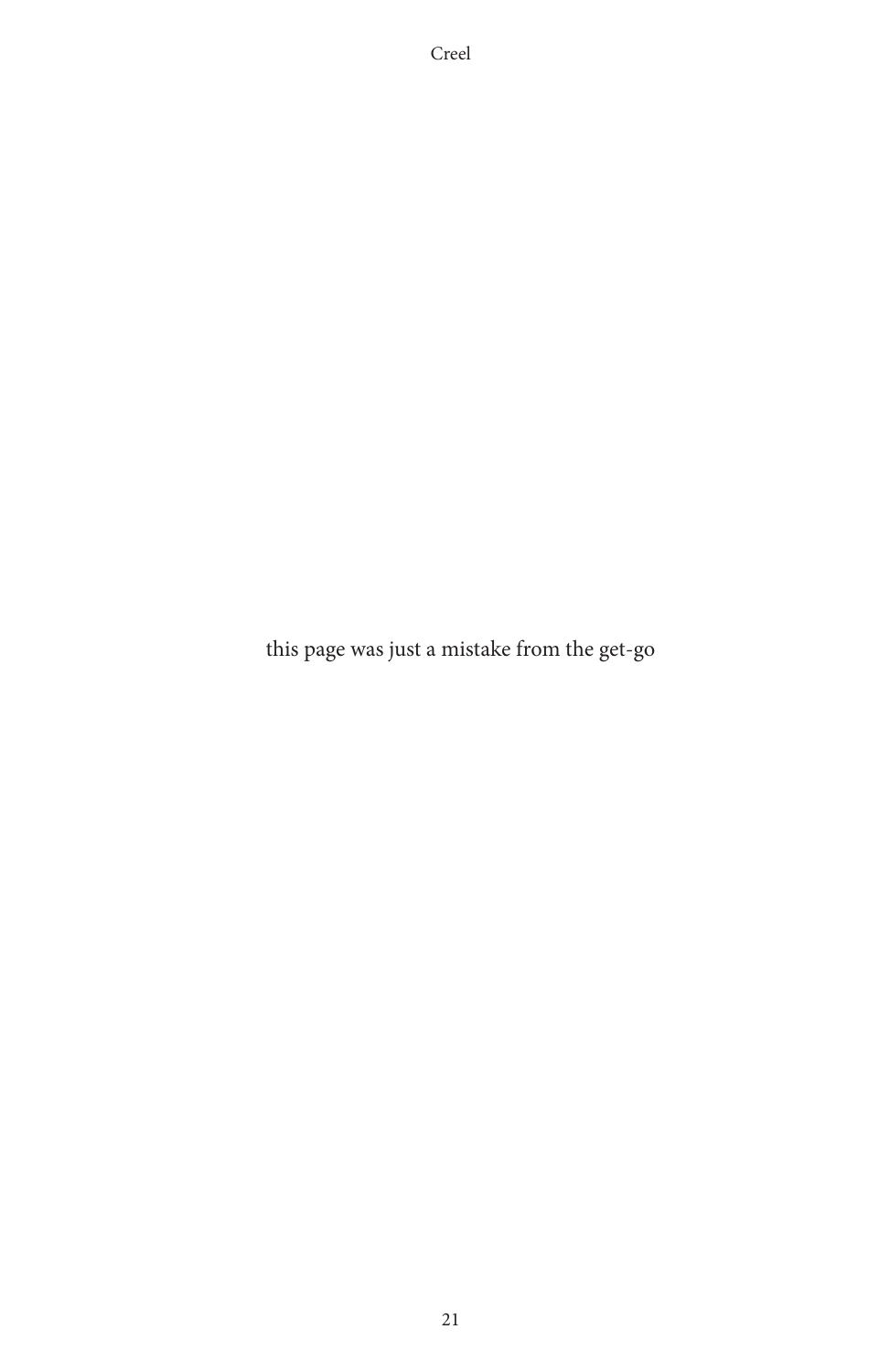it is inappropriate to write a story in which literary theorists are explicitly presented as sexually-motivated grave robbers for one thing, necrophiliacs have morals

Creel

2,387 words removed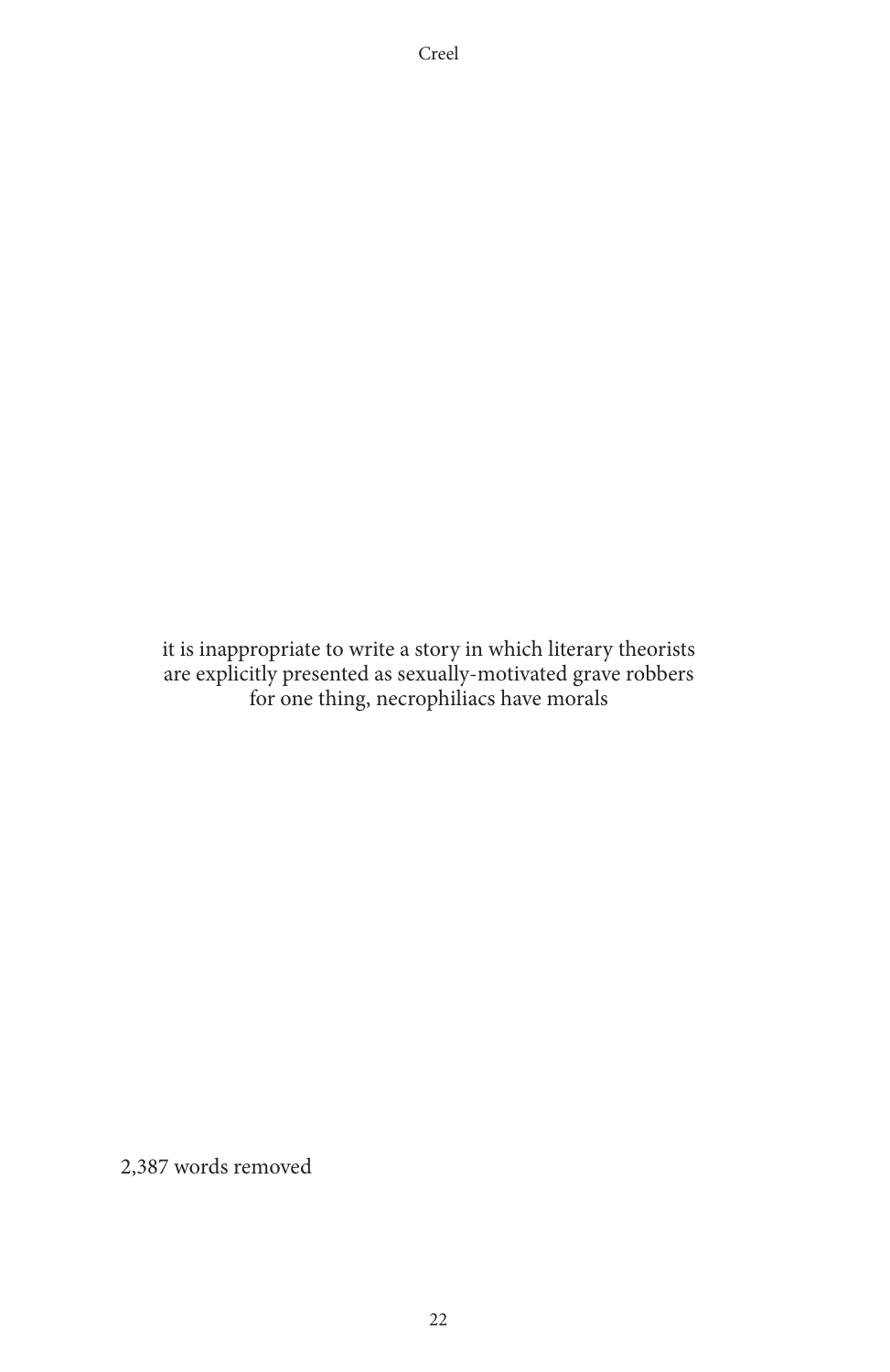# **The Geniza of Dunwich**

# *Jeremy Solnick*

The stone house is near the marketplace Thick walls fortify it against arson Far below the house is a vaulted cellar

The chest is built of larch planks Caulked to resist fire and flood Oak- ribbed, lead-lined

Eye of my eyes, ear of my ears How will I live in this world without you?

He passes each volume to his friend Who packs it tenderly into the chest Volumes passed from father to son

Debates of scholars in Pumbedita Wisdom from the desert of Moab Poems from the orchards of Andalusia

Frontlets of my mind, pilots of my soul How will I navigate the shoals of night without you?

The Two men place the chest Into the Geniza at one end of the cellar Then the door is bricked and rendered

Light of my heart, All that I am lies hidden here I am not whole until we are re-united

The King's decree is sealed In one month the people Must depart from the land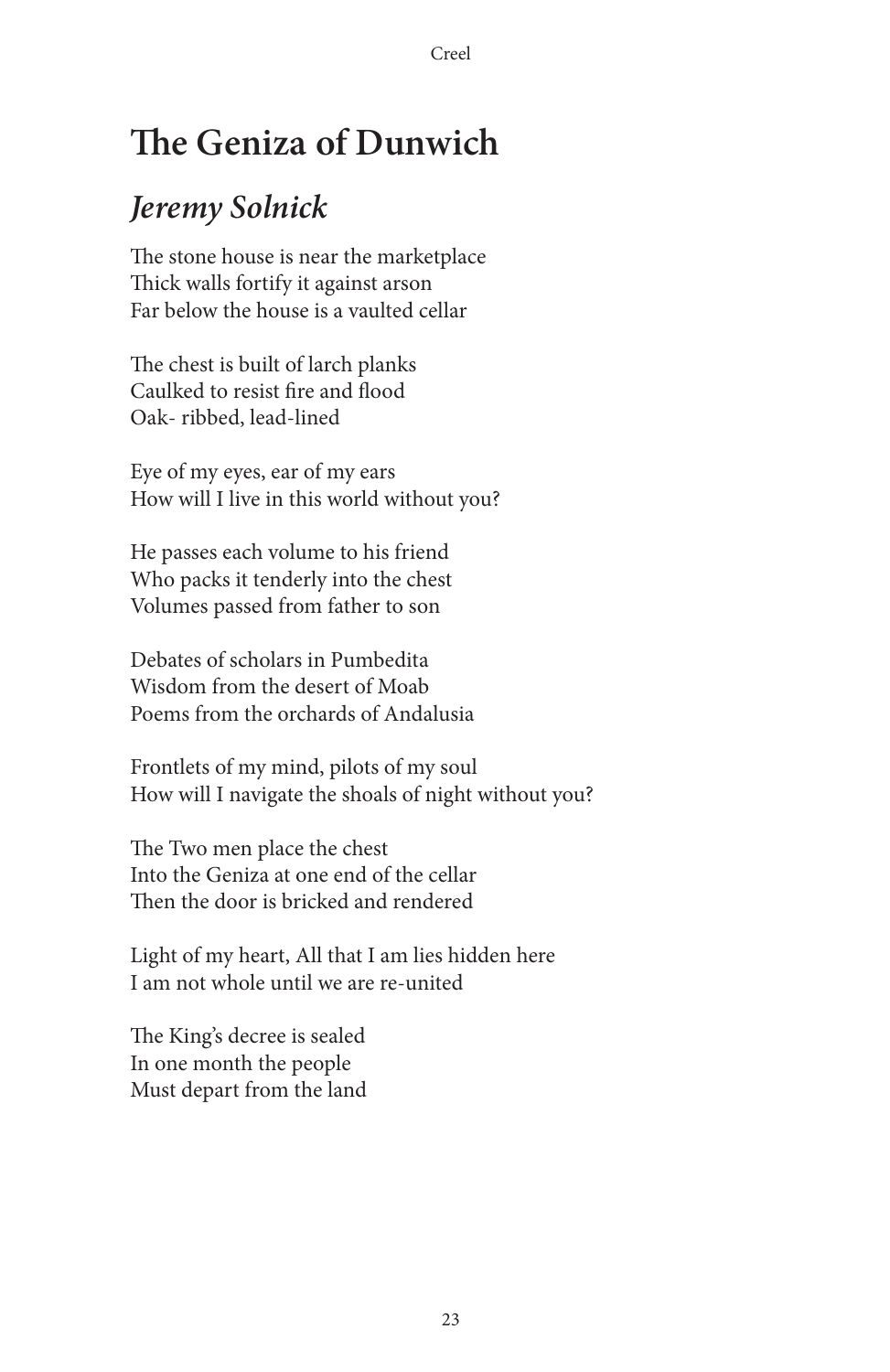#### Creel

# **Baba Yaga laughs leather and beak hard**

## *Carole Webster*

Baba Yaga sits at the blue sky top Of the wild bird cherry and She fast rides the sharp March wind

The grey-pink blossom Is 1920s teacup frail against The stark cast iron cherry bark

She is watching Miss Grey The slim tabby from next door Make cruel mischief with the garden birds

Miss Grey sharp mouths Warm soft votives On a cold tiled floor

A pair of bodiless robin's legs Like minute cutlery poised to consume a sparrow's snipped off head

Baba Yaga laughs Leather and beak hard and There is a close rush of crow's wings

The next time I meet her for a cup of tea She wears silver wire at her throat Threaded with grey nylon claws and china cat's teeth.

*10th March, 2014*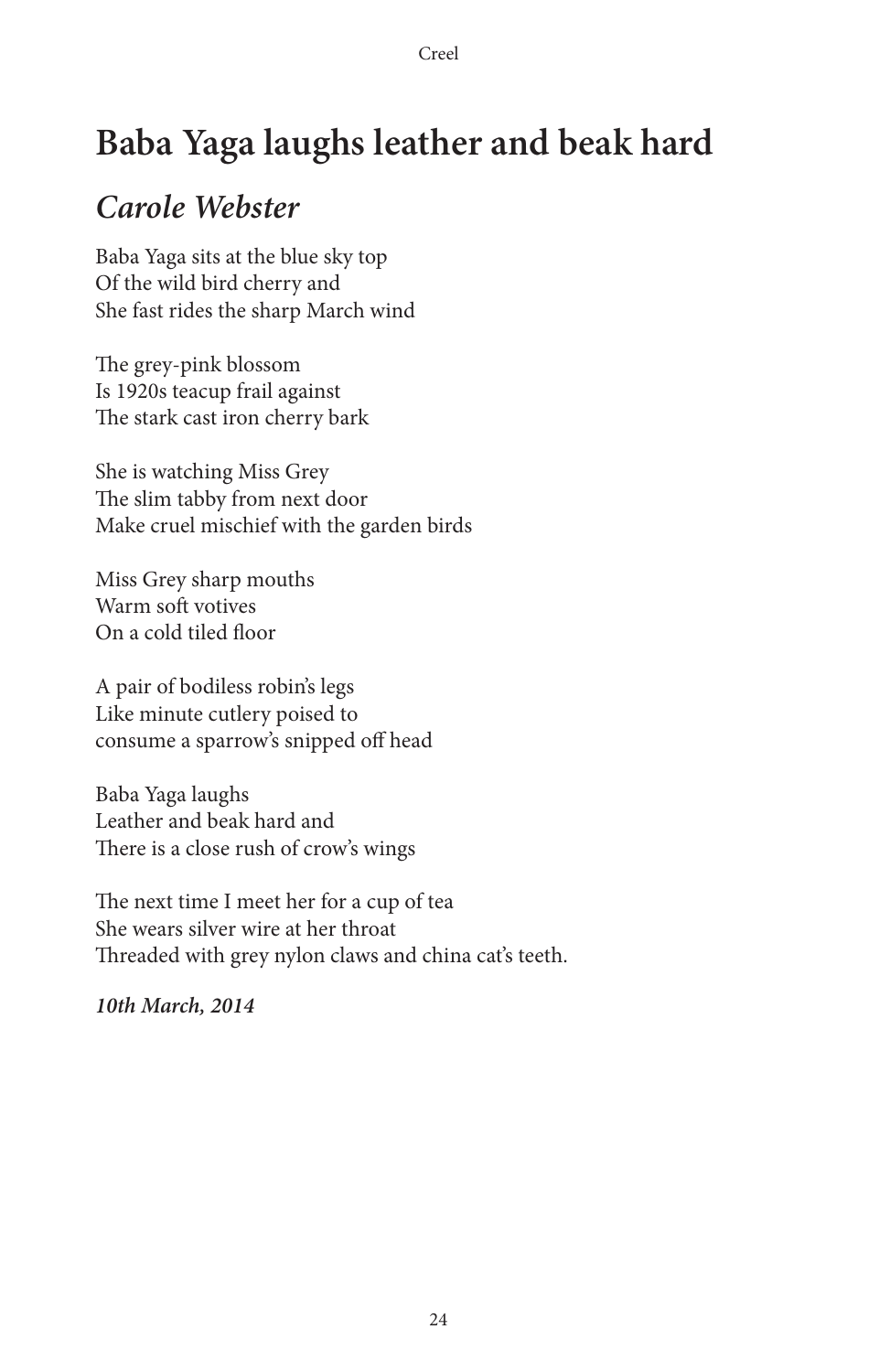# **Dry**

## *Marieke Sjerps*

### **THE LOG OF CAPTAIN CHAUNCEY DARLING OF THE CHARON**

#### **DEPARTED NY KØBENHAVN JAN 5TH 2265**

It's cold below deck. With the kind of drafts we get down here, I wonder that we don't get more leaks. Having said that, there's always a good two inches of bilge water sloshing around. Plus, usually, a bloated rat and a crust of used chewing tobacco. It's like scummy old tea.

'I guess that's the last of the salt beef,' I say.

Lorelei wrinkles her nose at the green fuzz over our last barrel of meat. 'Maybe we could...'

I slam the lid back on. 'No, Lore. No zombie jerky for you. Moving on.' I smile at her to say it's okay, but my face is very stiff and it feels weird, so it probably looks weird.

It could be worse. Most of a barrel of hard tack, five jars of pickled cabbage, half a cask of salt fish and three large bottles of rum, minus however many stolen sips from Gio, the cook.

'That's a week or two left at least,' I say.

'Until what? Hunger pangs? Death by starvation? Cannibalism?'

'I wouldn't worry. You look better than you taste.'

'You're not funny, you know.'

'I know.'

We slip into a companionable silence as I jot down our findings. It's a log of ever-decreasing odds. When we set out from New Copenhagen, this hold was crammed to the rafters and polished to a high sheen. I'm not usually like this. I'm usually in control. People listen to me. Right now, someone's speaking louder.

'I'm going up,' Lorelei says.

'Sure. Take care.'

'Aye, cap'n,' she says, grinning, and I know she's making fun of me, maybe saying I should've stuck to wrangling horses, but I don't care. I watch her walk away, then turn to our cargo. Six big crates full of Nilean cotton, all completely fucked. Water got into it during the first storm. The cotton expanded along with the wood, and it got knocked around in the hold. The crates are all cracked, one completely split open, and the goods are ruined, starting to go moldy. Along with everything else. Three days adrift since the second storm. I slip out my knife and cut open one of the bales, run my hand through the cotton. It's damp and cold and smells musty. The color has gone from pure white to mottled grey. No, pink. No, red. A lukewarm drop falls on my hand, glistening up at me.

'What the hell.' Another drop.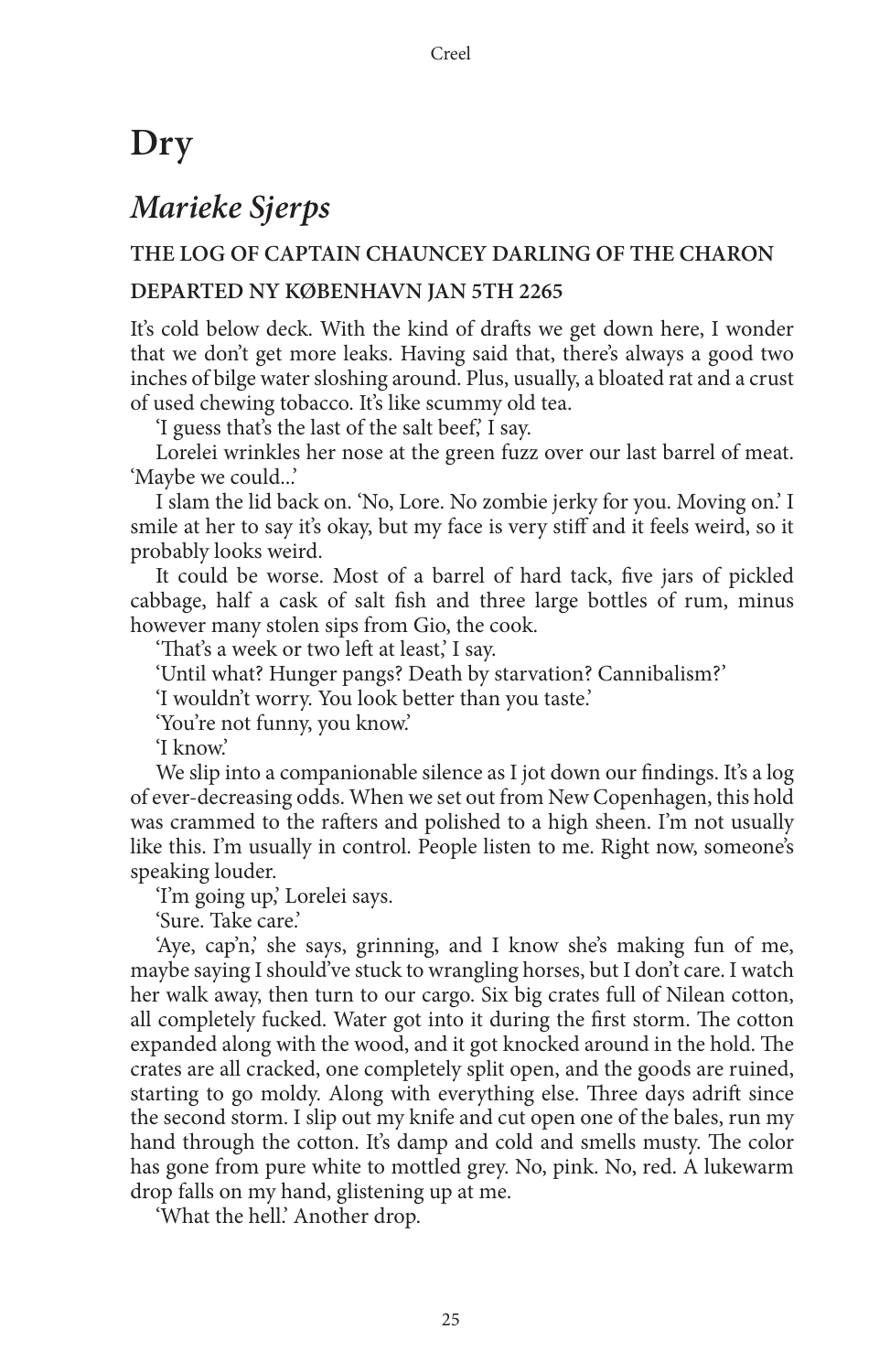It's coming from the overhead. Something wet and reddish is seeping through the boards. I lick the back of my hand– it's foul, like putrid piss and blood, incredibly salty.

'Lorelei?' I don't remember running, only the fear. I go through doors as if they're made of air. The passageways are a flash of wood. 'Lore!' She's right there, coming at me. I don't really feel it when I fall, I just hear the thud.

'Chance!' She grabs me, pulls me to my feet. She's stronger than I thought. The front of my pants is soaked, and I think the blood is mine, but it's not. Lorelei kneels next to Morana, who's sprawled across the deck. She's lying in a pool of runny blood. I tripped over her. Her eyes are wide and bloodshot, pink streaks running down her cheeks. Her throat has been cut. Blood drizzles from it.

'Fuck.' I squat next to Lorelei, put an arm around her shoulders. With my free hand, I close Morana's eyes. They're wet.

'We have to do something, Chance.'

'Yeah.'

'It's picking us off.'

'You mean he.'

'I'm serious!' She shrugs off my arm. 'Look at her face, Chance. Look at her fingers.'

So I look. The skin seems loose on her face. The veins bulge, blue and swollen. Her fingers are puffy. 'You're right, it's odd.'

'Odd!' The word comes out with a fleck of spit. Lorelei calls me some kind of asshole in German, and leaves me alone with the body. That's three.

\*\*\*

I've given the order to remain in pairs at all times. It should afford us some safety against this madman. I say that, but I'm afraid that for one of us, the outcome will be very different.

No, why should I lie in my own log? I don't fear it. It's part of my strategy. We'll work in pairs, one of us keeping constant watch. And then, when the first one falls... then we'll see who this bastard is.

It feels good to write it down. The responsibility has been weighing on me. The poor sucker who's been paired up with the killer doesn't know I'm sacrificing them for the good of the group. If they knew – but then, none of them suspect each other. They're all convinced it's something from outside of the crew, something hidden, but how can that be? They feel safer knowing they'll face it together, when it comes. I feel safer too, but that's easy for me to say. I've paired myself up with Lorelei. Captain and first mate, alternating shifts, makes sense, right? Yeah. I won't leave her with anyone else – but I feel bad. If I wasn't the captain, and it wasn't for her, I'd gladly take the risk like the rest of them. I like my chances against any one of this bunch. Maybe when we know more, I'll get a shot.

\*\*\*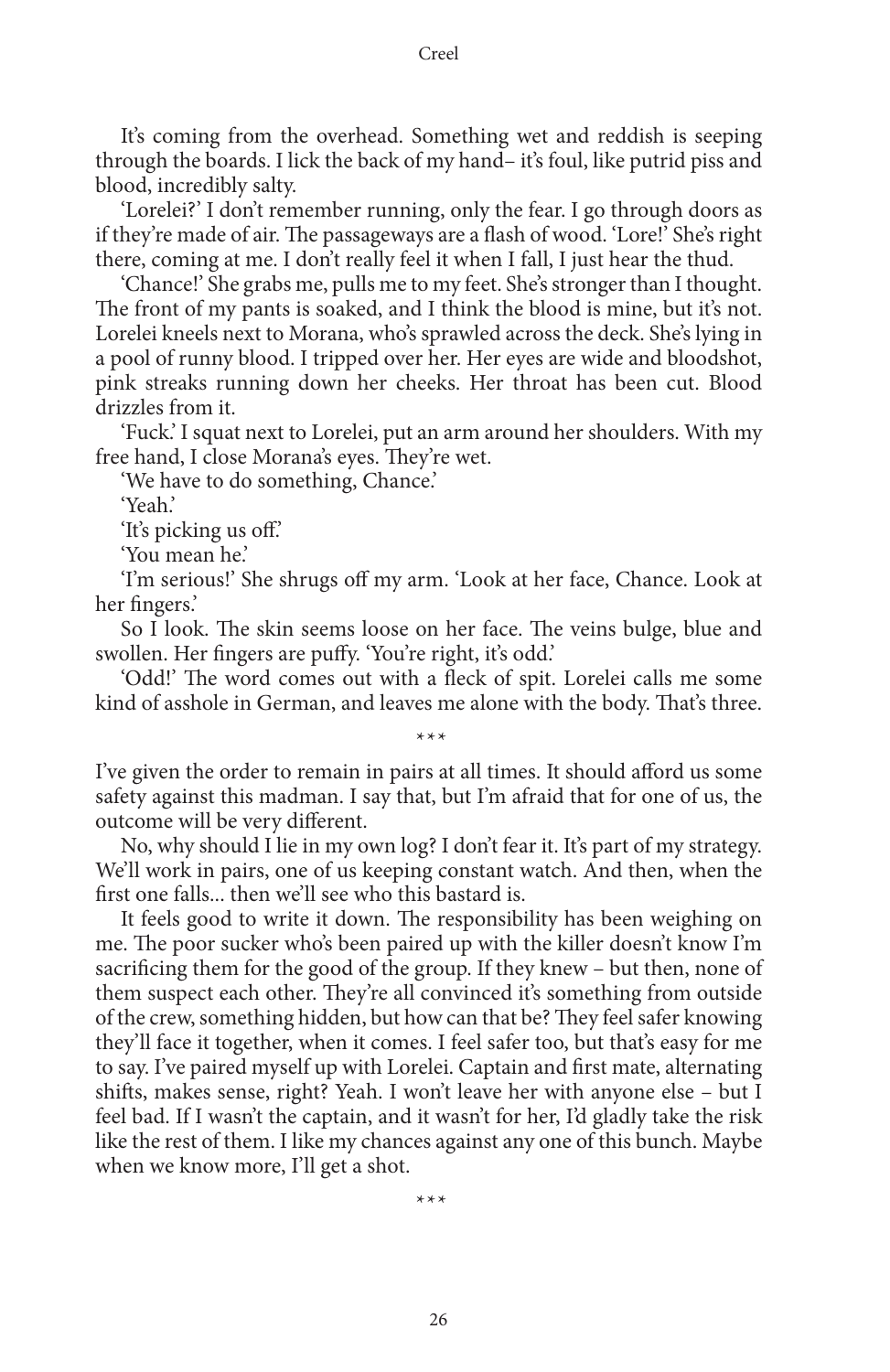Well, that was another major fuck fest. We found Gio dead. Faysal is in my bed, soaked and blue-faced. Lorelei is looking after him. Zhou and Dalia are keeping watch on deck.

'Dry,' he moans. Lorelei offers him some brandy, but he shakes his heavy head. 'No, no. The devil. It was dry. It grabbed Gio and pushed the wet into him. His neck swelled like a hose.' He grabs Lorelei's wrist with thick numb fingers. His eyes used to be beautiful, sharp and fine and dark. Now they're bulging, seeping pink tears. 'Watch the stinger. It's sharp – fast.' There is a bandage around Faysal's throat where he was cut, but it's drenched. He turns to me. 'I saw it, captain. We heard a rustle. Gio went to check it out. I was right behind him, like you told us, but the door slammed in my face. It's that quick. When I opened it, the creature was on top of him, pumping him full of water. It was deflating as I watched, going crinkly and dry. I shouldn't have watched. It just wanted Gio. It came at me, with the sting!' His teeth chatter so badly he can't speak for a while. He takes some brandy from Lore. I use my handkerchief to dab some of the sweat off his brow. He manages to continue his tale, but his forehead feels squishy. 'I ran back into the hold. I heard it behind me. It clattered. It came, but the hold is wet, and it hates the wet. So I sat there, in the water. It was so cold.' He sinks into a shivering silence.

That's how we found him, huddled below deck, sitting in the cold, dirty water, bleeding out. I'd dozed off for a few seconds and this is what happens. Lorelei will watch over him for now. We'll alternate shifts throughout the night, have a meeting at dawn. Five down, four left.

\*\*\*

Six down. This is what remains of my crew: Lorelei, Dalia and me. Faysal couldn't breathe. The fever took him. He raved like a madman before the end, devils and ghouls. Death must have been a release. I said a few words before we gave his body to the sea. After that, I took a watch on deck with Zhou while the women slept in my cabin. All quiet. Lorelei took my watch two hours before dawn and something killed Zhou. Or so she reports. She says she didn't see it happen. I'm glad now that I didn't sleep. My time was better spent talking to Dalia. I think we're on the same page.

I can tell from the look in Lorelei's eyes that I'm not going to enjoy this conversation.

\*\*\*

'This is it,' she says. She doesn't sit down. Dalia and I are sitting where we have been for the last two hours, beside each other. 'It was a nice idea to stay in pairs, but this thing is too fast. We can't keep waiting.' Her small hands ball into fists. 'We have to stick together, and we have to find it.' Our silence doesn't slow her down. 'I think we should start with the crew quarters, they're nice and dry. Bring weapons and buckets. You heard Faysal. This thing is evil. I'd rather die than let it take me. And -' She hesitates. 'Chance, come on. Look what it did to us.'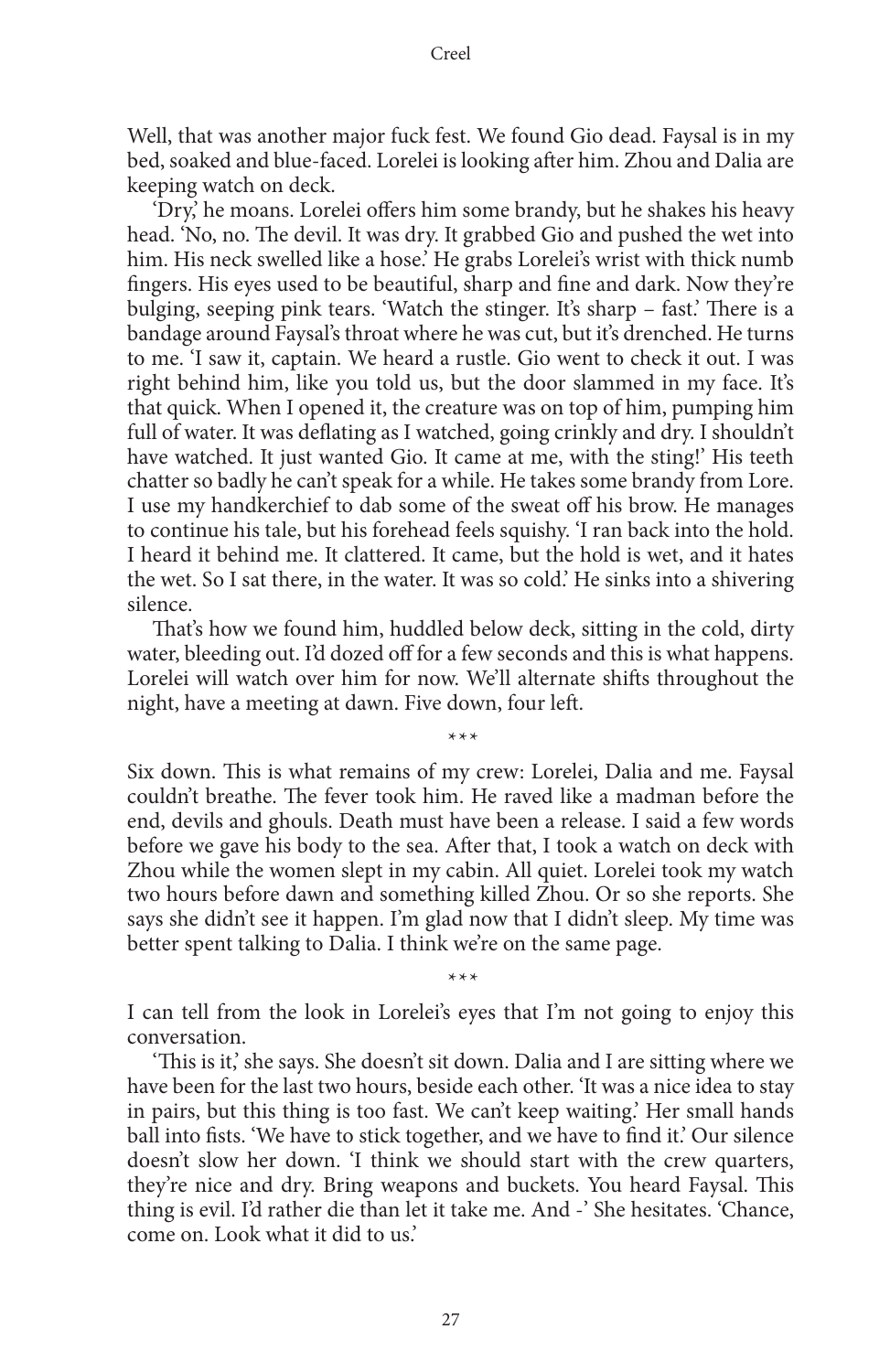'It's awful,' I agree. That really rattles her. 'But I haven't seen this "devil". No one in this room has. Don't you wonder why?'

She doesn't argue. She doesn't have the patience. 'What a dumb thing to say. Can we move on?'

'No.' Lore looks irritated when Dalia speaks up, which helps me. 'You'll stay here. The captain and I will -'

Lorelei laughs. She doesn't know this was my suggestion. 'You and Chance?'

Both of them look to me. 'Lorelei,' I say. She finally sits down. 'There's nothing on the ship except us. And Zhou -'

'No. Chance, you'd better stop -'

'Zhou died on your watch,' Dalia says. I wish she'd stay out of it, but maybe I don't have the strength to do it. 'You're the only one who believes in this monster.'

Lorelei is still looking at me. 'Chance, is this what you think?'

'Dalia was with me the whole time. You're the only one.'

She says: 'You have to trust me.'

I look at her and I'm not sure. There's something frank and hopeless in her eyes.

'Please,' she says. Her eyes are brown and I've always trusted her. Lorelei. I know her and this is crazy. The possibility that I've been wrong opens like an abyss. Not because it's simpler, or because I'm scared. It's because I love her, and she couldn't lie to me like this.

Dalia reaches across, puts her hand on Lorelei's arm, but she knocks it off. 'Don't touch me!' Lorelei says.

And just like that, the moment's gone. I've been blind. Lorelei's face contracts with despair. We get up equally quickly. 'Stay away!' she says. We've drawn our knives at the same time too. Still, I'd never use it on her, so I let her back out of the cabin. Her face is wet with tears, but mine is dry. What choice do I have?

Dalia is behind me. Lorelei edges past the broken mast, the wind lashing her hair across her face. Her arm is stretched taut and the blade quivers in her hand. 'I can't let you lock me up, Chance. I want to help you, but I can't.' With her free hand, she tugs a crucifix out of her bodice. The soming for us. It's coming, but it can't stand the water.'

'Lorelei.' She's climbed onto the bulwark. 'Lore, come down.'

'I can't let it take me. I can't let it take my soul.' She looks at me, and her eyes are brown and she's going over. 'I'm sorry, Chance.' She takes a tiny step back and disappears with a splash.

I don't remember going after her. I remember being in the water, swimming through frazil ice to get to her. I remember her face in the distance, lips slightly parted, turning blue as she lies in the still water, just before she starts to sink. I don't remember being pulled back in by the rope around my waist. I remember waking up on deck without Lorelei, next to Dalia's bloated corpse.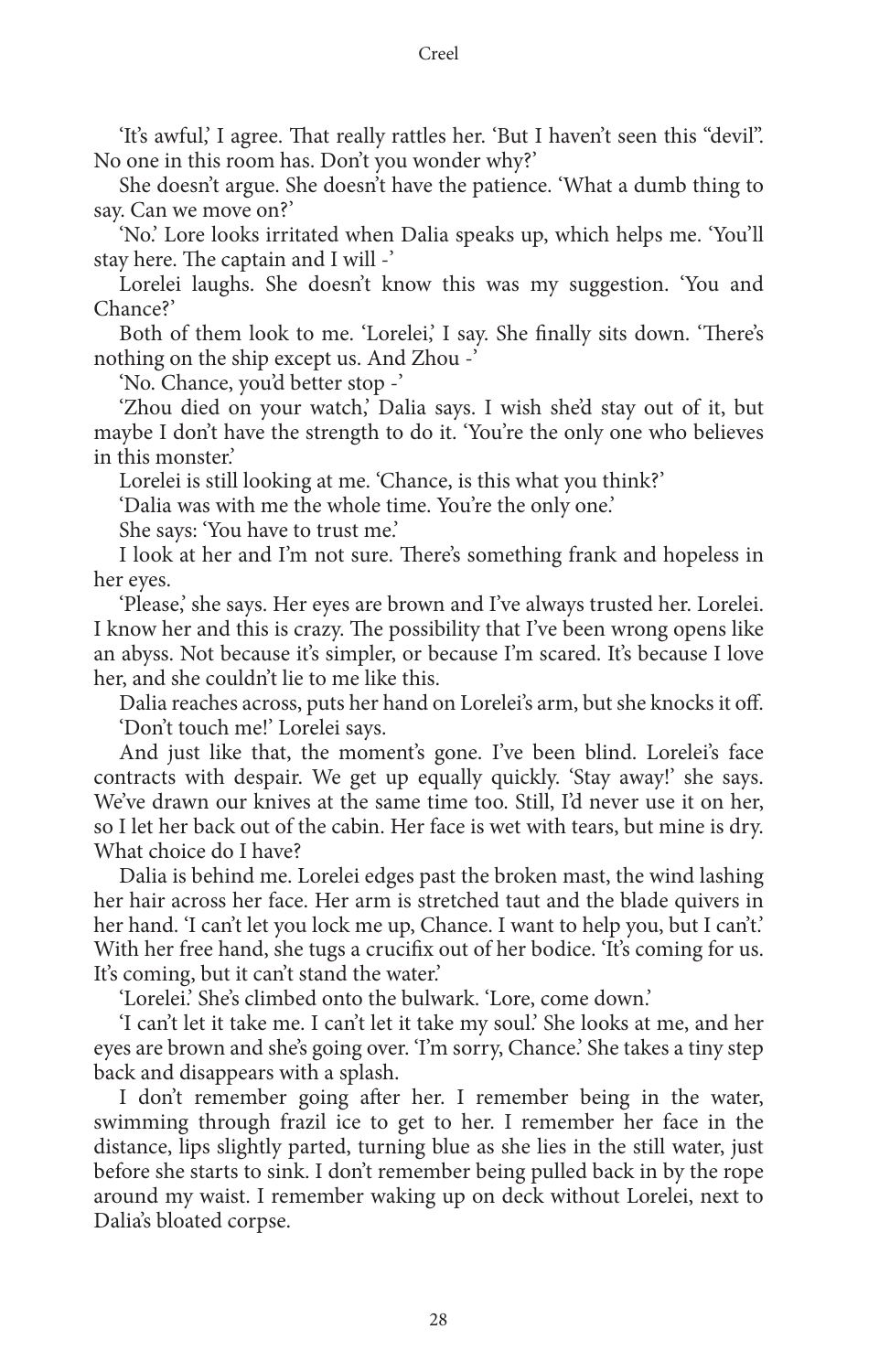\*\*\*

It's quiet. The last of my crew is lying beside me. The fluid is starting to run out of her. I get up and grab a hatchet. It's past time. I'm flooding the ship.

\*\*\*

Here it comes.

A dun leg creeps up through the open grate. It lies flat against the deck. It's a yard long. Then it lifts, the joint cracks, and it starts to bend. The claw at the tip scratches the wood. Another yard of leg. Another joint, and again it bends. It scrabbles for purchase on the slick boards. It sinks into the wood. It's got a good hold. The other five legs follow. The sting emerges, curved and glinting like steel. It's so long, I drop my knife. It brings its body up, shriveled like a raisin but plump, covered in fine golden hair. It may not know I'm on the quarterdeck, but it wants the high ground.

It rushes the stairs, claws clattering. I throw a bucketful of water over it. It shrieks, leaps back, dripping. It raises itself up on three hind legs. As it lifts, it exposes its head. It's blind. Its eyes aren't flat, they're concave. There's no moisture to them, no movement. No shine. Yet it stares at me as if it can see. The back shield lifts. Layers of wings are stored away underneath, like black tissue paper. The pale sunlight shines through them, picking out the dark veins. It retreats. Not to the grate and the watery darkness below, but to the main mast, as I'd hoped. It snags a claw into a sail and begins to climb, wings humming wildly. I run down. It leaves the sail trailing behind it in tatters as it climbs, six steely claws making their mark. One ribbon drifts towards me. I grab it, flick a match into life, light the sail. The rum ignites with a blue whoosh. My eyebrows fizzle as I stumble back. I can see it up there, high and dry in the crow's nest, scuttling back and forth, then clinging to the mast, climbing to the very top. My flag flutters against its body, red white and blue. And then – God bless it – it catches fire.

It starts at the wings. They flare up, phoenix-like, then crumple into shadow, into light. It tries to fight it, falls back to the crow's nest and tosses itself around in a panic, but it has no space and it's so dry. The flames grab its legs, wrap around its body like a cocoon. As it pops, I hear it cry out. The sound crashes against the deck, full of fear and confusion. A huge plume of flame shoots towards an iron sky.

It's just me on my ship, fire sinking into ice. It could be a beacon, drawing ships here, if anyone's there to see. But Lorelei believed there is a God in this world, and not only devils. So I pray it will be a lighthouse, steering souls away from destruction. If this log is found, let it show the world that I remained, to the last, your dutiful servant,

*Captain Chauncey Darling*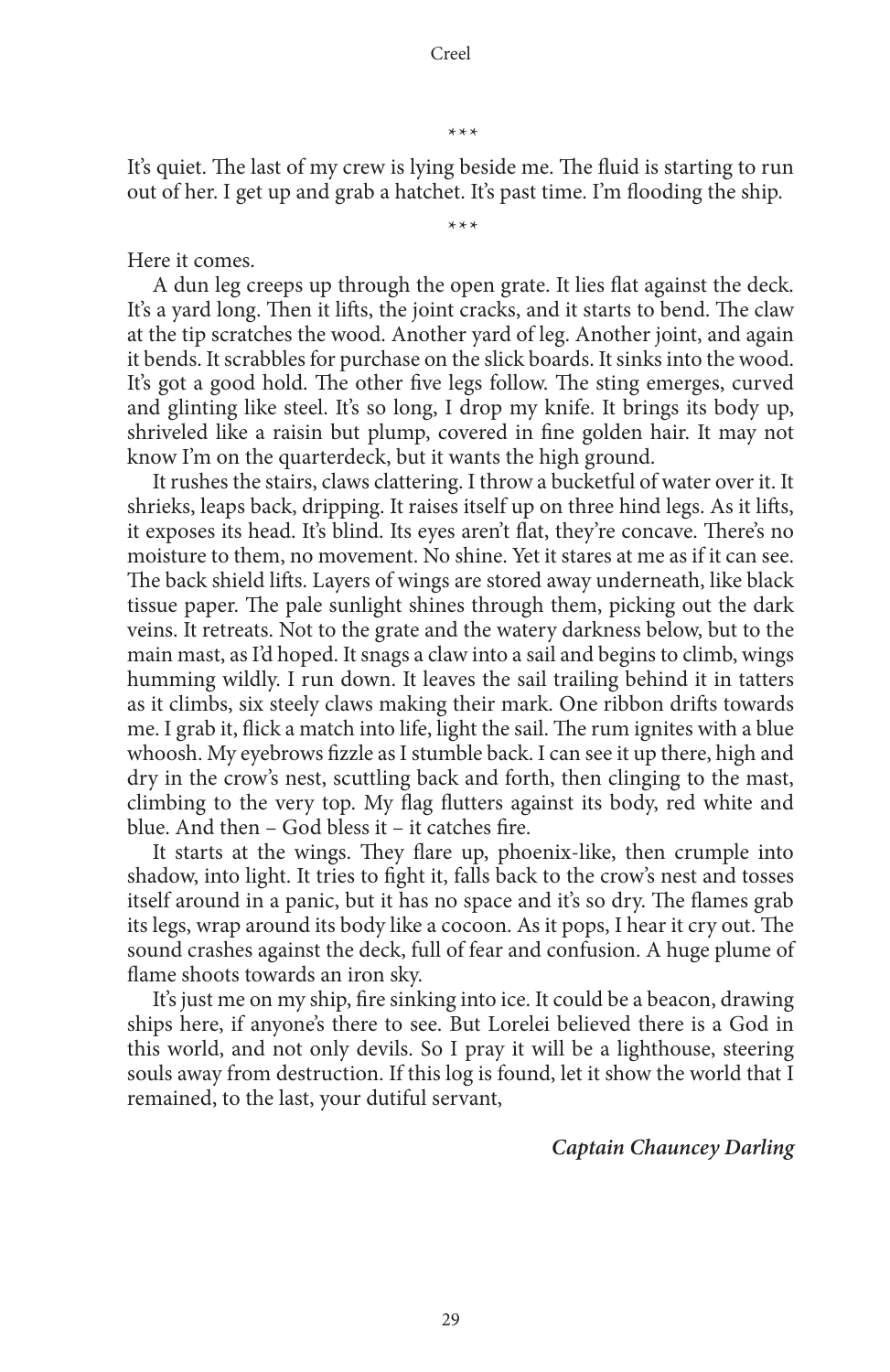# **The Great Storm of 1328**

# *Jeremy Solnick*

That night the sea struck the land in a fury The way a tyrannical father strikes his child The waves rose up and crashed down Again and again. There was no end to it

 Solid became fluid air filled with spume Boundaries vanished river and sea became one flesh with the swirling wind The land cowered it spewed spittle

 Moon hung in a raging sky - hid in billowing darkness In jagged light rain glinted like flung nails that ripped into earth

 Things vanished – re-appeared Smeared, distorted, engorged An army of ghastly revenants Parading on an ancient battlefield

Moon Bent down - heaved a huge tide upriver Shingle ground down, river banks gave way Dunwich was surrounded on three sides by sea

Land writhed in a merciless handgrip Its outstretched arm twisted away A terrible wound appeared as sinews burst A huge spit of land was wrenched from its socket

The pain of the town was unendurable The sea its mother, its wet nurse, its benefactor Became a traitor, a murderer Never again to be trusted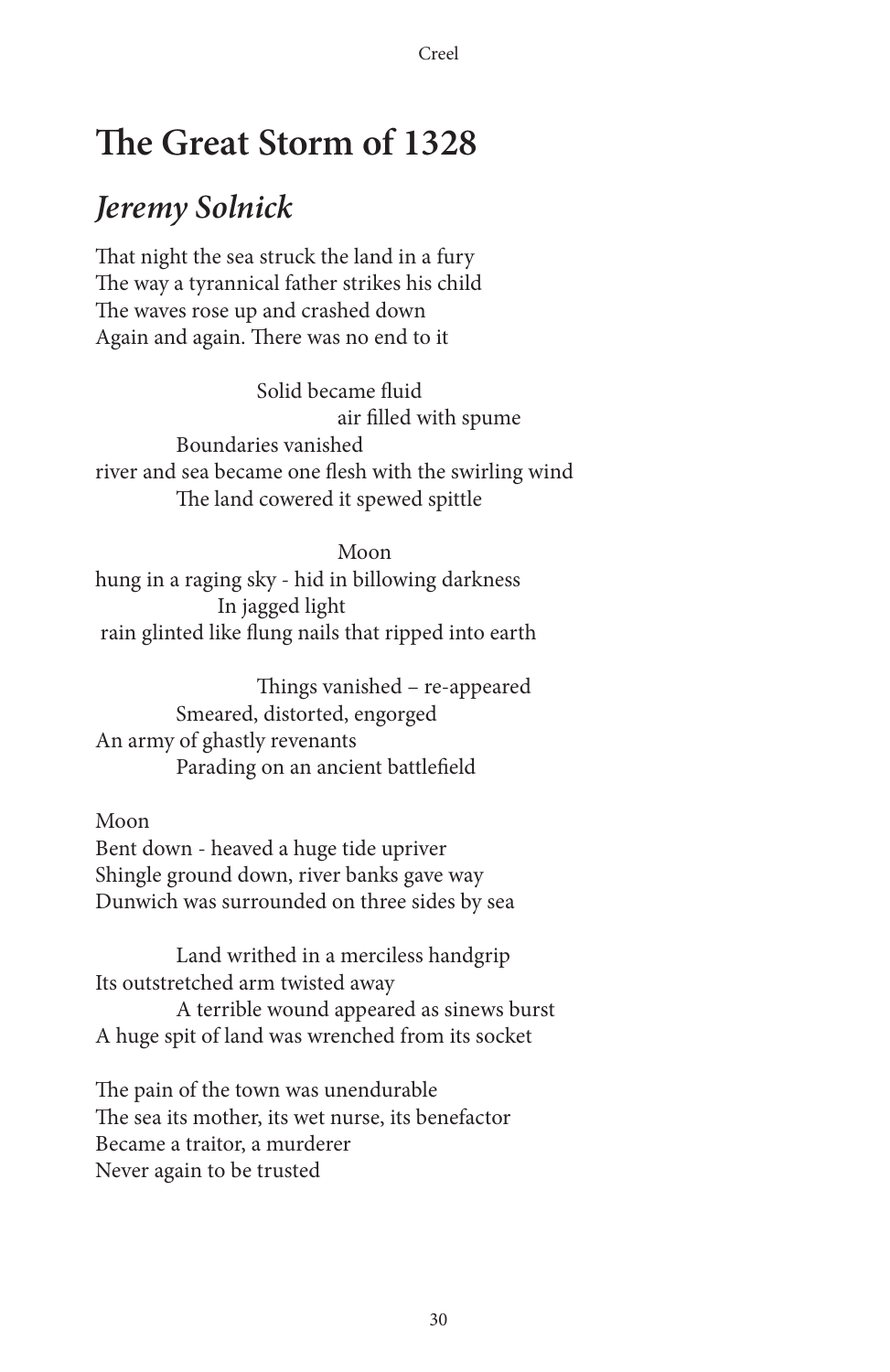## **Lake Michigan**

## *Oliver King*

We walk the wet sand, our presence alarming gulls. Disturbed they rise, barking, from the beach and the surf softly comes between our toes. You're gathering pieces of rounded glassthe 'a' is sharp in your mouth; my tongue rolls it to the back until, like a sucked sweet, it's less a vowel than a caveman's grunt, now.

Then, I used to walk the sand at Walton and find pebbles and plastic and sharks' teeth and, as a caveman, I would prize them. To my mind, lacking any provenance, they were magic and had appeared, like God, immediately out of nothing- there.

A yob- "yob", you say it like a Brit nowhad just graduated from Wisconsin cum laude, lauding it over his peers. Before them on the beach, he chugged his beer, chanced his batting arm and tossed the bottle. Mightily he struck it with the very bat with which he'd scored his hundredth homer.

A beer bottle boxed in the final batch from a bygone brewery, erupting from the misted rim where his lips had sucked to the recycle mark upon the heel. Shattered, the splinters rained onto the Lake as bees fall, murdered by a snapping dog.

Buoyed up and across the water on waves excited by their starring role in fateamongst the rusted discs of lager cans and the pale fish-pestered corpses of crabsonce-edged shards are smoothed by hubris, you guessed. Brought east to our feet they appeared- like God or like sharks' teeth- something other than glass.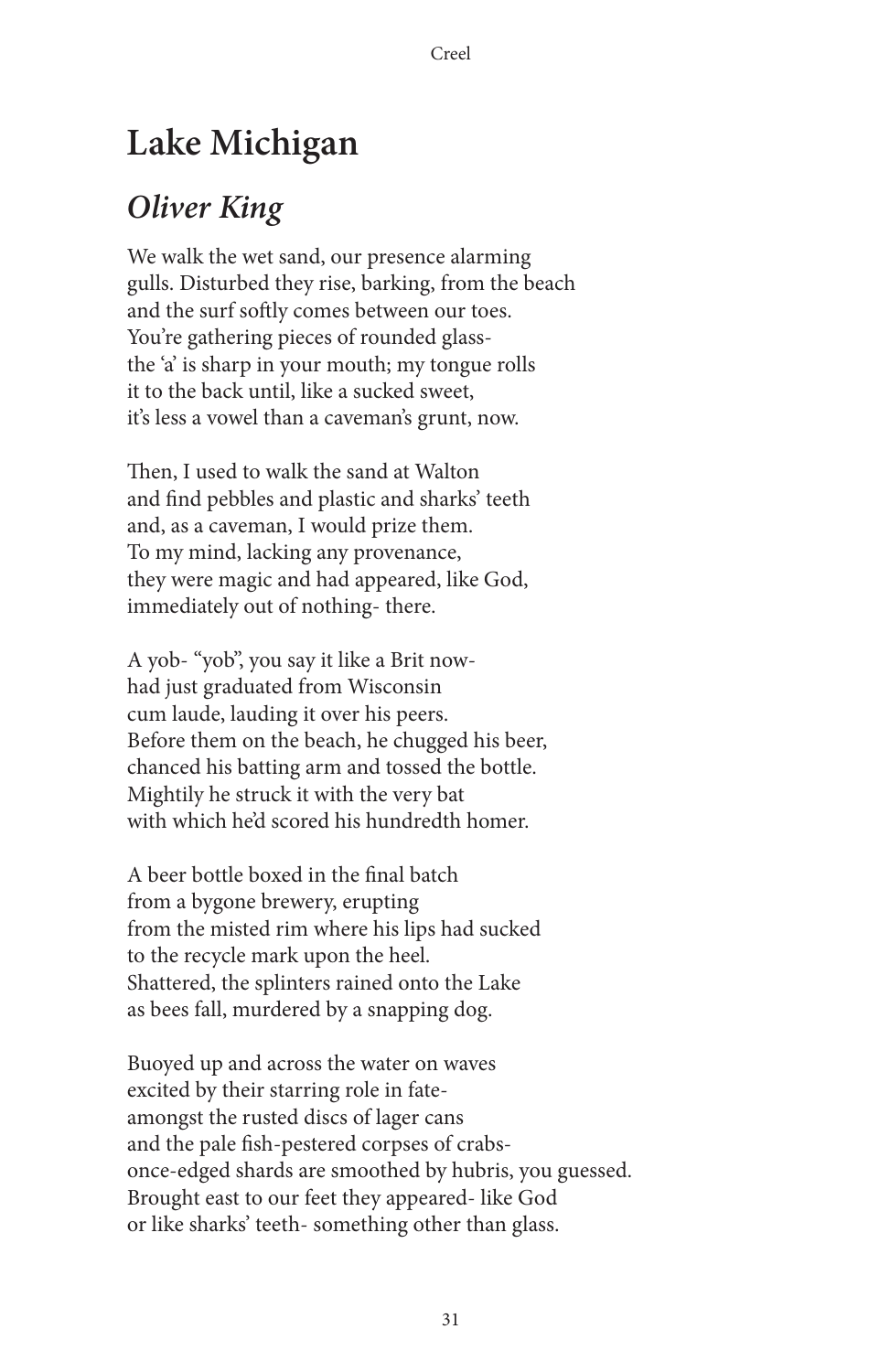Creel

## **Anniversary**

#### *Elaine Ewart*

Out of the window, Over the dale, Ballooning smoke, Dark against pale, Thickens and smarts.

The first year is worst. That's what they say: The wilderness bed; The featureless grey; The days that won't start.

Burning the heather, As the moors require, Each year breaks out The wound of fire In a different part.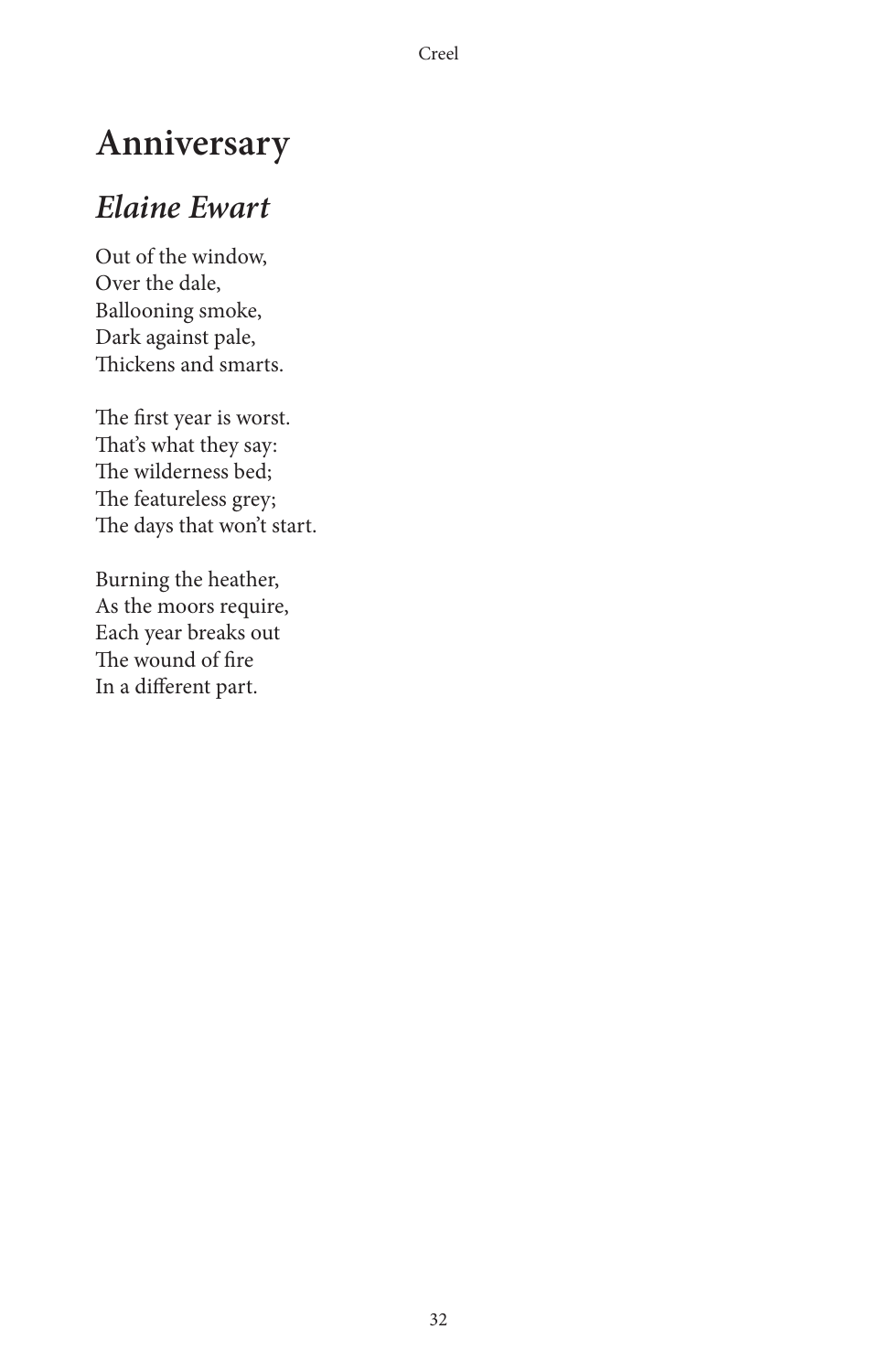#### **The White Dress**

#### *Heidi Bernhard-Bubb*

The two women in the waiting room were silent. The receptionist was stuck on the phone, listening patiently to someone on the other side and offering occasional murmurs of encouragement. From time to time, she looked up at the women and smiled as if to say, 'I do apologise, I'm stuck here talking to this person who is going on and on.'

At least, that's how Marjorie understood the smile. She smiled back – 'go on and do your job, we understand.' And then Marjorie offered an encouraging smile to Naomi, the younger woman beside her. But Naomi didn't see, she was staring ahead, her straight back barely touching the chair behind her. Marjorie sighed. She would have preferred being here with the Relief Society president or one of the women her own age, but no one else had been able to come. Naomi was one of the ones you could count on to volunteer for things, but there was something about her, a seriousness, that was unnerving. She had moved into the congregation a few years ago when her husband took a position teaching history at the secondary school. Naomi had been working on a Master's degree in archaeology or anthropology, something like that, when she married at 27 - rather later than most of the young women in the church. Two children had come quickly after the wedding and she'd given up her studies. Marjorie tried smiling again, but Naomi was miles away, her pale face unreadable. She was probably just nervous. Young people always were when it came to this kind of thing. Besides, Naomi didn't know about what was in the plastic carrier bag Marjorie held tenderly in her lap. She didn't know that death wasn't scary, it was just like walking into another room where the Heavenly Father would be waiting for you.

Marjorie shifted to the edge of her seat, clasping her bag. Marjorie had invited her neighbour Ena to church for nearly 20 years and then, one day, like a miracle, Ena was ready for the gospel. And Marjorie had been there for her. She had been there to remind Ena that she shouldn't drink coffee and couldn't go to the pub. She had taken her to Relief Society and the Scrapbooking Club. They sat together during lessons and in Sacrament meeting, Ena bright as a penny and smiling, seeming so happy to be gathered into the fold. In private moments, when Ena's lip would tremble with doubt and her thick black mascara would leave traces down her cheeks, Marjorie would be there to remind her to let go of the past, that all she needed was to be dipped under the cleansing waters of the baptismal font. Then Ena's dark past with men, her pain over her lost son would slip away, the sparkling rivulets spilling down her forehead and dark hair, washing her clean.

When the day of her baptism finally came, Ena looked tiny and nervous when Elder Smith cradled her in his arms and lowered her like a small child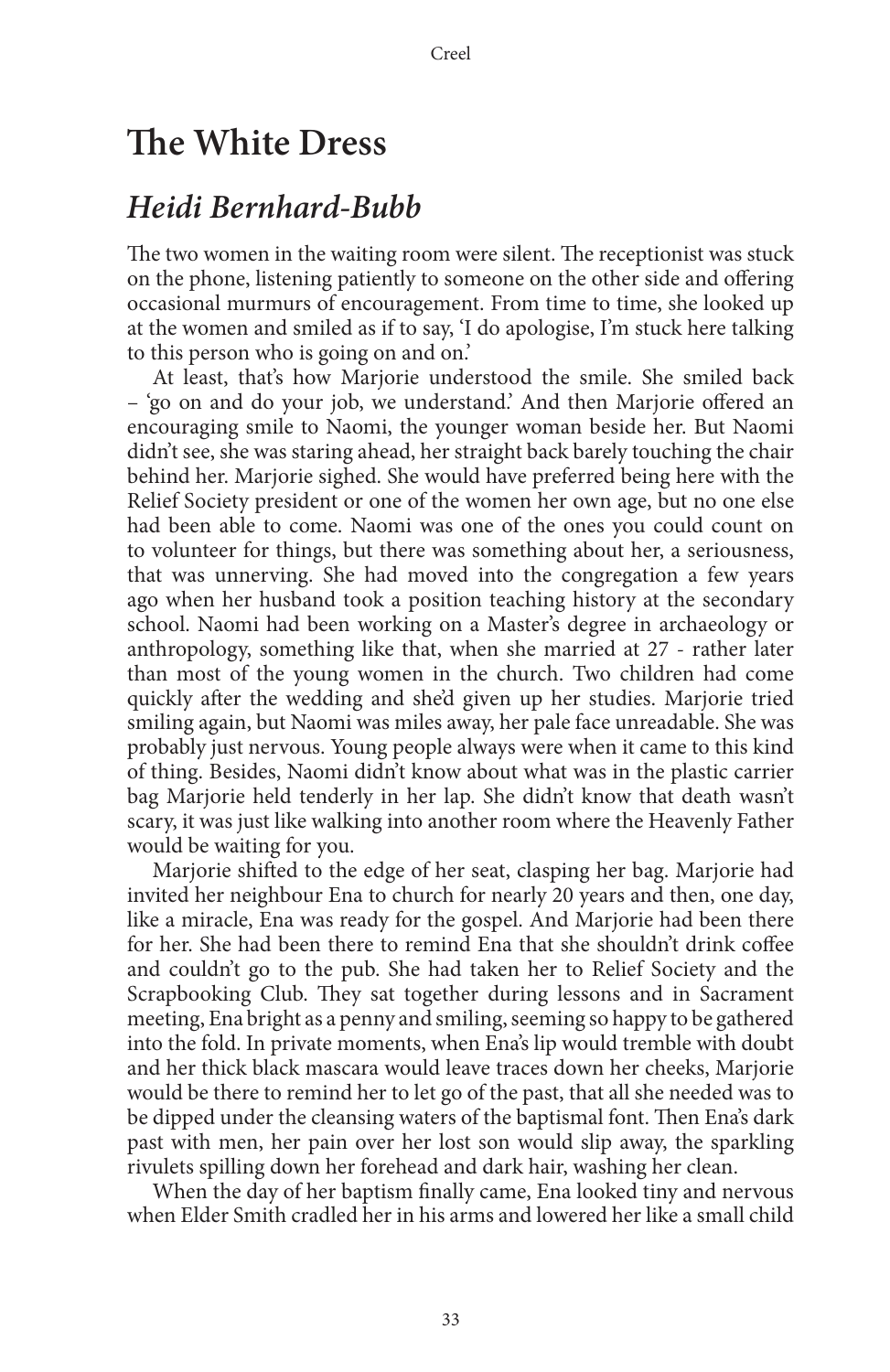under the water, taking care that she was immersed completely. She had laughed out loud when she came up, her makeup running and the wet white jumpsuit clinging to her delicate shoulder blades and wrapping around her legs as she walked up the stairs from the font to the changing room.

They never discussed it, but Marjorie had been sure that Ena was on the road to the temple, to their highest form of worship. Marjorie had pictured driving Ena through the three hours of hectic London traffic to get to the temple, Marjorie's husband Burt in tow, wheezing in the back seat. She pictured arriving, welcomed by the lush green lawns in the garden, the little pond, the glint of gold on top of the majestic marble spire, Moroni and his trumpet rising and rising into the sun. She could see the cool pale walls in the hushed corridors, the elderly women and men dressed all in white, padding silently along the plush carpeting and directing them with soft smiles. Marjorie so loved the temple, she had known from the start that it was her duty to bring Ena there. But she was patient, she'd known that Ena needed more lessons and repentance before she would be ready.

For months, Ena rarely missed a church meeting or an appointment with the missionaries. Ena lived alone. The men in her life, none of them any good, were all gone. Her son had died young and her daughter and grandchildren lived in another village. The missionary rules meant that the young elders couldn't be alone with Ena, so Marjorie and Burt always came along to supervise the lessons. Marjorie thought that was a good thing. Men and women who weren't married shouldn't be alone together. It didn't matter that Ena was in her 50s and the boys were only 19 - anything could happen in this world. The five of them would sit in Ena's tiny sitting room, Ena and the long-legged missionaries on dining room chairs and Burt and Marjorie on the settee next to a wooden curio cabinet filled with a collection of little painted porcelain shoes. On top of the cabinet were photos from Ena's Nile cruises. Ena had been on the River Nile cruise six times. She told anyone that would listen that the happiest times of her life were spent there. What exactly she loved about it, she couldn't say. There were some happy memories, being there with lovers and her son, Tom, before he died. But it was really the river itself, the mystery of the heavy, dark water moving beneath the ship that filled her with wonder. She always went in November, during the ancient season of Peret, when the floods subsided, leaving the fertile silt that promised life for another year.

During the missionary lessons, Burt sat uncomfortably on the couch, his huge stomach blooming between his knees and pulling his trousers tight to expose his thick white socks. Sometimes Burt would push his glasses back on his nose and give a lengthy clarification on a point of doctrine. More often he would lean back into the couch, as much as his size would allow, clasp his hands together as if in prayer or deep meditation, and drift off to sleep. Marjorie sat keenly on the edge of the couch, her long swirly skirts hanging over sturdy black shoes. She never wore makeup and her bob framed her broad pink face in a way that made her seem like a large grey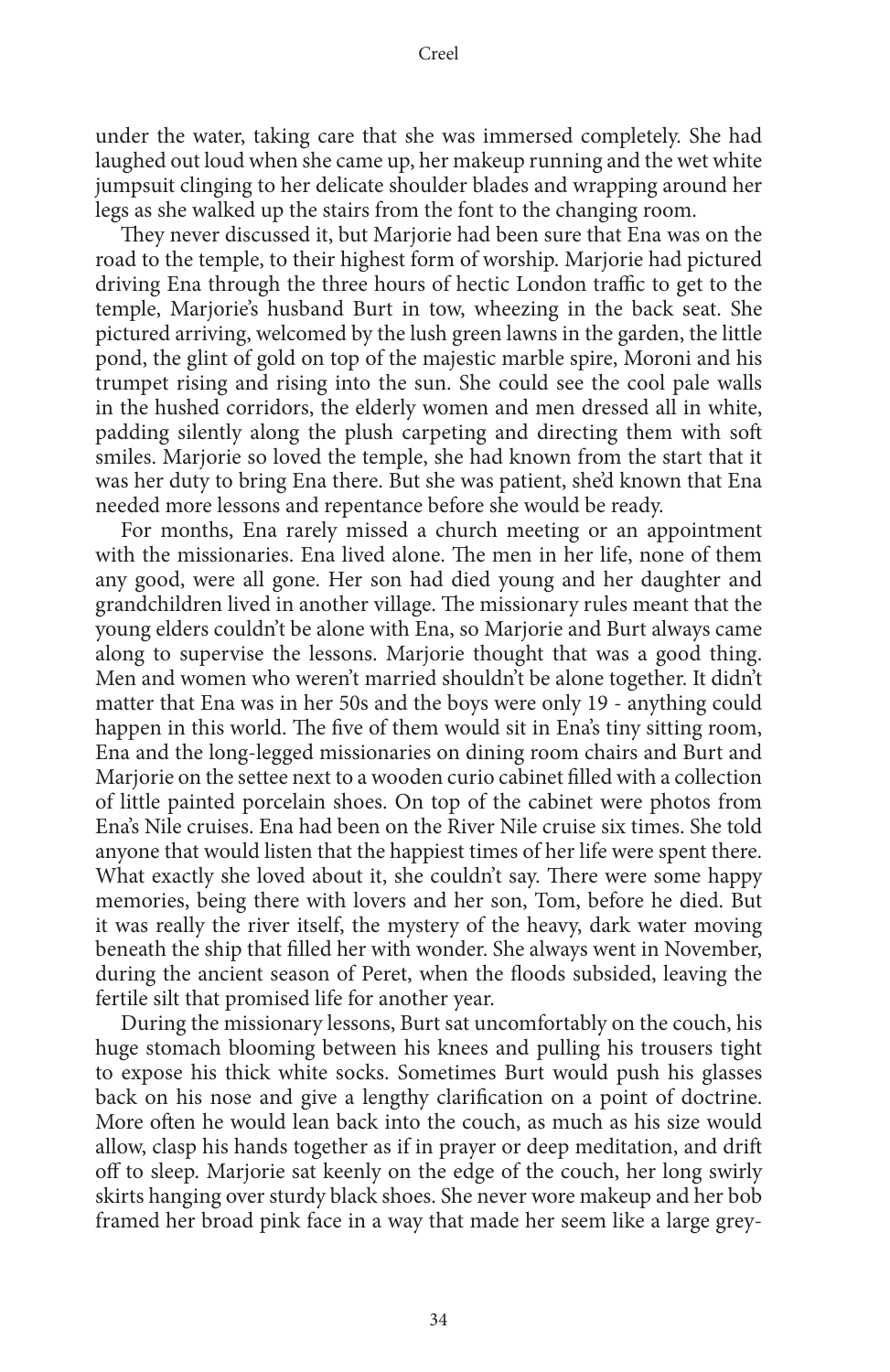haired schoolgirl. The elders were mostly good boys, but Marjorie worried that Ena was too taken with them, these confident, sociable boys from Utah and Idaho. She had seen it before, investigators became attached to the elders that taught and baptized them and sometimes floundered or fell away when the boys were transferred to another area in the mission. Sometimes baptisms just didn't take.

Still, it all seemed to be going well and then Ena started cancelling appointments and missing church. She would say she had been called into work, or her daughter was visiting, or she wasn't feeling well. A few times, she just didn't show. Marjorie and Burt found themselves on the doorstep with two blonde elders, staring at each other awkwardly. Looking back, Marjorie was ashamed that her faith had faltered. She worried that Ena was weak, maybe shamed by an unrepented sin. Maybe she had never given up tea or coffee. Marjorie never admitted it to Burt, the Relief Society president, the elders, or her visiting teaching supervisor, but she poured her heart out to her Heavenly Father in her prayers, asking over and over - what is to be done about Ena? How could she keep her from losing her way?

The receptionist finally finished her phone call and gave Marjorie and Naomi a conciliatory smile. 'Thank you for waiting, I'll just go and make sure they are ready for you and then you can go through to see her,' she said, her manner professional and smooth, used to gently manoeuvring human beings stunned by grief.

Marjorie was one of the first people to know Ena was ill. Ena hadn't called, but Marjorie had never stopped checking on her. Unwell throughout the winter, Ena had been told she had the flu twice before she finally saw a doctor who sent her to the hospital for tests. But it was too late. At first, there was talk of treatment, plans for chemo and radiation, but within weeks, the prognosis had changed. The cancer was too fast, too aggressive.

The congregation rallied around Ena. Marjorie and the Relief Society president arranged for weekly visitors, meals brought in and blessings from the elders and bishop. The two women were there when the NHS delivered the hospital bed to save Ena from having to climb the stairs in her little house. Marjorie pushed the settee all the way against the wall and moved the curio cabinet so that Ena could see her little shoes from the bed, but she moved the cruise pictures, thinking it best to keep Ena from dwelling on her days on the ship watching the water swirl beneath her. Marjorie was there almost every day consulting with the nurse, trying to get Ena to eat a little something or pray with her. Ena was always too tired, unwilling to say the prayers. Marjorie prayed for them. She asked for healing or, if healing wasn't possible, strength to bear their burdens.

'Thank you,' Ena would whisper through lips that had grown thin and cracked. She constantly asked for water now.

The receptionist returned and showed them into a large white room. There was a sink in one corner and worktops running along the walls, housing jars and various medical implements. A recently abandoned coffee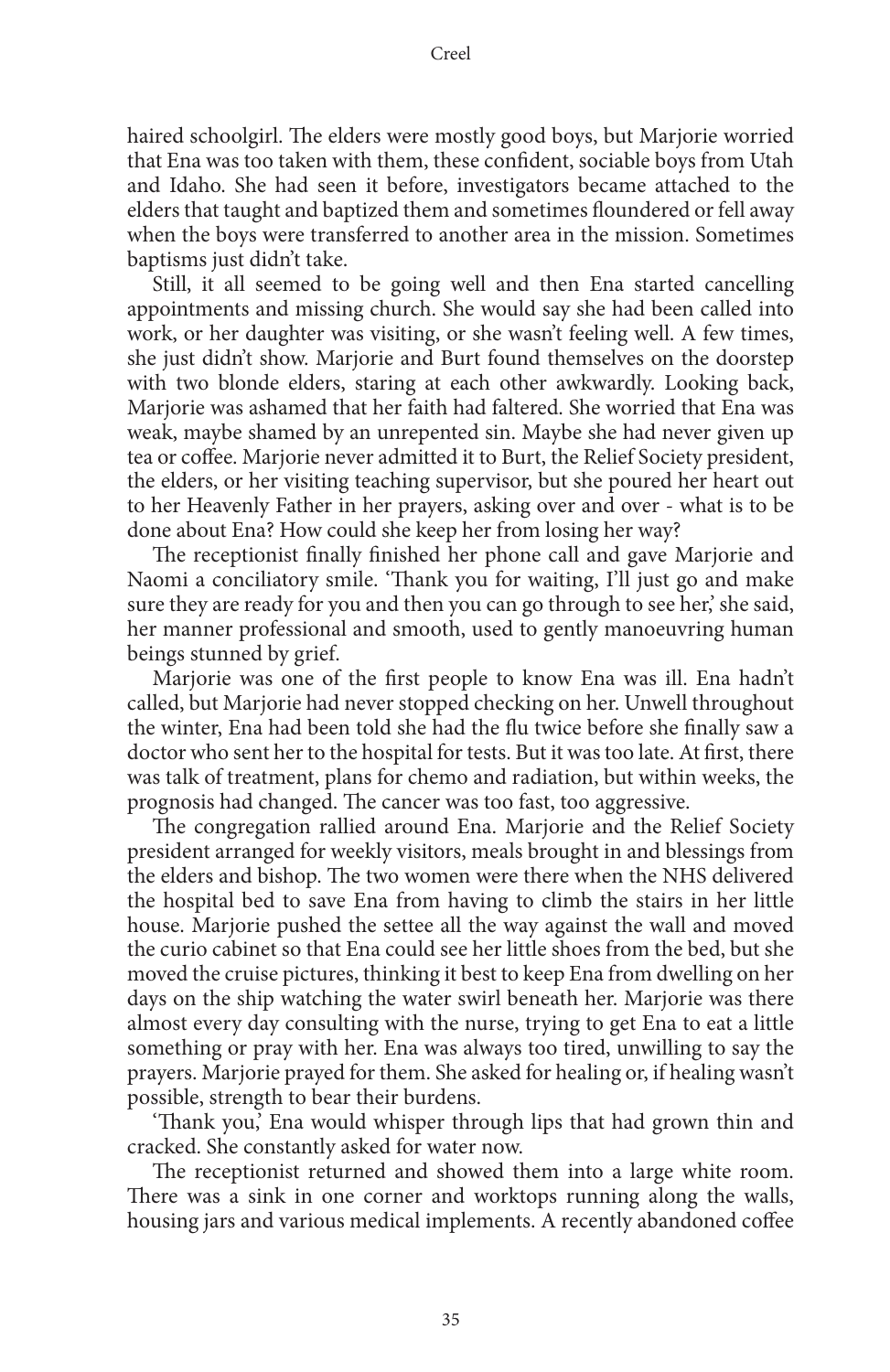cup was resting near a jar of cotton wool. The room smelt strongly of bleach, but also something else, the faint mossy smell of decay. A row of humming fluorescent lights was softened by sunlight streaming through a row of small square windows near the ceiling.

In the middle of the room was a stainless steel examination table. Ena was lying naked on the table with a white sheet draped over the lower half of her body. Always a small woman, she was tiny now, the size of a child. Ena's dark hair was wild, silver at the roots. Her small exposed breasts were completely flat, her rib cage prominent beneath her skin. Her skin no longer looked like skin. It was an unearthly blue white and strangely smooth and taut, rigid around the mouth leaving her with an expression somewhere between a grimace and a smile. Ena, but not Ena.

'Normally, the undertaker handles the dressing of the body, but I understand that, for religious reasons, you will be doing it. Ms Williams' family does not want to see the body and no viewing has been arranged, but they've brought a bag that Ms Williams packed,' the receptionist gestured to a bag sitting on a chair beside the table. 'They've also sent along her makeup, some clothes and hair things – everything you should need. They sent some new underwear, but it might be difficult to get those on,' she carefully moved the sheet to the side to show that Ena was wearing something that looked like an adult diaper. 'She was so ill before she died and this is quite common, I wouldn't try to remove it and I would take care when dressing her.' She replaced the sheet.

'Thank you, we'll be fine,' Marjorie said in a tone she hoped was both authoritative and circumspect.

'Very good. Well, I'll be just outside if you have any questions or need any help. Please take as long as you need.'

When the receptionist left the room, Marjorie smiled and turned to Naomi who was still hovering near the door. Marjorie placed her bag on top of the bag from the family and briefly touched Ena's head. Then she pulled a portable CD player out of her bag.

'I've brought some things to bring the spirit to the room. This is nothing to be afraid of,' Marjorie said firmly. 'Here, plug this in over there.'

Naomi took the handle of the dusty old player and plugged it in to the wall and Marjorie handed her a CD of the Mormon Tabernacle Choir singing hymns. After a minute, the hushed, liquid sound of the famous choir emerged from the speakers, strange sounding in the sterile whiteness of the room. Naomi walked over to Ena's bag and pulled out a plastic brush with a black velvet scrunchie wrapped around the handle. There were new nylons and a black lace bra and panty set with the price tags still attached. There was one of Ena's favourite church outfits, a trim black pencil skirt and a flowery blouse in shades of fuchsia and purple. There was blush and lipstick. Ena was always made up, her little mouth bright pink, her eyes framed with black mascara and sparkly purple eye shadow. Naomi picked everything up and put it down again. 'Should we start with her hair or makeup?' she asked.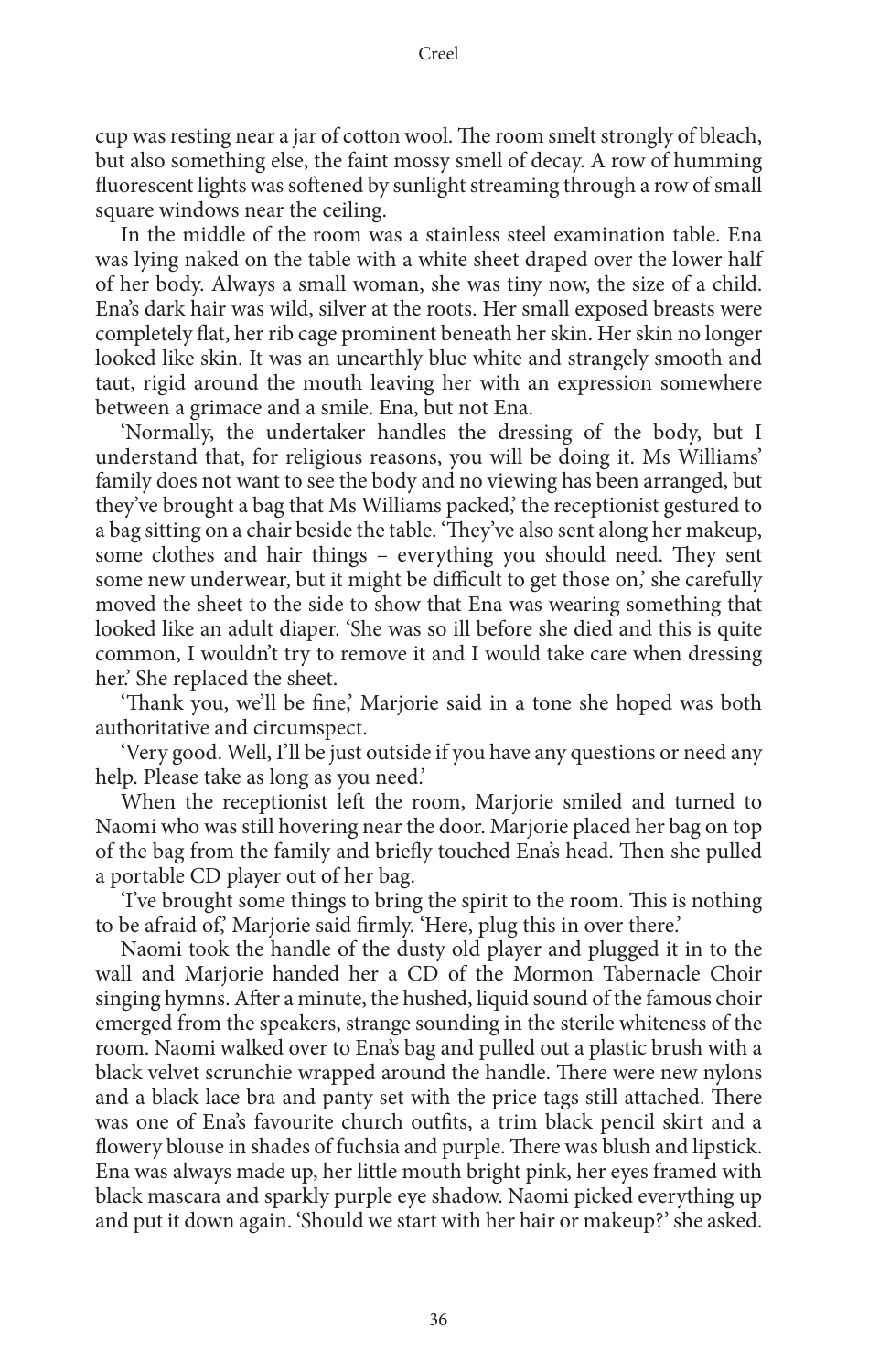Marjorie looked at the door and then back at Naomi. 'We aren't going to bother with any of that. I have something special. Besides, the casket won't be open.'

Naomi stood there, stubbornly holding the little plastic brush and looking down at Ena. 'I know no one else is going to see her, but,' she hesitated, choosing her words carefully, 'but Ena always made an effort, she always wore makeup.'

'We aren't going to bother with any of that,' Marjorie repeated, more sternly. 'None of that matters where she is going. I have something special to show you.'

The idea had come to Marjorie in the middle of the night. She didn't sleep very well these days and it was never easy to settle with Burt snoring loudly beside her. She had said her prayers and was lying in bed, thinking about how sad it was that Ena had never been able to get to the temple and wouldn't be buried in her white temple clothes. And then it came to her with the clarity of finding snowdrops springing up in little pockets of green grass before the winter thaws. Ena needed a white dress.

Marjorie went looking for the next two days. She trudged from shop to shop in her sturdy black shoes, but it was almost impossible to find anything with sleeves, let alone something white, but then, like a message from the Heavenly Father, she'd found one. Marjorie trembled as she pulled the dress out of the bag. She was anxious to cover Ena's frozen naked body with the pure white cloth. The dress was made out of several layers of soft gauzy cotton and the bodice was covered with a loose layer of crocheted white lace that hung over the skirt, like filigree.

'I brought Ena a dress,' Marjorie said, her eyes bright and shining. 'She couldn't wear a temple dress, she hadn't gotten to the temple yet, but I found this for her. And, look, I brought her temple slippers. I don't think there is any harm in that.' Marjorie pulled a pair of white slippers edged in white lace out of her bag, the kind you could buy at the church distribution centre, and held them up triumphantly.

Naomi was still standing beside Ena with the brush in her hand. She walked forward uncertainly and touched the soft cotton of the dress, running her hands across the circular patterns of the lace. 'It's beautiful, but,' she paused, looking back at Ena, 'but what about her clothes? Does her family know about the dress?'

Marjorie was confused. 'No, but they aren't members of the church. They don't understand. They don't know how important it was to Ena.'

'But,' Naomi persisted, 'what will you do with Ena's clothes, the things that belonged to her?'

'They're just clothes…'

'But they're her clothes, her makeup, she packed the bag…'

'I won't upset them, I'll take the bag to the charity shop when we're finished here and give them away. The casket will be closed, they'll never know.'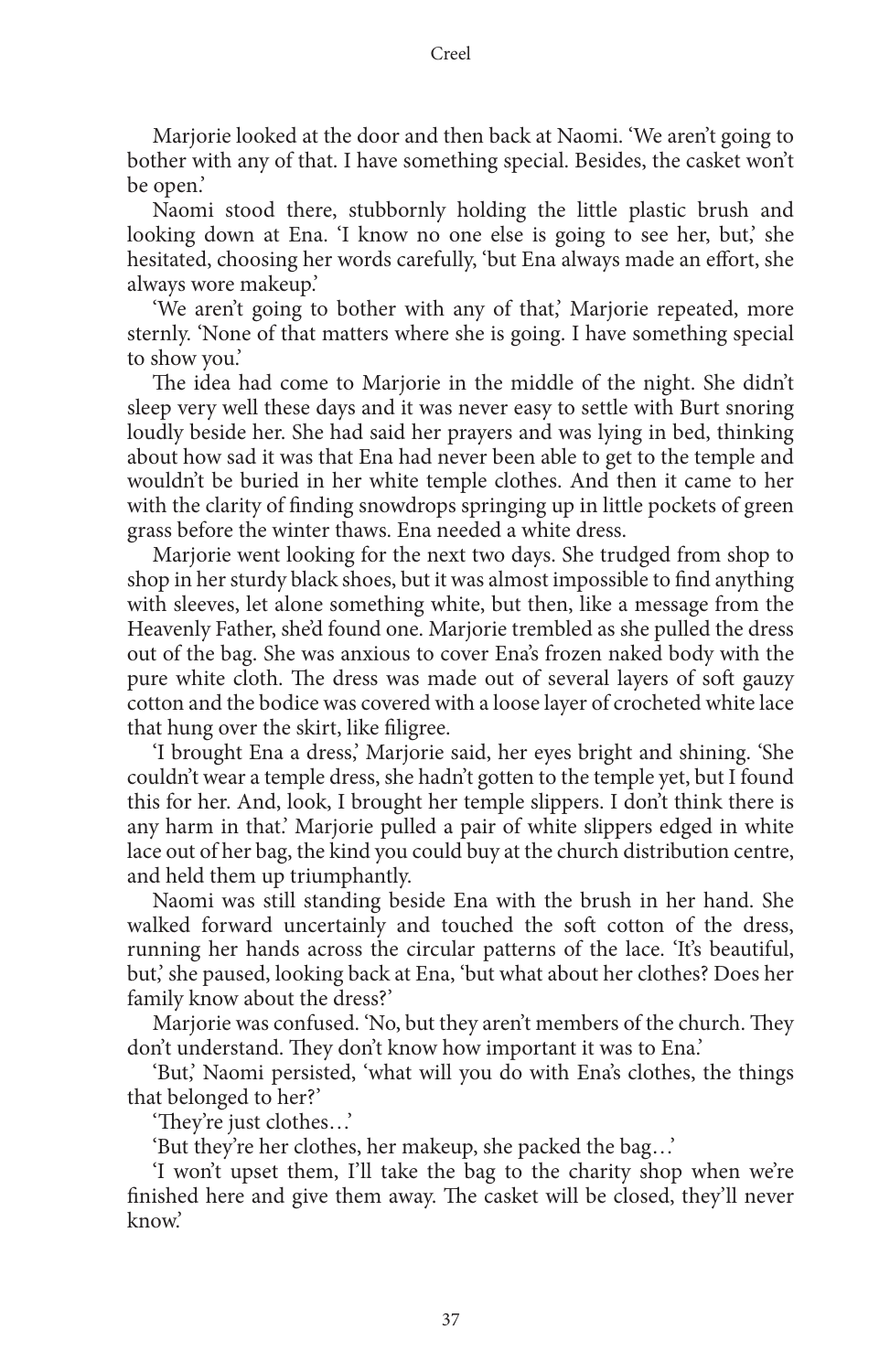Naomi looked alarmed. 'I'm not sure we should, Ena hadn't been to the temple yet, are you sure that she wanted to go?'

'Of course she wanted to go!' Marjorie felt hot, panicked tears filling her eyes. She couldn't understand why Naomi couldn't see what needed to be done. 'This is what Ena would have wanted! I know that this is what she would have wanted! The family won't understand, but we understand. We understand.' She was almost yelling.

But Naomi just stood there, looking uncertain. Marjorie pushed past her impatiently and stood at the head of the table, her body electric with rage. She gathered the skirt of the white dress and tried to pull it over Ena's head, but Ena's body was cold and entirely uncompromising, nothing yielding or fluid was left in her limbs. She needed all of her strength to lift Ena's head off the table and had to keep one arm under for leverage while she pulled the dress over her head with the other hand. Working slowly and awkwardly, Marjorie lifted Ena's shoulders and then her stiff arms and torso, inching the delicate white fabric around her heavy body little by little. When the dress was pulled down around her ankles, she carefully pulled silky white knee socks over each one of Ena's wasted, leaden legs and placed a soft white slipper on each foot. When she finished she looked up, flushed and defiant.

Naomi walked to the table and stood at Ena's feet for a moment and then turned off the music and unplugged the player while Marjorie collected up the bag of Ena's clothes. Marjorie walked to the head of the bed, whispered a blessing in Ena's ear and placed a soft, furtive kiss on her forehead. And then they left her lying on the table in the glowing white dress.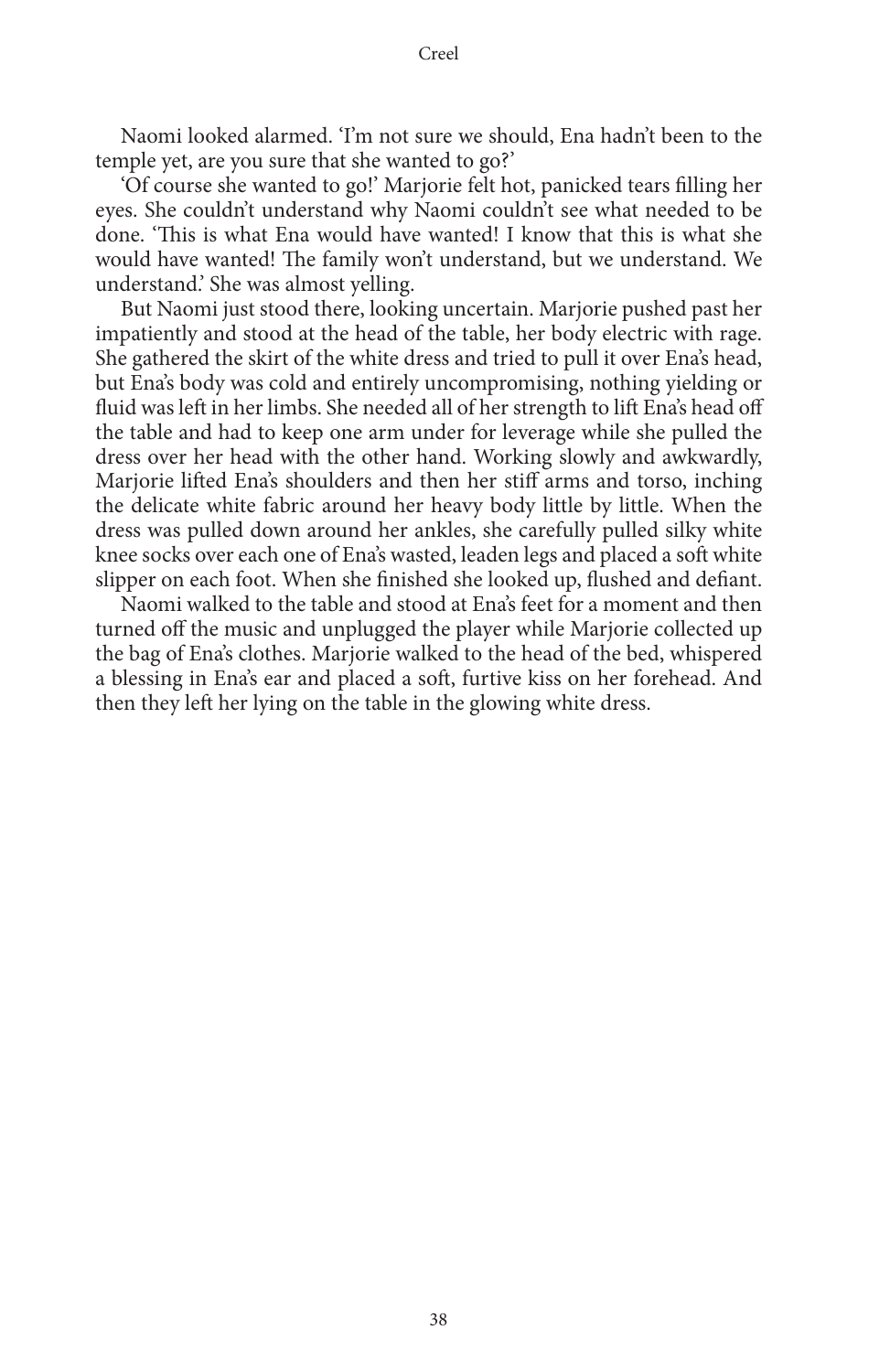## **A Fir Farewell**

### *Angela McPherson*

Long before we came to share this space your roots established a hold that sustained the weight of your presence

Casting light and shade you stood resolute through the seasons presiding over the tending, nurturing and shared joy that occupied and sustained our lives

Now – stormy winds and rain have joined to soften the earth that nourished your roots

Now – your dying branches lean towards the earth pushing into the soil and half-burying an old decorative chimney and garden table that slowed your fall to earth perhaps in solidarity, or in remembrance of shared family communion around and beneath your branches

Your roots ripping through carefully cultivated lawn reach to the sky in disarray their pain at being torn from the earth Stark

Birds flit and call in branches where evergreen needles cling but rust-brown needles at your core turn thoughts to the grain, colour and usefulness of your wood if the heart of your root stock is to be preserved through a carpenter's skills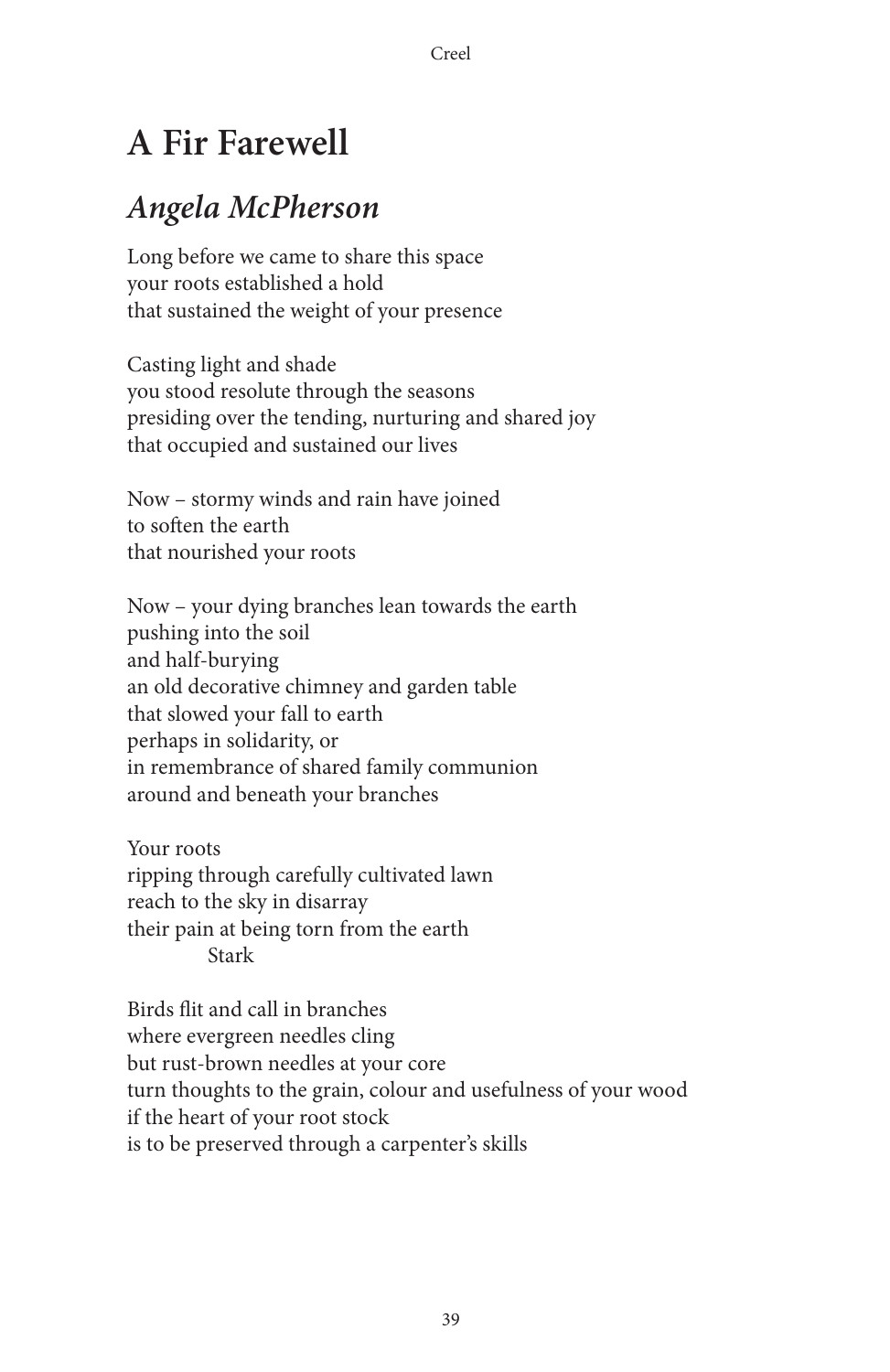Your sensible life may yet yield sensible grains to be turned on a lathe

Otherwise you will be hewn and cleft then taken away to rot or burn while another will be planted In your place In remembrance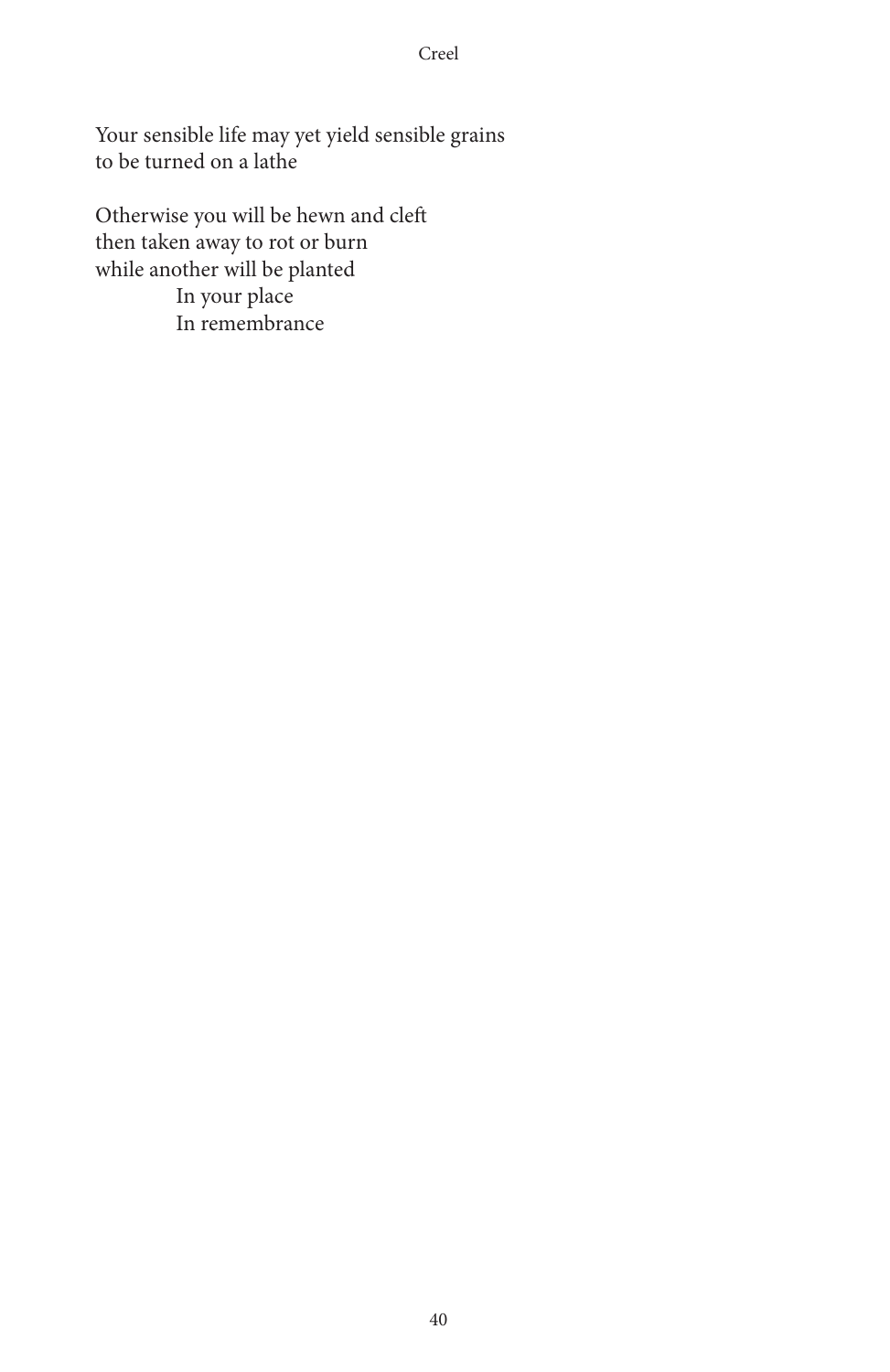#### **Ten Days of Holocaust**

#### *Deborah Landes*

When I was seventeen, I went on a European Tour, a sort of rite of passage with other Jewish teenagers – not as big or as important as the month-long trip to Israel but still ten days of European Jewry, a global Diaspora. And sure, there were happy moments of the tour, like waking up every single day to 'She Moves In Her Own Way' by the Kooks, or singing in a Friday Night Service at my Granny's old synagogue in Berlin and knowing all the tunes, because Hebrew really is a global language. Or falling off a bike in Berlin because I couldn't reach the ground, or going on the ferry home in my pyjamas because I just couldn't be bothered to change after the overnight journey. And sure, I took happy things away with me, like the green shoes from Prague that I still have now, but my abiding memory of that trip is not the Happy, but of the endless line of Holocaust.

Every day was a museum or a prayer service on that theme and by the time we got to Germany, to Berlin, we were completely inured to it. The massive memorial meant nothing to us, and maybe it was because it didn't feel like a memorial. Not like the river near Theresienstadt, where there were no bodies or graves, just an absence. And not like Theresienstadt itself, which was becoming a Ghetto again. And definitely not like the train tracks which ran parallel to a working line, just out of sight, behind a row of bushes, next to a pub. And it led nowhere now and led nowhere then and isn't that the point?

And maybe it was disrespectful to play hide and seek amongst the great blocks of the Berlin Memorial but not when...

I can't remember the names.

In Theresienstadt, I remember putting a stone on every grave I came across, because that's what you do in Judaism to remember the dead. I can't remember the names but I can remember putting stones on the names and maybe that's enough. But I doubt it.

We were given one job on this tour. Choose a name and remember it. But it was too big and too many and I couldn't remember it even an hour later.

What I do remember is sitting by the river with the absence, and on the train tracks out of sight, and lighting candles with fourteen people my age. And each of us sat there in broad daylight and an elderly couple, probably not Jewish joined us. And we sat there and we said:

"Yit'gadal V'Yitkadash sh'mei raba – May his great name be exalted and sanctified."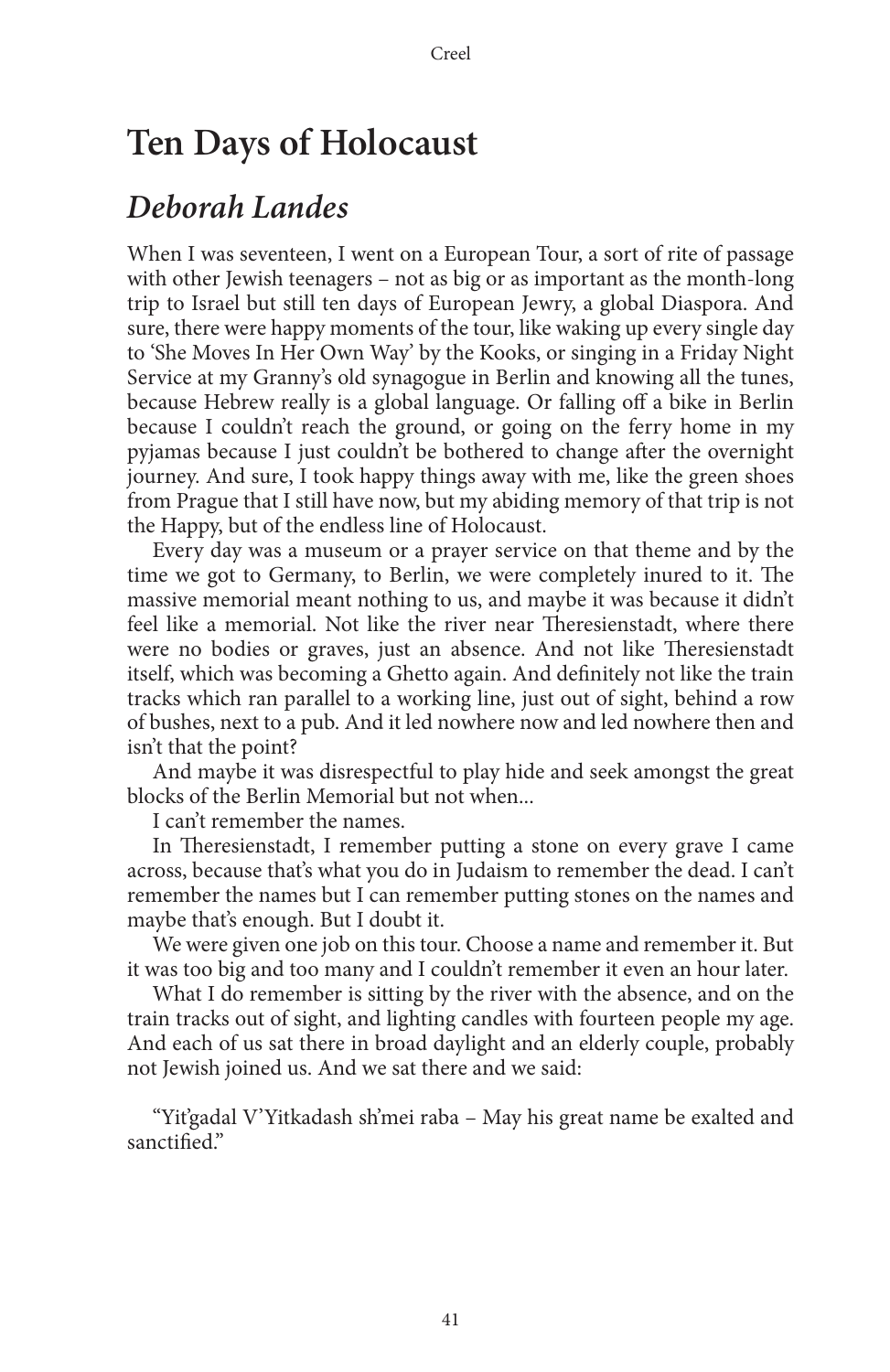## **Yú Xuánjī poems**

#### *Translated from the traditional Mandarin Chinese by Simon Everett & Lin Su*

These two translations of the Chinese T'ang Dynasty poet, Yú Xuánjī, are rendered in a free-form style, contrary to that of the Mandarin's 'regulated verse'. Our approach has been 'sense-for-sense', attempting to bring to the fore Yú's self-referential imagery of longing and desire.

The translations are accompanied by 'Out Set' poems – poems that came out of the process of translating these poems – and provide a focal point that hinges the poetry between 9th Century China and present day.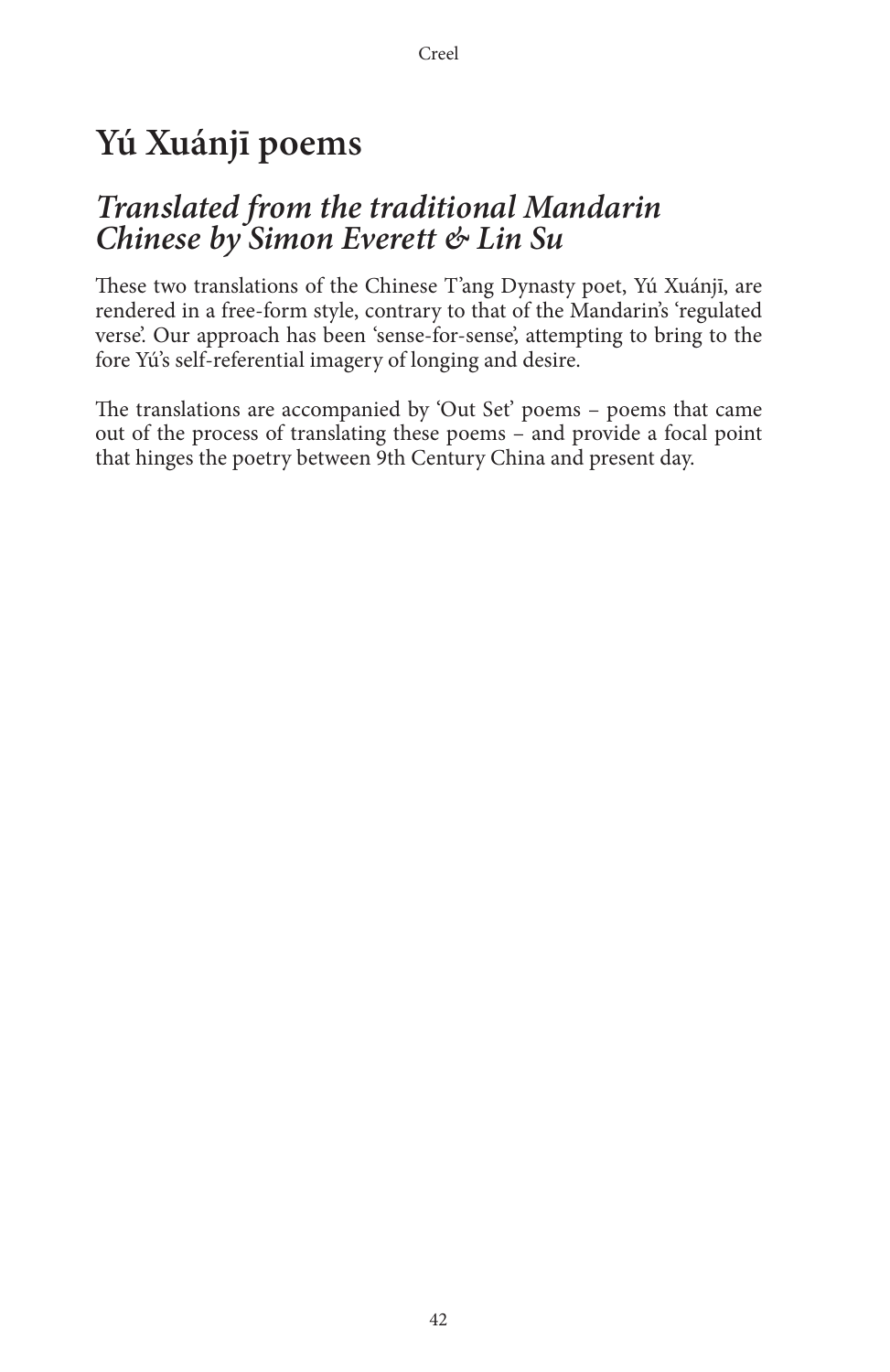## **Poem for the Riverbank Willow**

赋得江边柳 翠色连荒岸, 烟姿入远楼。影铺秋水面, 花落钓人头。 根老藏鱼窟, 枝低系客舟。萧萧风雨夜, 惊梦复添愁。

The jade green connects these barren banks

and fog blends countless silhouettes into the pallor of far-off buildings

as reflections unfold on the autumn-water-surface.

Flowers fall on fishermen's<br>heads to say to say I'm here just

by these old roots and hidden fish-dens

and branches that lower, tie and drag along the boats of passing guests.

Cold, windy desolate night laced with rain

I am startled by nightmares

that just increase this

gloom.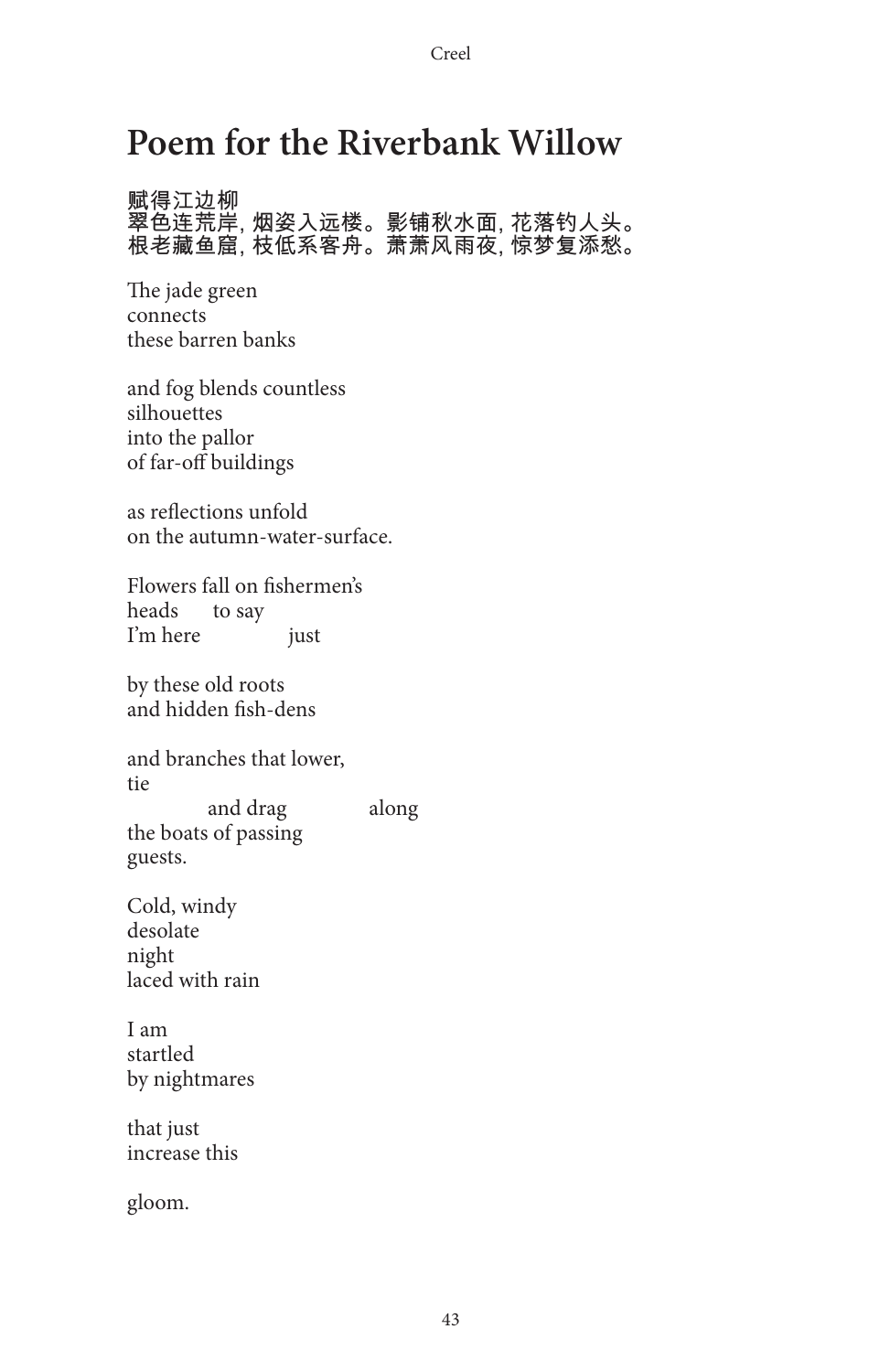#### Creel

## **Poem for the Riverbank Willow (Out Set)**

More understated row back the rhetoric

(paraphrase) Marianne Moore

"the deepest feeling always shows itself in silence not in silence but in

restraint"

regarding the fishermen kept? as fisher/men un/broken

> [im]permanent human mortality

self referential always

-- & by extension The Natural World

a means of conveying Stay! Don't go!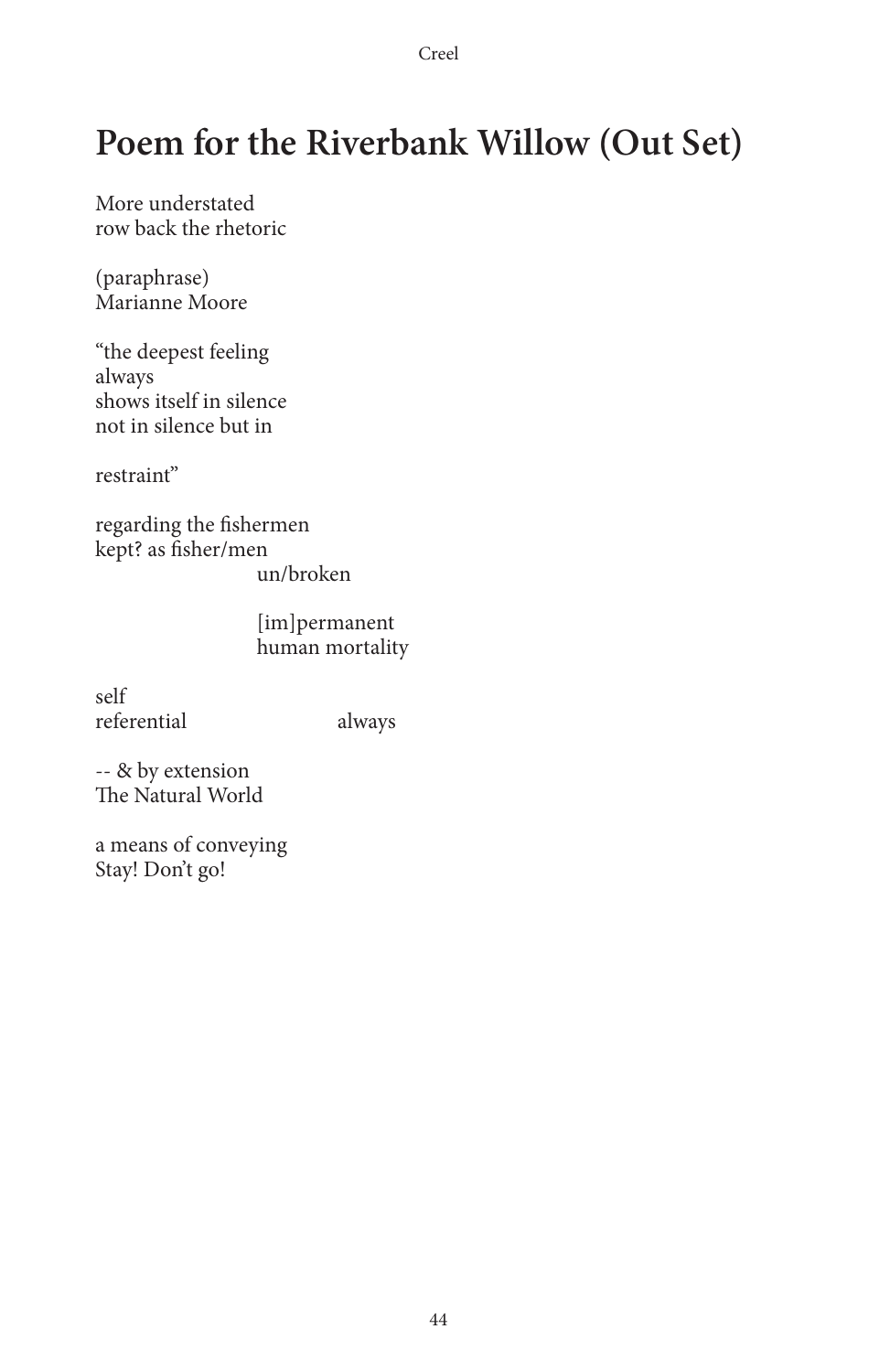## **To a Master Alchemist**

寄题炼师 霞彩剪为衣, 添香出绣帏。芙蓉花叶□, 山水帔□稀。 驻履闻莺语, 开笼放鹤飞。高堂春睡觉, 暮雨正霏霏。

Her robe is cut from the rose illuminations of the morning sun-clouds and incense that curls from the burner.

She rises from her draperies to wear the hibiscus crowned gown

patterned by mountains and the running water below.

Birdsong is her only interlude

a release

as the freed crane flies from its cage -

but sleeping

in the high

ceiling hall this spring

the rain at dusk for her falls heavily.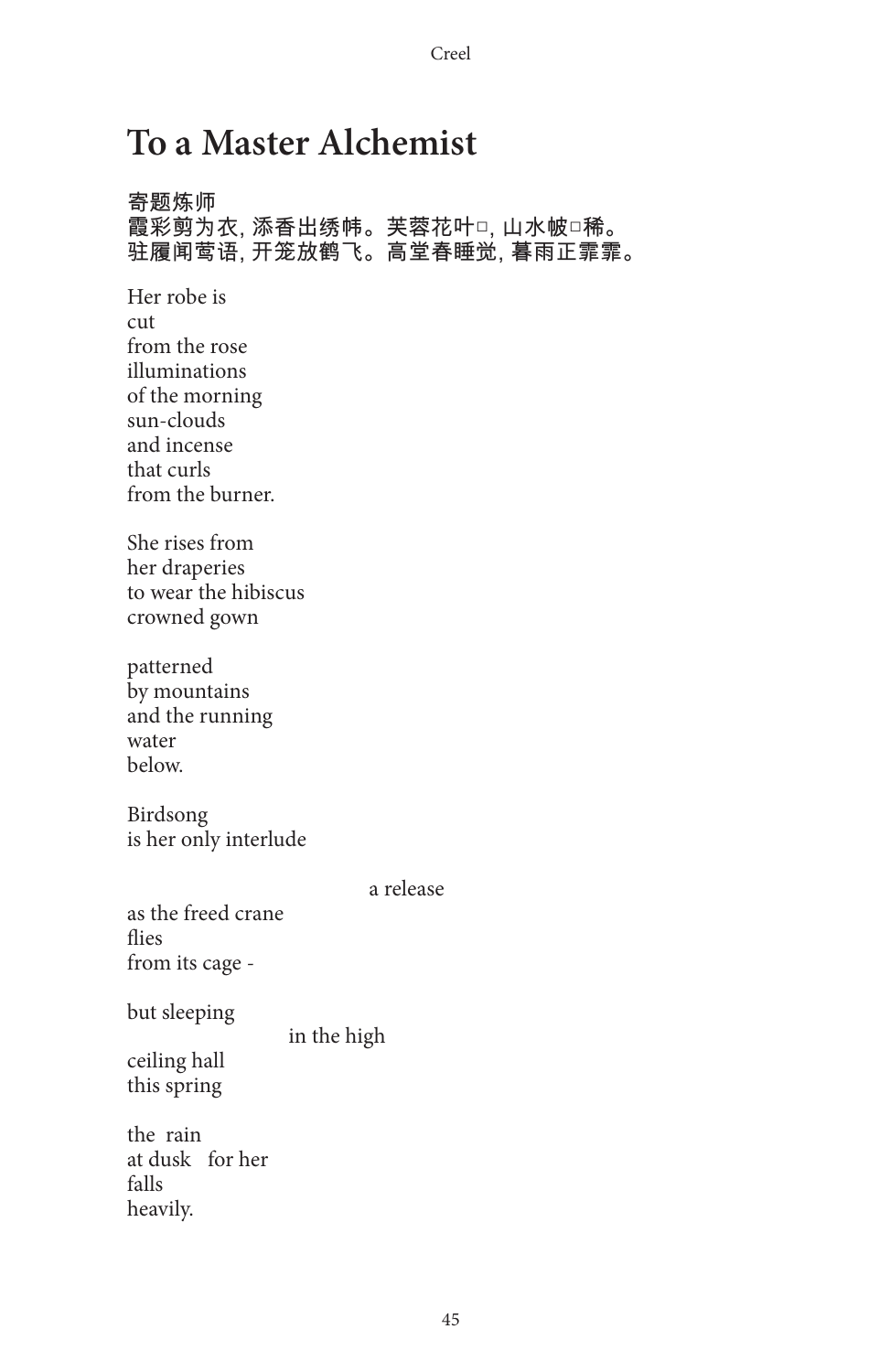Creel

# **To a Master Alchemist (Out Set)**

Thus she roamed in the roamings of significant difference

cut, created coloured those parts that had (I) foxed.

Laboured action states

she just puts incense in

perhaps also

[un]certain connotative blendedsyntax Yes? No.

Character not found [] guess thin associates (thick?) river mountain contrast else defer/ignore

heavyhanded rain at dusk therefore is just a routine just a poem partaking of the evening

> & its (subsiding) sound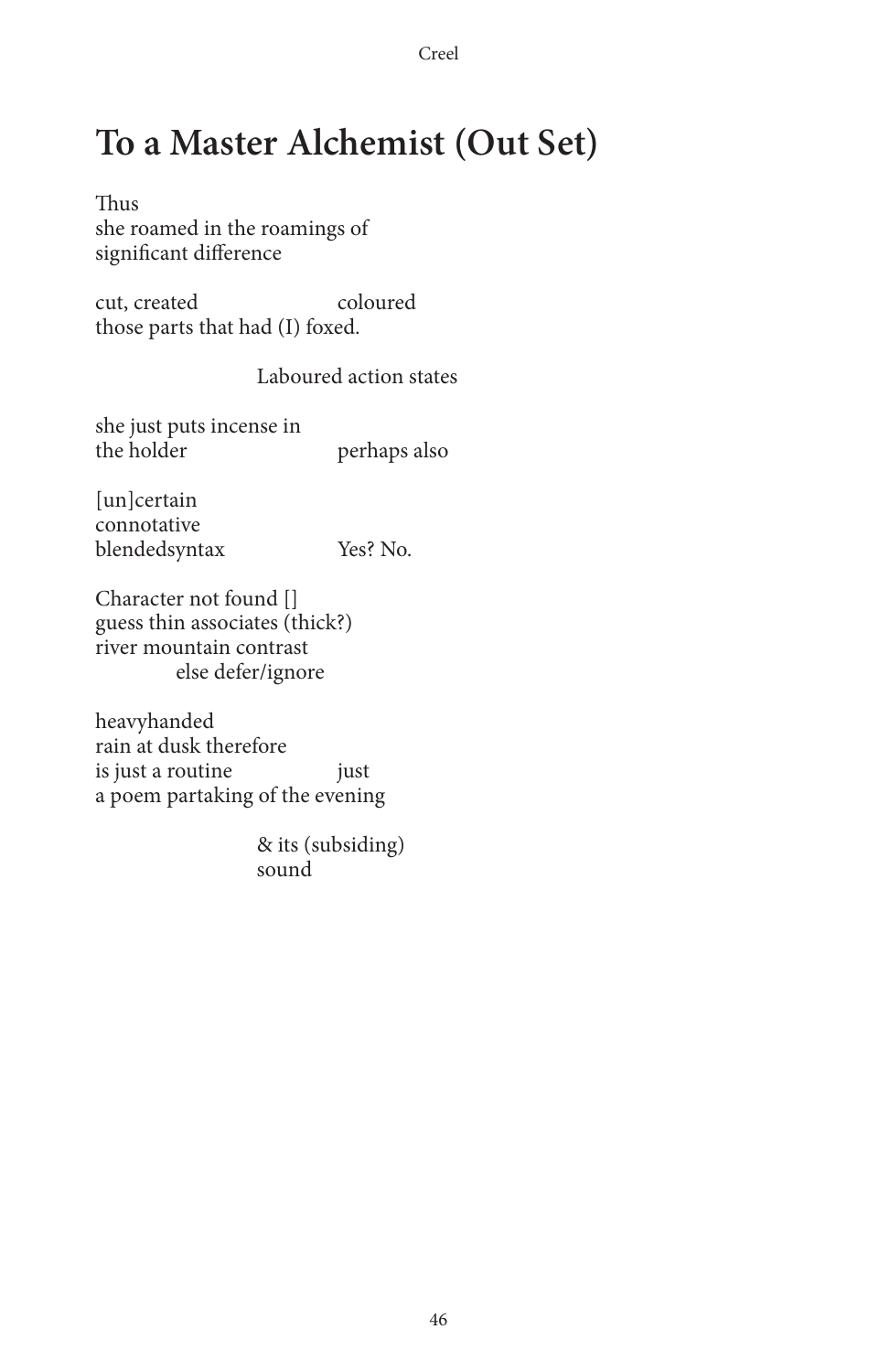## **Baba Yaga and the first dream of owls**

#### *Carole Webster*

When the owls flew out of the kitchen dresser Baba Yaga saw the pure lines of their passing From between the spidery teapot shelves

She tied her bat soft boots and partly covered her head With the black woollen shawl patterned in Cherub pink roses so she was changed a little

Because she had become a dream She walked long steps Through the bluebell woods to the river path

She was swift moving along the flow Of water to Whitehouse beach and The moon was half there to see by

The owls blossomed In the lightening tree The moon became their golden eyes

And Baba Yaga knew the amber of their seeing Becoming precise white feathers Mouse hunting.

*12th March, 2014*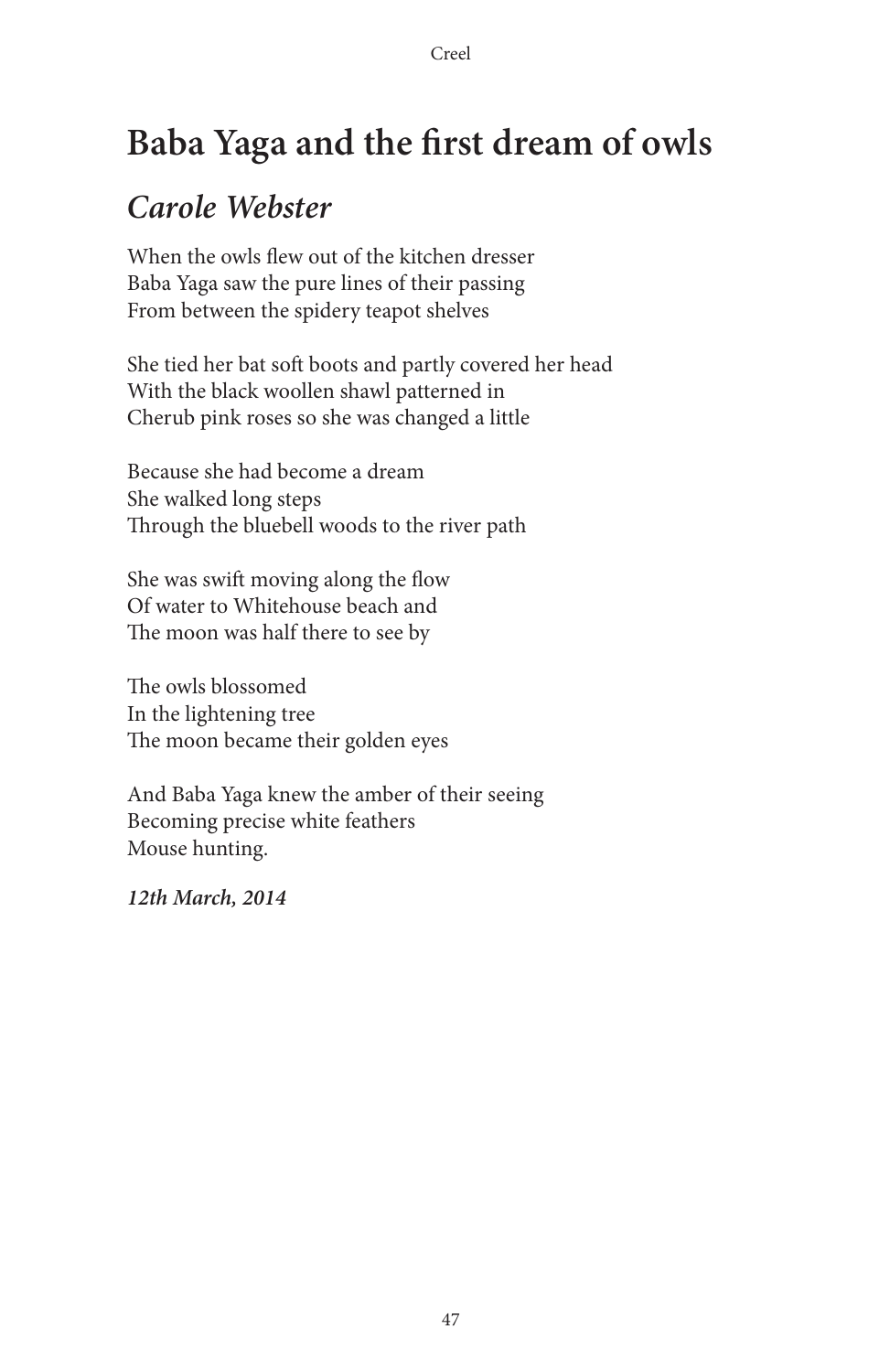## **Picking the bones**

## *Ellyn Coe*

So take from me the favoured rib and grasp it in your fleshed hand To play upon its cage like a xylophone Or make of it another woman desirable to your demands A lover made from bone.

Replace my picture on the nightstand Her face can guard your timepiece and colognes A skeletal smile you have built to never waver and, Of course, to never weep or moan.

Parade her on the grandest grandstand Place her upon a golden throne Sound the fanfare from your gilded bandstand Trumpets, drum roll and trombone.

Leave me to live in the shadowlands I'll wander the landscape, quite alone And wonder too, wearing my black armband Though I am a woman on my own, I am a woman who is her own.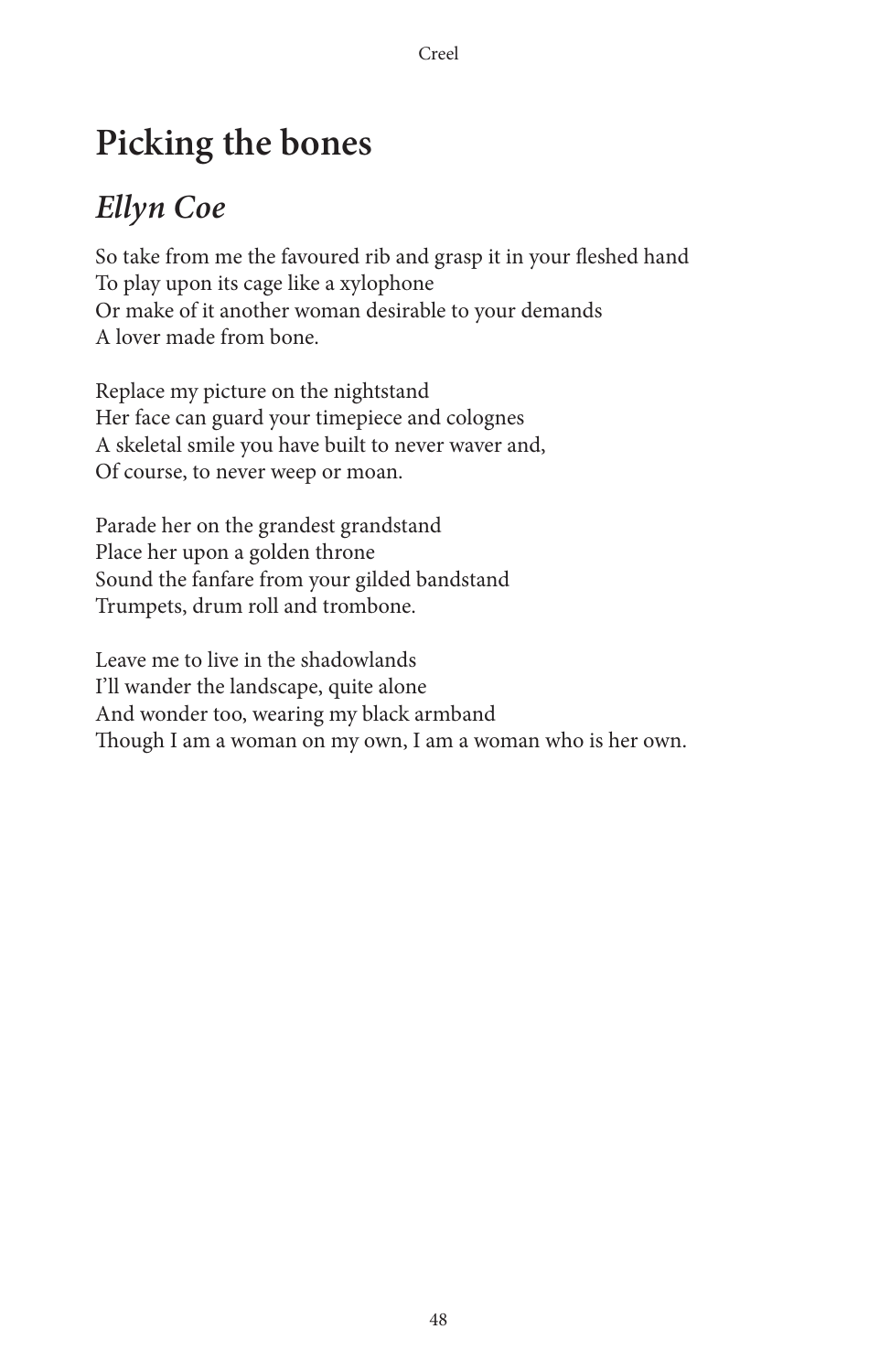#### **The last time I saw you cry**

#### *James Jarrett*

They were like any other father and daughter, except he was a male single parent. And she was dying.

He remembered the days before her collapse. At first, he had been worried by her pale appearance, and her lack of spark. On his return from work, he would call out his customary, "ELLO, ELLO!" in a mock French accent, acknowledge he was competing with the pop-chart racket from her CD player, and would head for the kitchen to make a cup of tea in his favourite mug, embossed proudly with the word 'DAD'. After a while she would come downstairs and there would be a fleeting hug, and a cheeky nibble of whatever was left of his biscuit, and a spot of conversation, which usually consisted of him attempting to extract information about who she was seeing at the weekend. She always did her best to evade his questions, but he liked to think of himself as a pretty tough interrogator and wouldn't take "no-one dad" for an answer. In truth, he was shocked by just how grown-up she'd become. Suddenly, (and it seemed to him as if it had happened overnight) his little girl had vanished and been replaced by a young woman: complete with make-up and a bolshie attitude that he felt didn't really suit her.

But then came the day he had returned to a house that seemed strangely lifeless. He called out, but there was no reply, not even one of her by now familiar ripostes. He found her in bed, asleep. Her skin was clammy to the touch. She slept late, and only with great reluctance admitted she was finding school totally exhausting and that she could barely manage to get through the day. Shortly after this admission, she collapsed at a slumber party, held at her best friend's house. It was a Saturday night, and he was at home, watching a film and drinking a glass of wine, when he'd received the phone-call. It was her friend's mum who had rushed them to the hospital.

There had been a long wait and he had plenty of time to study a painting of a large octopus on the wall opposite. It had a smiley face and its tentacles stretched the length of the wall. The consultant had spoken to him alone. The results revealed his daughter had leukaemia and treatment was to begin immediately.

She seemed to respond well to the first phase of treatment, but it took its toll. She was still very weak, and her hair fell out. He busied himself shuttling between home and bedside, bringing her fluffy pink slippers and the mountains of cards, balloons, and get well gifts and trinkets from her friends. The cards sang and made funny noises and the drawings inside all wore smiley expressions, rather like that on the octopus. But when he drove home each night, the image in his head was that of his daughter, supposedly with her entire life ahead of her, but instead marooned inside a stack of get-well kitsch. When her friends visited, she rallied herself to listen to their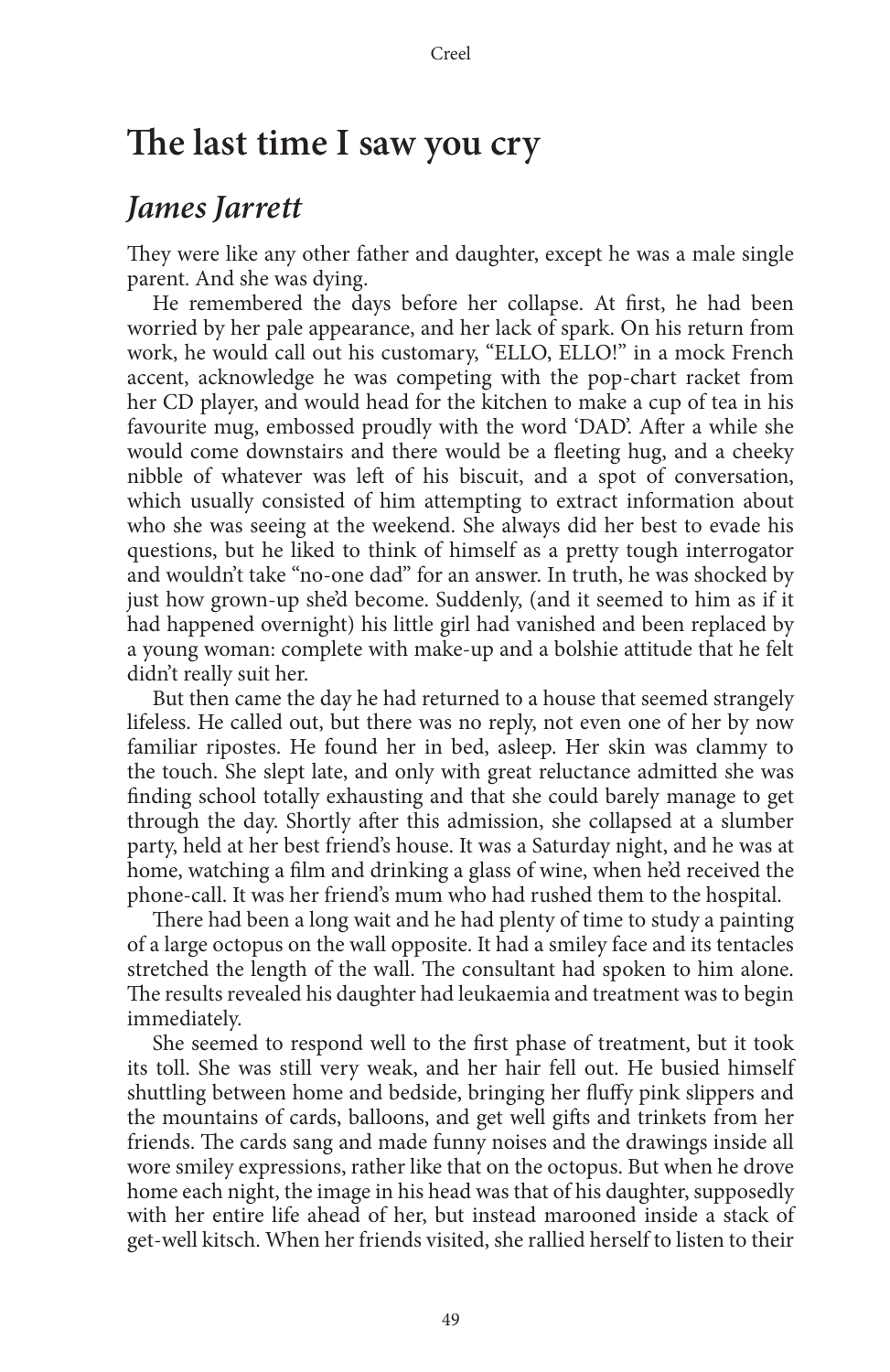excitable talk of boys and the winner of the latest reality pop show, and who they fancied, and who they were going on dates with. But it was evident that something was still very wrong. She remained listless, and continued to lose weight. She bruised far too easily, and her gums bled at the mere touch of her toothbrush.

He could only stand by and watch, hold her hand and try to reassure her as best he could. But the consultant had made it clear that this course of treatment was their only option. One night, as he kept vigil beside her bed, he had doubled over, his stomach contracting in sharp convulsions. He gave way to the pain and began crying. When looked up again, he was startled to find his daughter wide awake. Her expression was one of horror. He knew what she must be thinking: if even dad believes I'm going to die then what hope have I got? He tried to reassure her that he was just tired and irrational, but he feared she was not convinced. He steeled himself to do better. It was the last time she saw him cry.

She had been scheduled to receive further tests, but when the consultant saw how much her condition had deteriorated he immediately advised against it. She was far too sick. "She has to stay comfortable now," he whispered. So the week before Christmas, he had taken her home. A cluster of trees stood outside the house over the road, wrapped in strings of fairy lights, which lit up the whole street when dusk fell. But he couldn't even leave the house to buy presents. He lived a twilight existence, moving softly about in the shadows. His greatest fear was that she might die alone. He stayed at her bedside: often nodding-off in exhaustion in the early hours, before jolting awake to hear her groaning in pain some time later.

Then, realising that she could hear him, he would try and soothe her by re-telling some of the bedtime stories she so loved as a tiny girl: stories about magic lands in faraway kingdoms that could be visited on fluffy clouds, journeys lit up by pearl moons. He would speak of fairies, and angels, and castles that slipped through ethereal mists, and of mysterious lakes, their dark depths concealing kingdoms populated by wonderful marine creatures which kept guard over ocean treasure hidden by an ancient aqua people in the labyrinthine chambers of the seabed. They were just silly ideas that popped into his head, but she loved them. Her favourite story told of a Venetian merchant called Alfonso who lived at the time of the Renaissance. This was a story he was to tell many times, and he came to know it by heart.

"'Alfonso was a gold merchant who one day decided to set sail to discover a new world and new treasures in far-off lands. He sailed alone, and at first, met with little resistance from the gentle seas which his boat sliced through with ease. But on the third day, his ship was hit by a great storm, and Alfonso barely escaped with his life as he was tossed and battered about by the huge waves and torrential rain. The storm over, Alfonso found himself lost. His compass was broken, so he realised his only chance of rescue was to use the constellations in the night sky to assist him in finding land and safety.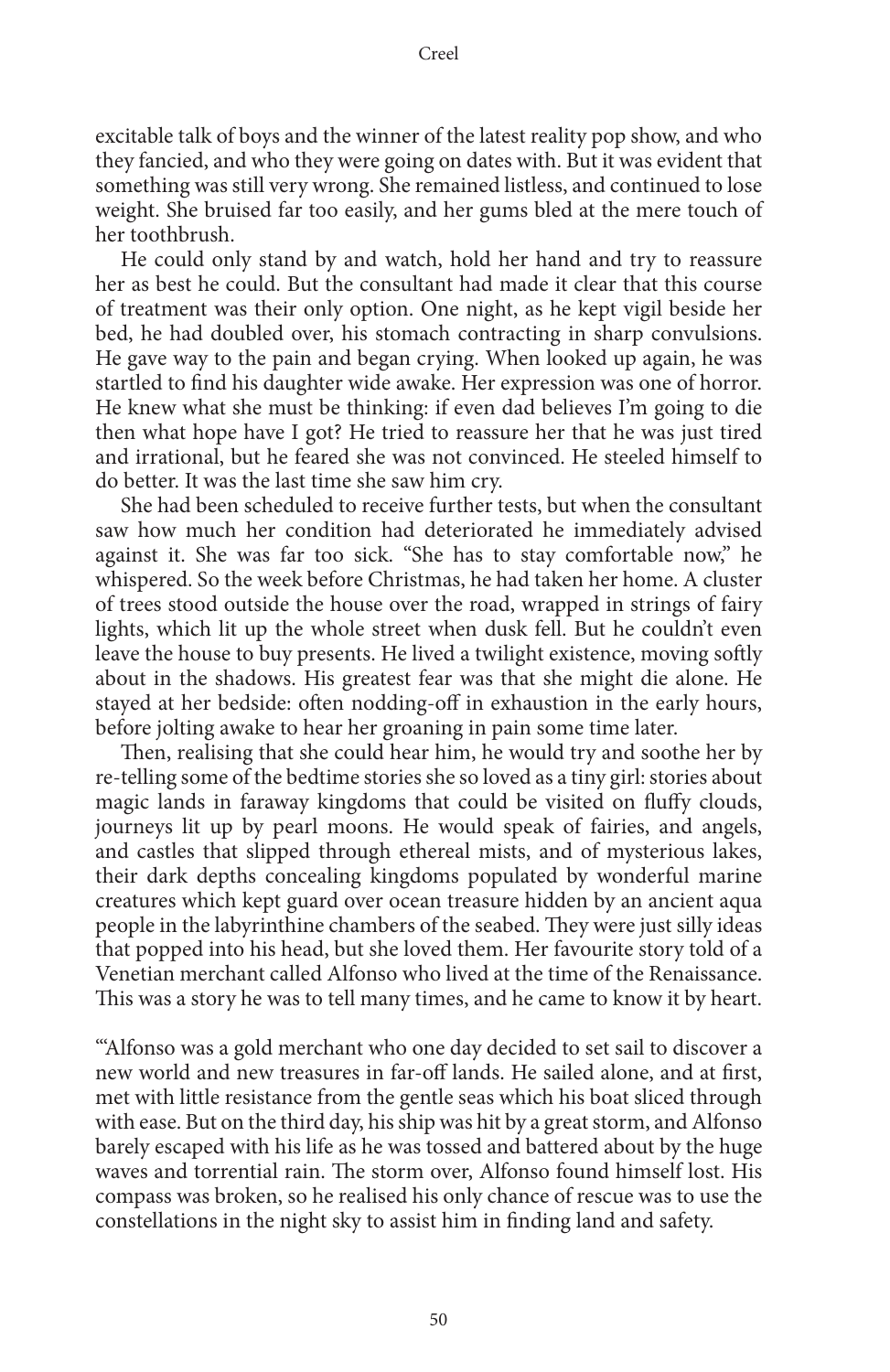"So this is what he did: night after night he sat on deck, with his wooden rosary clenched in one hand, and his other tracing the outlines of The Bear, and Aquarius the water carrier, and all the other signs of the ancient Babylonian Zodiac; all of them stitched into the dark blanket of sky. His attention was caught by Orion in the south-eastern sky. The warrior of the constellations, he wore a knife in his belt, and brandished a bow and club to repel the fatal sting of the menacing Scorpio nearby. Staring up at the heavens, he watched in amazement as a cascade of stars fell to earth, one after another, flecks of light scattered by Orion's club. Then he found the Plough, with its three-pronged trident guiding him towards Polaris, the North. Following its course, he knew he could navigate his way by night. By day, he charted the sun as it was born to the east. After the sun set, the ocean spray cooled his blistered skin as he laboured on deck. Eventually, he spotted land on the horizon. Surely, he had found the new world at last!

"Stepping on to dry land, he was exhausted, and his damaged skin spoke of the great tribulations of his journey. He was soon discovered by the indigenous peoples who took him into their care. These dark-haired men and women lived in encampments by the river. They marked their bodies with strange painted symbols and wore a myriad of skins, taken from the animals that inhabited their lands. Their leaders stood out for the fantastic head dresses they wore, made up of clusters of brightly coloured feathers. Days passed and, after receiving much tender care from these people, Alfonso began to feel stronger. As the months passed, a strange sense of peace settled upon him in their company. He felt a genuine wonder as he worked alongside the men, hunting and fishing, and tracking through ancient redwood forests.

"He was a mercenary European, who had come to plunder their land, but he had been made welcome and cared for and, in time, he began to adapt to their ways. He became fluent in their language, and he was fascinated by their rituals and their sacred communions, which often began with ecstatic worship of a sacrificed animal. And these gatherings weren't like anything he had ever experienced before. The shaman and the tribal elders would appear to transcend the mortal realm by whipping themselves into an ecstatic frenzy and reciting incantations. They were transformed; the gods of the land, sea and air spoke to them in tongues. This people had great respect for the animals they hunted in the forests and for the land they called home. They saw themselves as children of their mother, the earth. And they believed that if they displeased their gods they would be punished by the spirits that inhabited the wood, so they built great shrines and totems dedicated to the worship of their idols.

"Eventually, Alfonso lost sight completely of the original purpose of his expedition. He no longer dreamed of acquiring huge fortunes. He no longer saw himself as a wealthy gentleman cavorting about the town, or reposing in luxury at one of his many homes. In fact, he began to feel a sense of detachment from the life he once had on the other side of the world. He felt a deep affinity with this new world, and found it difficult to imagine ever leaving.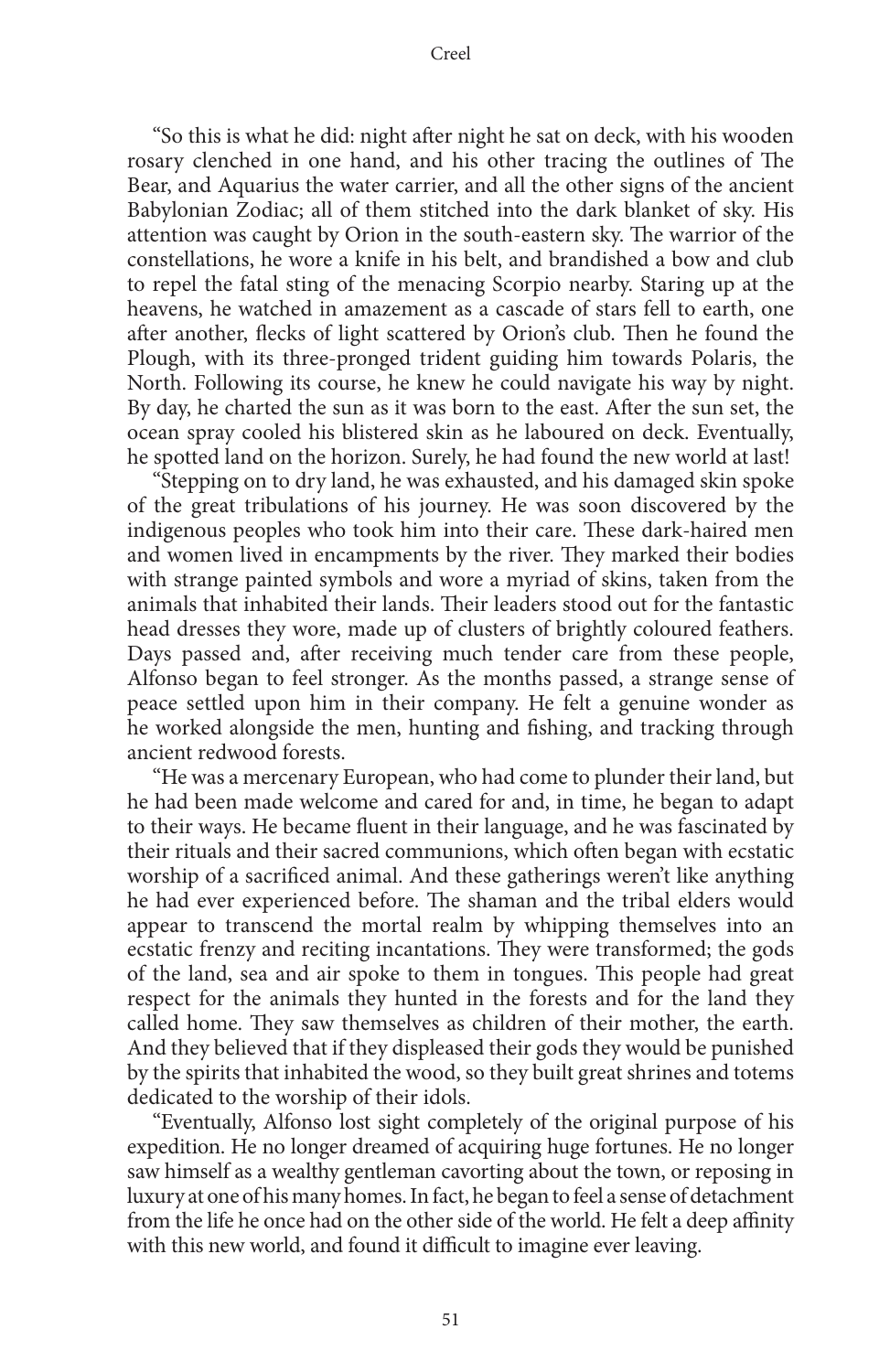"But after many years, Alfonso did return. He endured that same voyage, and again, he survived by a hair's breadth. But he was a changed man. He no longer dreamed of wealth; he had learned to appreciate what he had, and the value of peace itself. He could not settle with his wife, and he found himself irrevocably at odds with his old life as a gold merchant. He was ready to seek out a different kind of fortune. And so he departed, once again on his little boat, off into the sunset, looking for more adventures…'

"And tomorrow night I'll tell you what happened to him on his next voyage into the unknown."

He leant over to kiss her forehead, and tuck her in. Then he turned out the light for the last time.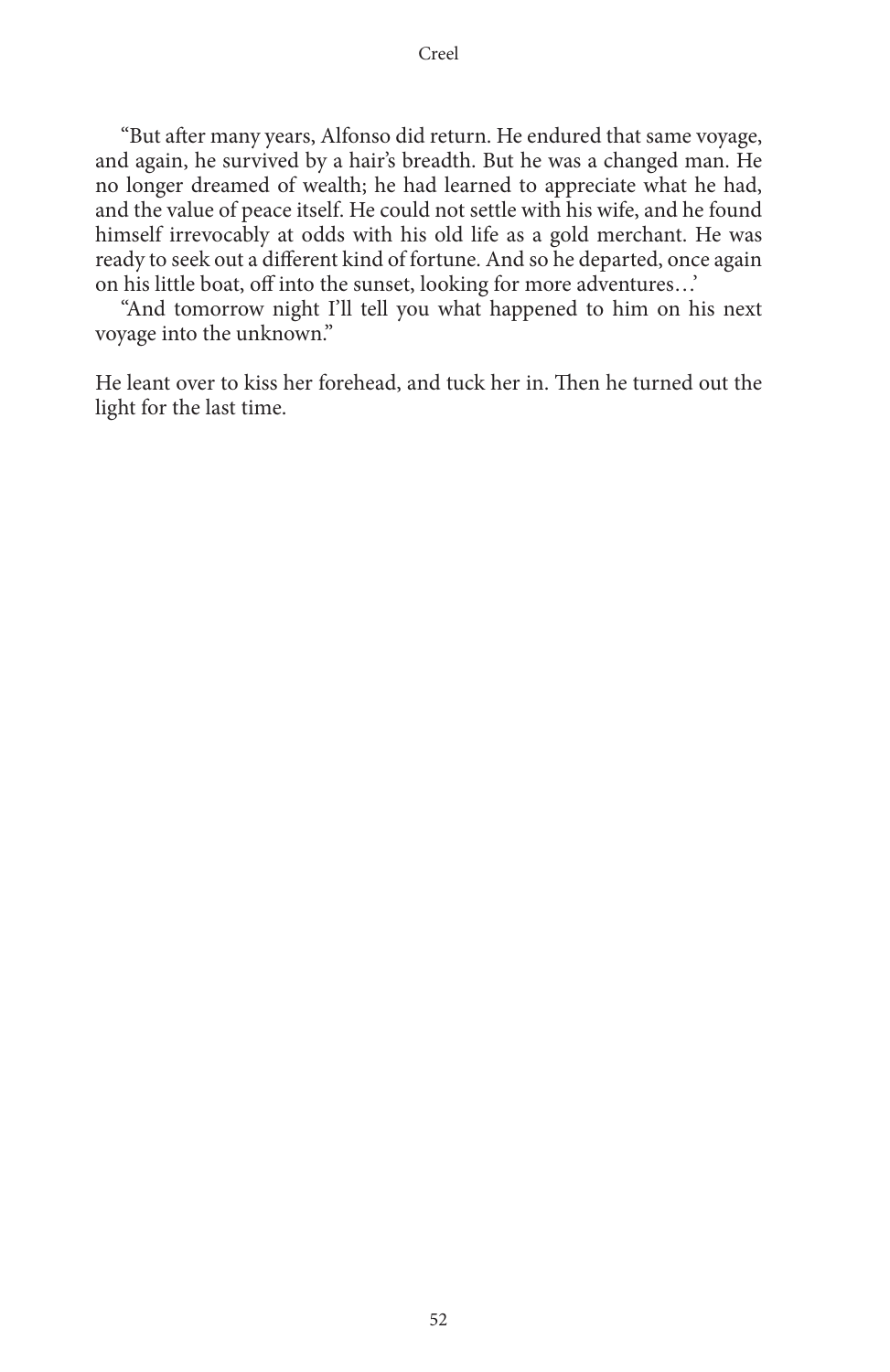## **Rapunzel**

#### *Elaine Ewart*

You can see from the photo, How she'd stand out in a crowd. He never let her cut it. When she was little, The state she'd come in for her tea! For hours I'd brush out tangles, Twigs and leaves, her red-eyed, Yowling head jerking up Like a wolf 's, scabby knees Dancing up and down.

He never saw that. She would sit on his lap, Pouting and squirming, Throwing back a curtain of stars, A streaming milky way, With a toss of her head.

At fifteen, she tried to dye it – Oh my. You should have been there: The shouting, when her dad Came home; the scarlet streaks In the bathtub; her screams as She tripped on the stairs, falling out Of her towel, pulled by Her dripping, musky fox tail.

Boyfriends? Well, she dated, but No-one serious. My husband Interviewed them on the doorstep. You can't be Too careful. They never lasted long. I think some girls are just Too pretty, you know? Intimidating.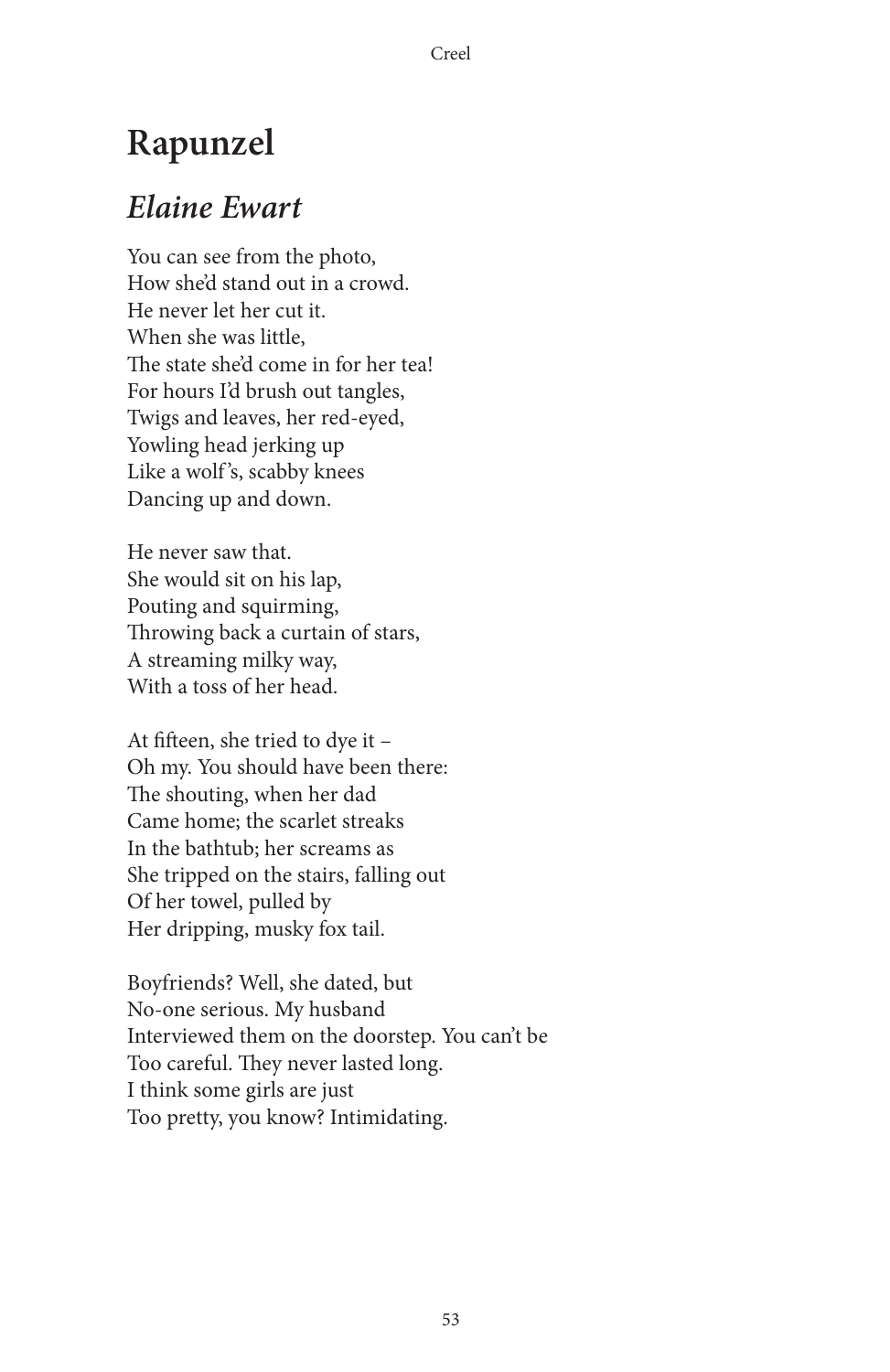You're so patient. I'd offer you tea, but The water's off. The plumber's late. It's the Hair, he told us last week. The drains Are blocked, overgrown with dank, Viscous fronds. A nice young man; he seemed So reliable… I'm sorry. Where was I?

Yes. Two days ago. And we've heard Nothing from her. Speak to my husband? Of course. He's due back from work any Moment now. What is the time? As late As that? I'm sure he said… Let me Just phone him. Please Just wait there. Wait.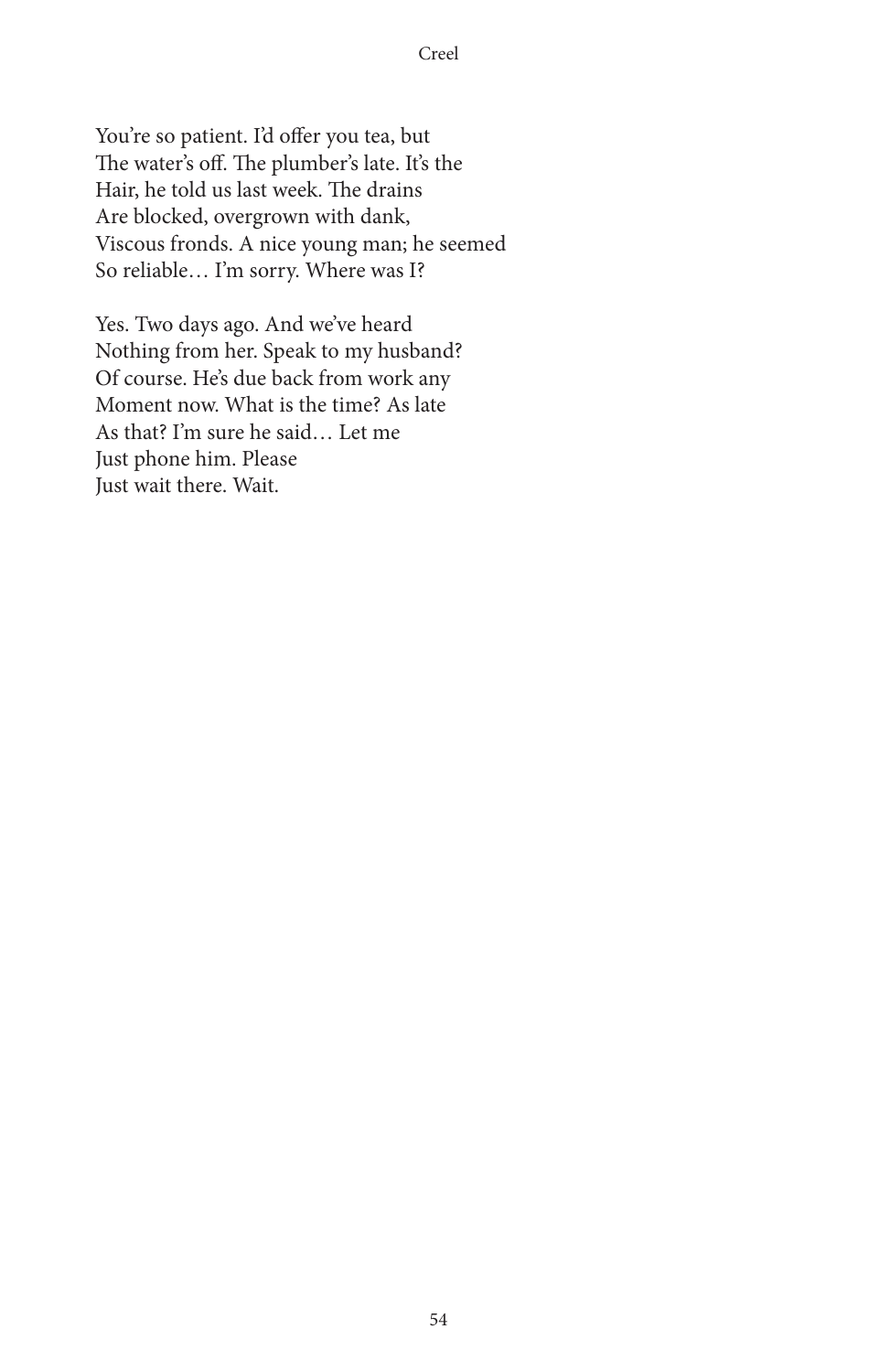### **The Mere-Dragoun**

#### *Helen Chambers*

All was not well in a little village not so very far away from here (but I won't tell you quite where). For many months, a chilling cry had sent the villagers scurrying for cover: 'Dragoun! Dragoun in the Mere!'

This dragoun, or water-worm, was said to be enormous, although few of the villagers had spied it; nevertheless, not one doubted its existence. Noone knew where it had come from, or when it had appeared. Simply this: one day, it was not there, and the next, it was. Twice the length of a cow, said those who claimed a passing acquaintance with it. Its long snout was packed with pointed teeth. It had an extended, green-brown body, coloured the same as the tree trunks and willow fronds encircling the Mere. Some said it could be mistaken for a log, lying prone just beneath the surface of the murky water. Others told of the spikes along its back and spiny tail, unclear where body ended and tail began. Its bulbous eyes sat atop its head, each like a bubble in the water, able to see in all directions at once. When it appeared, the water around it would effervesce and boil. Then, powered by its long tail, it would swim through the water and crawl onto the land, with its strange stunted limbs ending in clawed feet.

Once on land, its fearfulness multiplied. The creature could open its jaws wide enough to fit around the torso of a man. It could entrap and severely wound its unfortunate victim by snapping them shut hard together, then dragging its prey to the centre of the Mere, where it would roll under the water. It was helped in this endeavour by its long tail. The victim, man or beast, would be held beneath the water until their lungs filled with water and they lost the will to fight. The dragoun would disappear, presumably down into the belly of Hell, whence the deep Mere had long been known to lead.

On one occasion the creature had been spotted asleep, half-beached on the muddy bank at the water's edge. A group of youths dared one another to approach. They saw one jagged white tooth visible on each side of its snout. As they edged closer, they said it grinned a grotesque smile at them. Then it was seen to open an eye and wink, as if in complicity at some joke. They backed away in fear for their lives and loosed a volley of arrows at its scaly hide. To their horror, these glanced off without penetrating its skin or causing it the slightest discomfort, and were lost to the Mere. The boys added accounts of torrents of fire issuing in great cascades from its mouth. No one dared visit the Mere to ascertain if this was bravado or truth.

Adam, the forester, and his youngest daughter Matilda, were amongst the most alarmed, as Adam's work in the forest constantly brought him to the banks of the Mere. Indeed, their little cottage lay within a few moments'

\*\*\*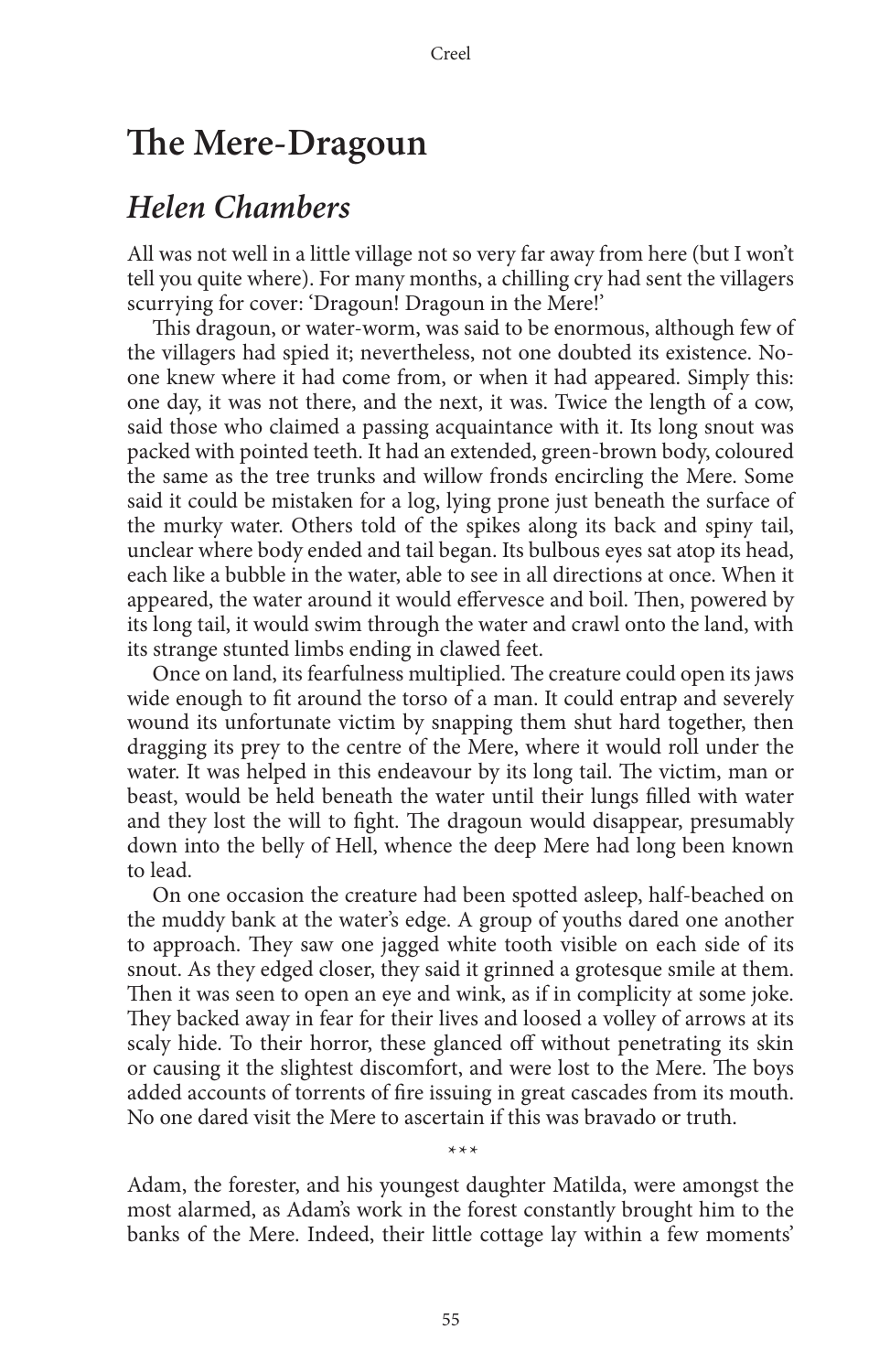walk of the water. They were not a wealthy family; yet, due to their diligence in work and their sunny natures, they had been most content prior to this disturbance. Adam, Matilda and the other villagers waited to see what should be done about the monster. Of course, everyone was in agreement that something should be done, but no-one knew what. Only when a large number of cattle had strayed too close and disappeared as described, did the priest take charge.

The priest, a round-headed man with bulging, yellow eyes, summoned the village elders to a meeting. The elders argued long and hard, and late into the night, but no one could provide a solution. The dragoun had snatched valuable cattle, and indeed any other creature foolish enough to wander too close to the water. Not one man was prepared to fight with the creature; not even a band of them joined together. Most hoped that, in the same way it had one day appeared, it would one day disappear.

Seeing that nothing would be done otherwise, the priest decreed that the dragoun had been sent by God as a punishment to the villagers for their wicked ways. There was some considerable resistance to this pronouncement. Many of the elders did not appreciate this reflection on their behaviour. So, as he talked on, and on, later and later into the night, they were reluctantly reminded of unkindnesses and grudges against one another. Little slights became magnified and they came to recognise each other's sins in the lurid pictures that he painted. Long-forgotten petty crimes and vendettas resurfaced and feuds were duly magnified and distorted, in the same way a stick viewed standing upright in water is perceived to be angled in a different direction from reality.

The corpulent priest exhorted them to work together to rid the village of its curse. The only way to appease God, he reasoned, was to sacrifice village virgins to the creature. Then the village would be saved. There was a horrified silence. None of the elders had daughters young enough to fit this description, but those with grand-daughters were greatly afeard. The priest had no children. Agreement with this idea took yet more hours of slippery persuasion.

Next morning, Adam was bidden to the priest's house, along with six other daughters of marriageable age. Before the priest and the elders, each man was forced to reach into a sack filled with local grey stones and one red sandstone from foreign parts. The unlucky man who pulled out the redcoloured stone was to prepare his daughter for sacrifice that very night.

Adam shook when he saw the red stone in his grasp. His blood ran cold in his veins, and yet sweat beaded his brow. He protested violently, but the priest ordered him to be detained until after the event, and he was led away to a cell. There he sat, clutching his unlucky red stone. All those careful years bringing up Matilda with love and good sense after the death of her mother had led inexorably to this blackest of moments, where he was unable to protect her in the way a father should. What a waste of young life. Adam submerged himself in dark thoughts of taking his own.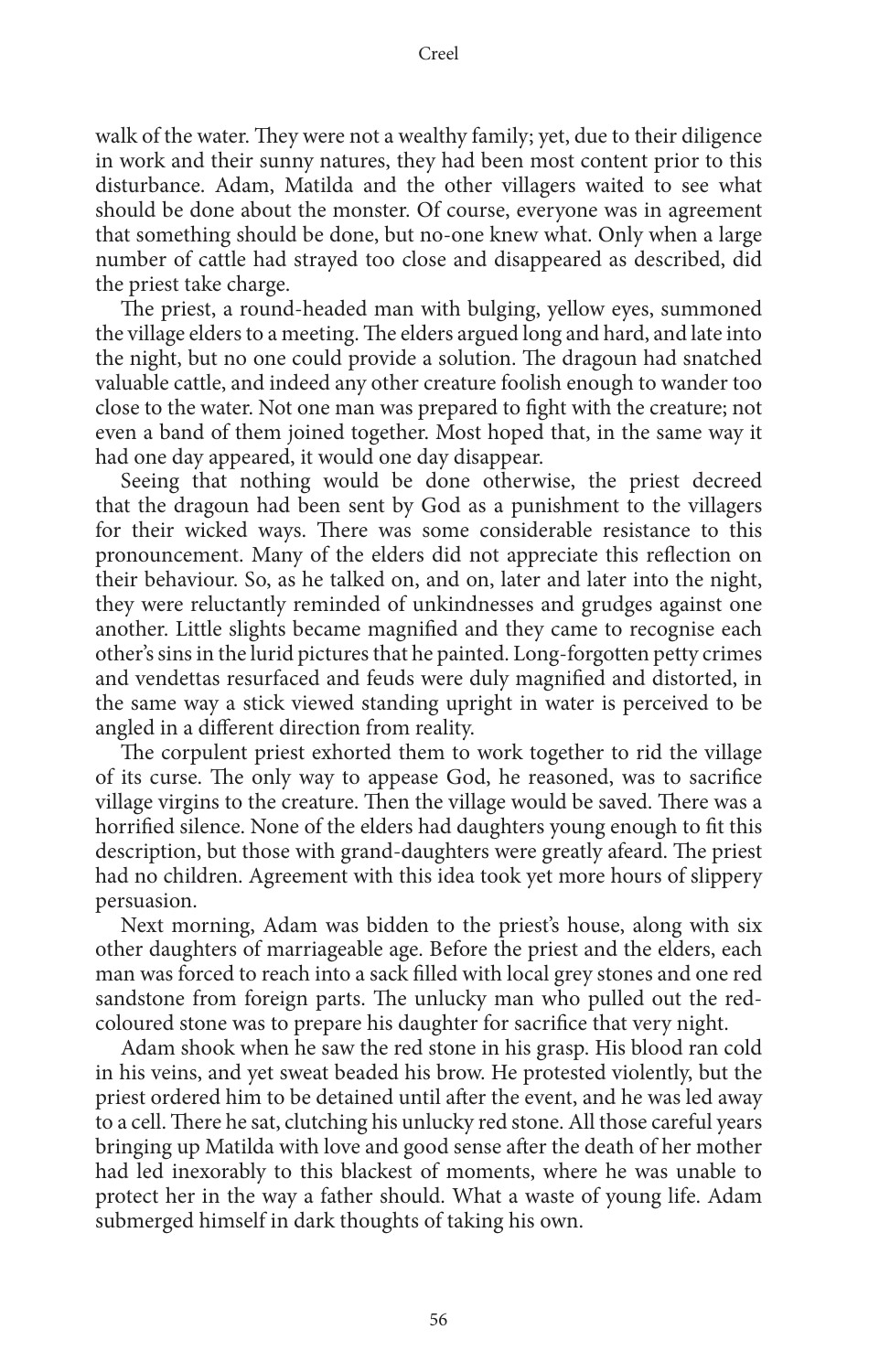The priest, meanwhile, made clear he would perform no further wedding ceremonies until such time as the beast had been expunged from the village, as bargaining for the hand in marriage of two of the girls had already begun in earnest, with promised dowries reaching unaccustomed levels of generosity. All those present were sworn to secrecy. Yet as is the custom in these small communities, every detail was known to all householders, including the unfortunate Matilda, by midday.

When, shortly afterwards, two of the virgins were caught trying to dispose of their troublesome virginity (there being no lack of male offers to help) to avoid inclusion in the next draw, the priest intervened and brought all the girls to his house for their own safety. He advised them to pray together silently for God's deliverance, for he disliked their chatter. He would withdraw to his private quarters to do the same for them.

Incarcerated in a stuffy room, the seven frightened girls prayed silently as bidden. This lasted for a few heartbeats after which they began to comfort Matilda, for she was that evening's unlucky sacrificial virgin. Eventually, their voices rose into a condemnation of the priest's decision. They began to discuss how to prevent the sacrifice happening in the first place. Finding the priest asleep and the outer door easy to force, they hurried off around the village in search of equipment and support, and reconvened in good time so that the priest did not discover their absence.

He re-appeared sometime later, yawning. Matilda requested a final meal for them all to enjoy before her sacrifice, and he assented. He sat at the table with them, enjoying the good food and oblivious to the repeated refilling of his wine goblet. The sacrifice was ordained to take place at sunset, and the priest, by now rather woolly-headed, had to be reminded by the girls of his purpose. Matilda assured him there was no need to tie her hands; she was accepting of the necessity of the imminent event and would not attempt to flee.

Prior to sundown, an unexpectedly buoyant sacrificial party set off through the forest, headed to the Mere. Matilda led the way, head held high despite her trembling heart. The rotund priest followed, supported on either side by a girl, and followed by the remaining maidens. The other villagers crept along a little way behind them; not sure whether their presence was permitted, but equally determined not to miss the promised spectacle, so long as there was no danger to themselves.

When they arrived, they found the Mere in solemn mood, staring heavenwards with unblinking eye. Not a wrinkle disfigured its mirrored surface. There was not a breath of air to ruffle it. At a safe distance, the villagers lined the banks to better watch the spectacle. Adam (now released from his cell, but held firm by two men) was amongst their number, quaking at the proceedings. The priest waved them back from the edge, and they melted into the trees and stood gossiping in whispers, well away from the beach where the priest and girls stood.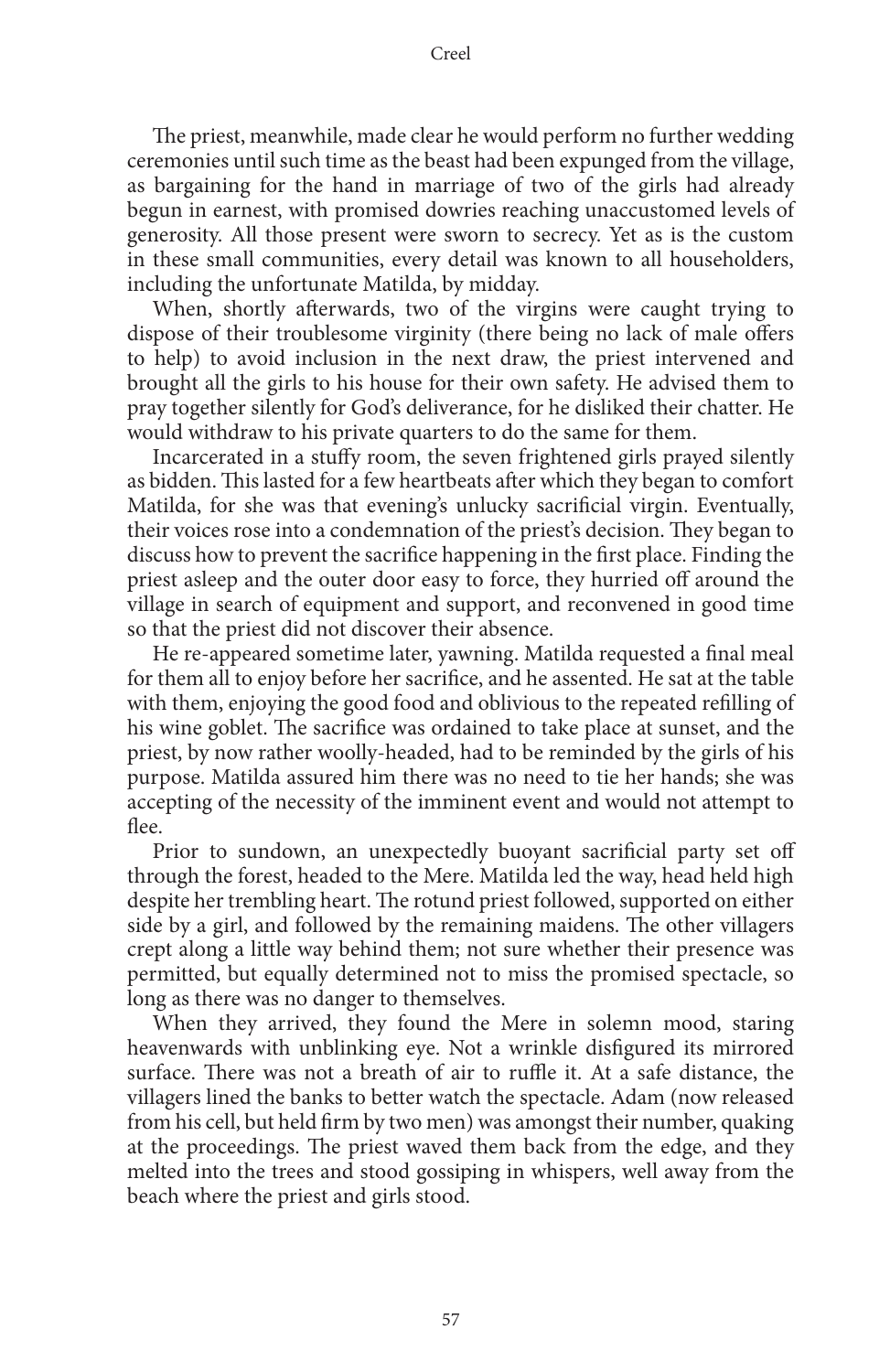The girls' hair was loosened and flowed down their backs in waves, and their plain linen shifts glowed gold in the soft evening light.

Before long, two distinct bubbles rose in the centre of the Mere. They blinked slowly, revealed themselves blood-red, and swivelled, observing everything. A distinct in-breath could be heard, and a shudder rippled through the onlookers. The water around the dragoun began to bubble and boil. The priest loosened his grip on the girls and took a few uncertain steps backwards. Matilda took a deep breath and stepped bravely forward onto the beach, presenting herself to the monster. As if in response, the dragoun's tail swished rapidly to each side, propelling it speedily through the water and towards her. Adam cried out in horror.

As its front limbs lumbered onto the beach, its salivating maw widened in preparation to strike. Matilda stepped back. She grabbed a hemp-spun rope from a friend and swung and twisted it, leading the other maidens in this activity, until the beast's jaw was forced and squeezed shut in several nooses. The dragoun whipped its mighty tail around, catching the priest's ankles. Unbalanced, he wobbled. A youth stepped up and gave him a heartfelt shove. At once he fell and rolled into the Mere in a frenzy of splashes. His cries were ignored.

The villagers rushed over to the girls' assistance. Rondels were produced and the creature's eyes were put out. Matilda's father had come prepared to observe the worst, but his under-forester, who was sweet on Matilda, had thought to bring his master's tools. Adam sawed at the creature's neck, until finally, in a mess of gristle and blood, its head was parted from its body. A cheer rose up from the villagers. Flaming brands appeared and fires were lit beside the Mere. The water flickered and danced in celebration while the villagers set to.

They feasted on the monster's meat for many days, until only a heap of bones were left. These were tossed into a pit and forgotten, to be rediscovered and puzzled over by archaeologists many centuries later. All seven girls were rewarded with purses fashioned from the soft skin of the creature's belly, and Matilda's was the largest. Not a scrap of the monster was wasted; a purpose was found for any inedible part. And the priest? Well, as he was never seen again, it was presumed he had descended to the deepest part of the Mere, and perhaps beyond, for certainly, the water-worm or dragoun has never returned. It is remembered nowadays in the stained glass of one church and on the painted plaster wall of another in this area – if you look hard enough, you may find it. But the villagers remain watchful in case the water should bubble and boil once again in the Mere.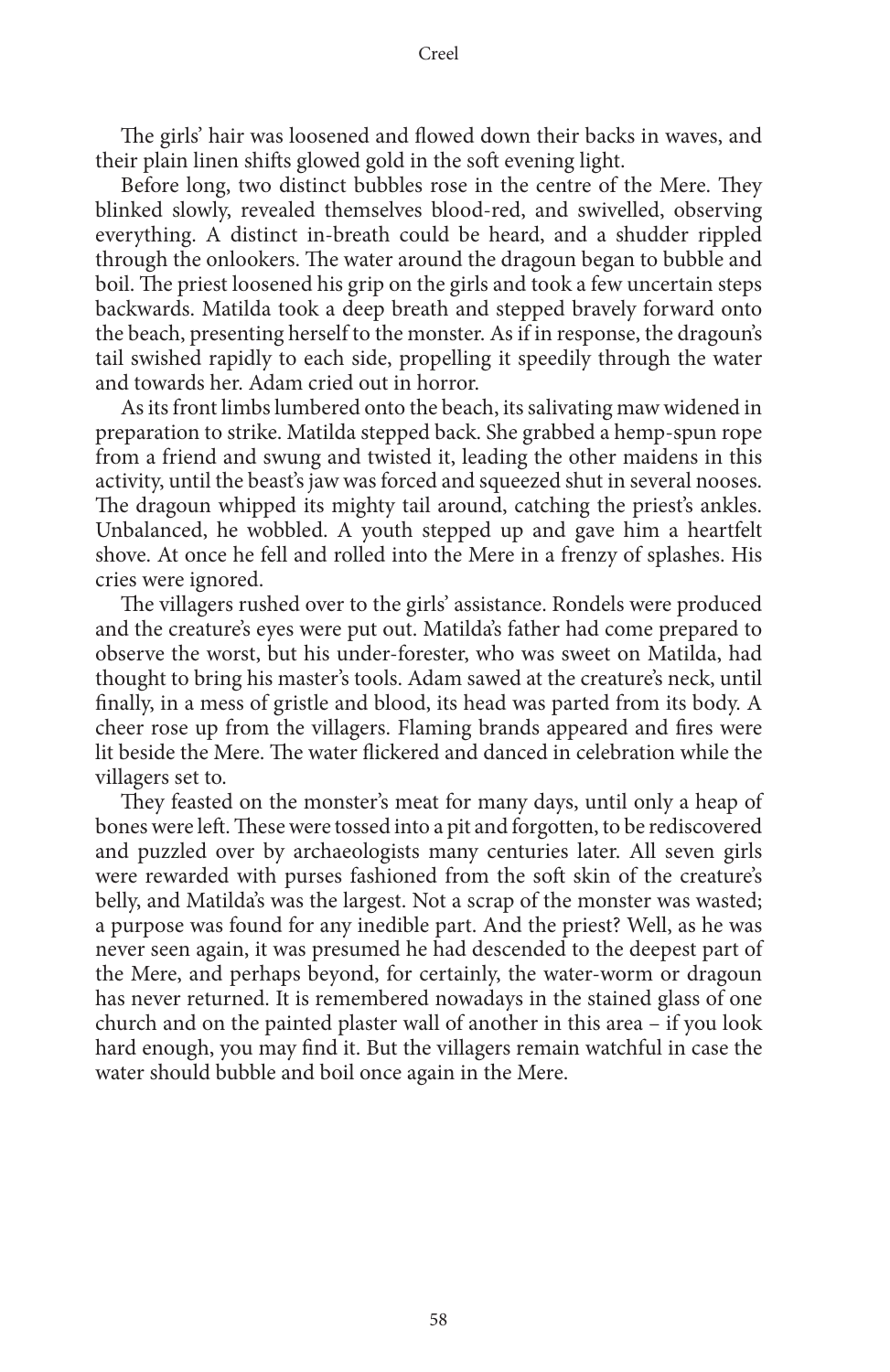# **Back garden - Bartholomew Close - 1987**

## *Oliver King*

When the grass had all been mown, in that summer, on that late afternoon, the overgrowth of half the lawn paraphrased and shorter shorn kissed and greened our running feet, pricking soft and unsurely sharp.

Mum and Dad remembered summer in photographs now losing colour: you and me, twinned and blurred by speed, ran ankle-deep in drifts of green. By chance they've saved us, in the between: what's lost keeps these frames apart.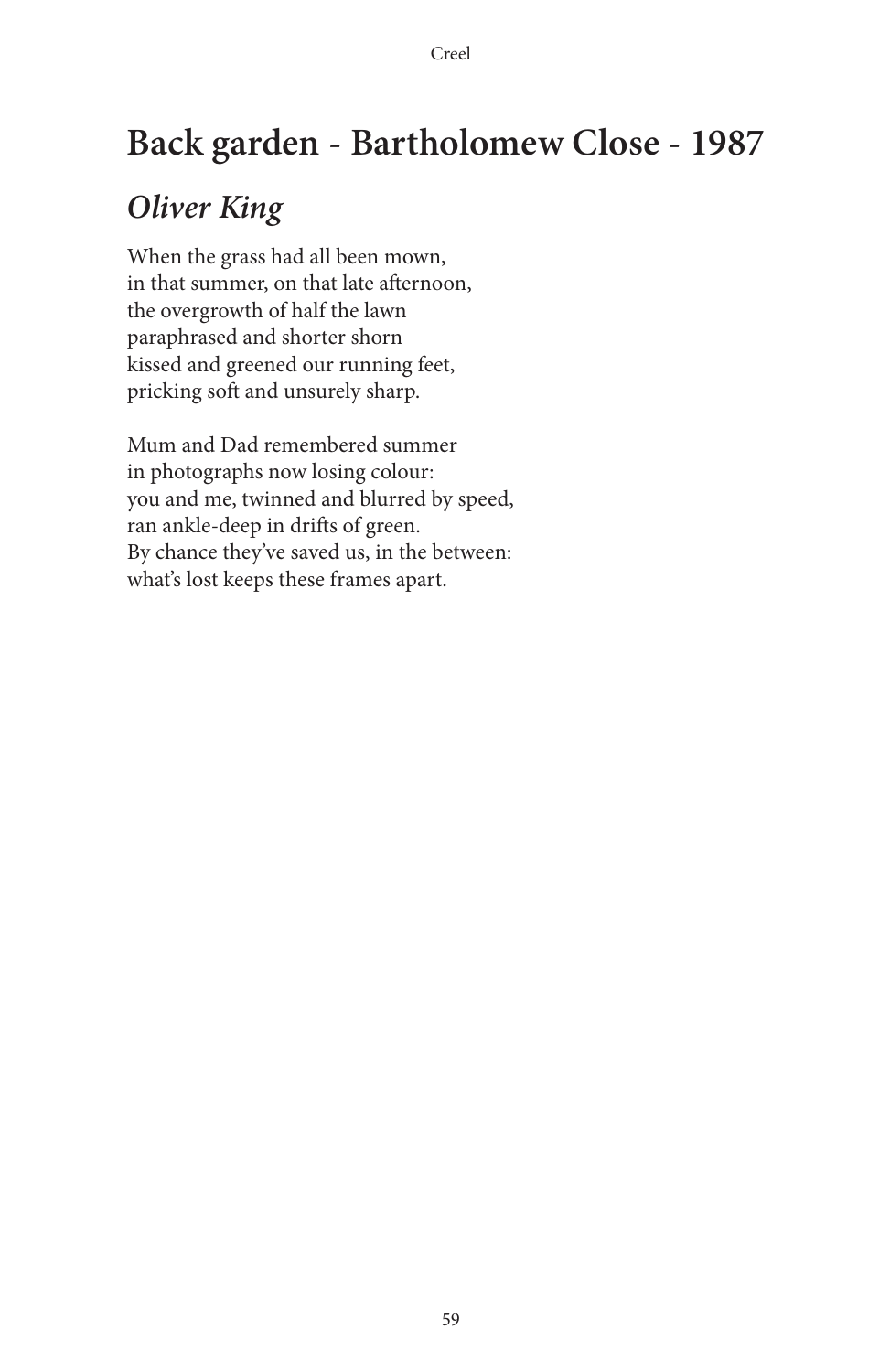## **Hungerwinter**

#### *Jeremy Solnick*

*'Whenever my turn comes to lust for the demolition of some city whose people may be favourites of yours, Do not hamper my fury!'*

*Homer, The Iliad, Book IV, trans. Robert Fitzgerald*

Before September 17th 1944 No-one went hungry in Arnhem. The Nederrijn Rolled past stuffed warehouses, on the promenade Smart waiters served their patrons schnapps It was a comfortable and prosperous place After the battle the enemy savaged the town Like a pack of hyenas, they tore it apart

'Away, away but where to' Confusion fills the battle broken city The Obersturmführer orders evacuation But what has he ordered and who must go? The leaders have gone into hiding or fled Old men of dubious worth try appeasement The resistance 'dive' into deep hiding places

Douwenga jerks awake to the sound of feet Furtively he pulls aside a ragged curtain Shadows shuffle northwards towards Apeldoorn Gray and bent, coats flapping in the Autumn wind Women, children and the old flee the city They wheel bicycles, push barrows or laden prams Crammed with belongings and food for a journey

He motions to his wife, they are prepared He has hidden everything precious in the cellar She wakes their two children They will go to her cousin's farm in Renkum It is not safe for him, he will follow after nightfall They hear the sound of marching feet Is it a patrol looking for slave labourers?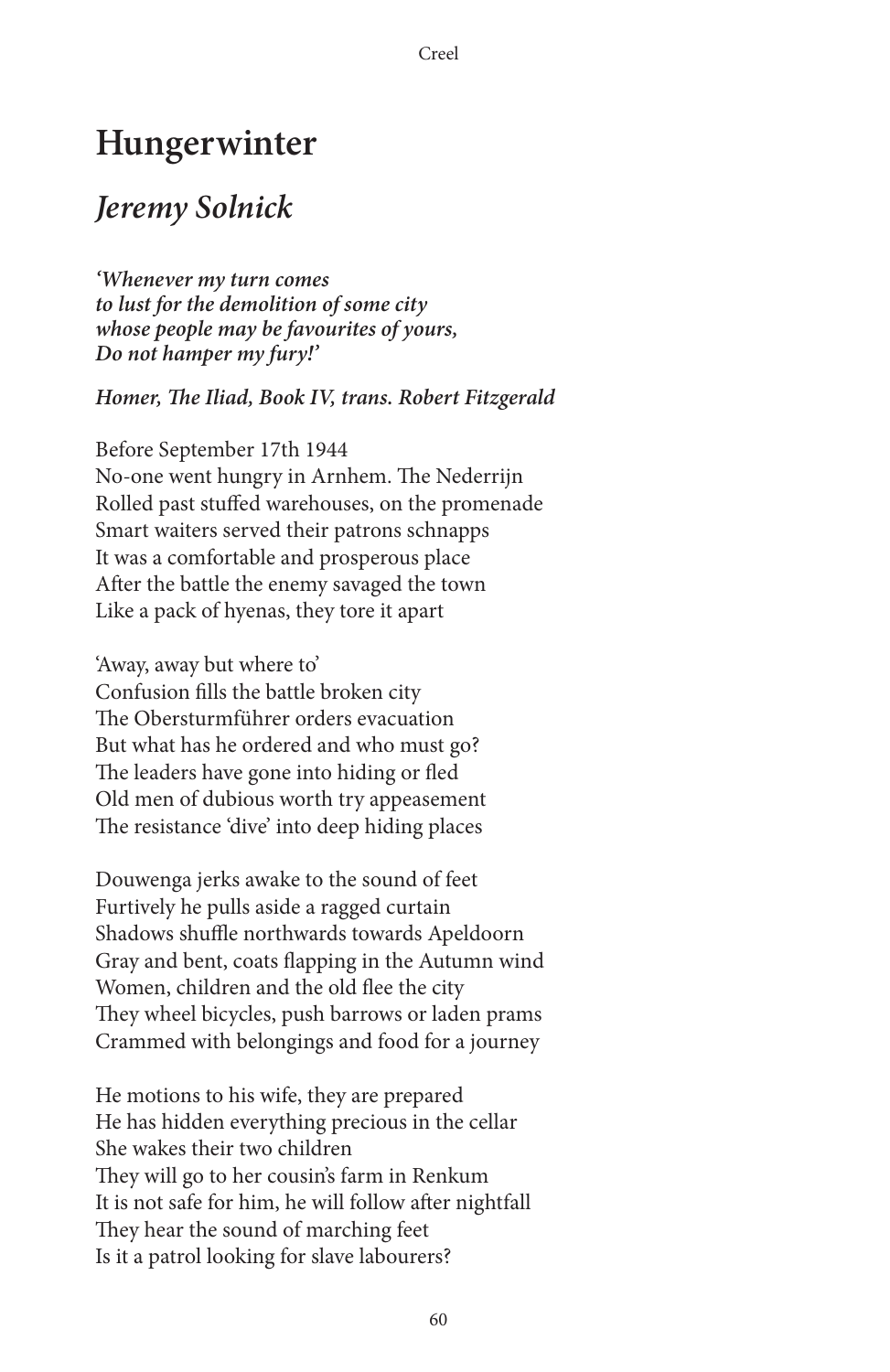The SS and the Greens have quotas to fulfil The factories and mines of the Reich are hungry They snatch men off the street or raid the houses He has a hiding place in the attic no-one knows It is a small cavity behind a wooden beam Boneless as an octopus he slithers in feet first He lies there for an hour until the coast is clear

Five broken puppets lie in the square Shot, and left to rot with all the rubbish Someone has stolen the woman's shoes He sees the doctor nose to the sky His thick moustache still neatly combed The gold chain that hung on his ample belly, gone He skirts the perimeter keeping out of sight

The shops are dark and boarded up from the baker's comes a sound and light He knocks, perhaps they have some bread Frantic bustle then the door opens a crack His friend Jan Kok peeps out and thrusts A freshly printed sheet at him. The BBC news It's death to print it and his children must eat

He makes the family bread from tulip bulbs Removes the onion skin and poisonous centre Grinds the bulbs to meal and mixes it with salt Then adds water and bakes a loaf that tastes of wet sawdust. It is a change from boiled beet They amuse each other by telling tales of feasts Imaginary repasts an empress might enjoy

Mrs van Ost looks at the sleeping girl Hannah, the daughter of her friend Julia Cohen Too innocent to face a savage world She has no children of her own Her husband has been taken by the enemy She decides to stay on in her house She cannot abandon her charge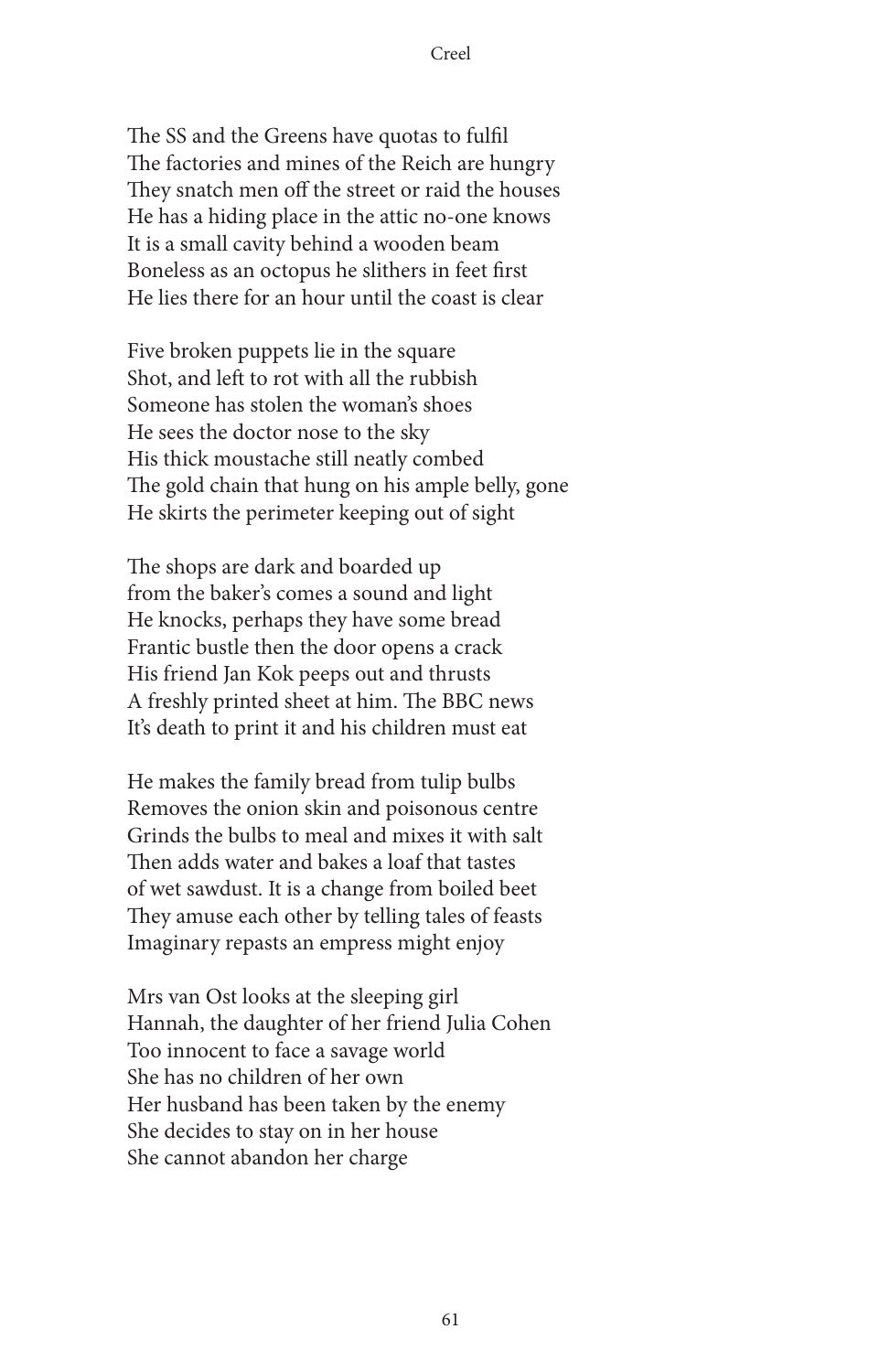Douwenga is out night foraging They have no food and little money He hears of a field where a potato crop Was harvested. It is a two hour walk He scrabbles in the heavy soil for an hour and finds ten tubers. Food for a week Going home he avoids the gentle moonlight

Christmas Eve

They all sleep in one bed for warmth His daughter's arm juts from the blankets Dry and brittle as the twigs on the rose bush They dine on beet cakes and four black market eggs In the crypt of the Church lie the bodies of the starved All wood goes for fuel. There is none for coffins

Mrs van Ost remembers a childhood outing Her cousin showed her a hidden pool. 'Here' He said, 'you can always find a trout to guddle' She finds the pool an hour before dawn And slides her hand into the icy water At first light she flips out a startled fish And laughs and laughs just like a girl

Suddenly it is over

The enemy's hands fall from their throats The Canadian army storms the bridges Friendly tanks rumble through the streets Shadows emerge from the houses Men ghost pale from months in hiding Women and children gaunt as winter trees

On May morning they return To their house on ravaged Apeldoorn street Douwenga stares, his wife bursts into tears It stands like a scarecrow after a bitter winter He rushes to the cellar. His hidey-hole is as he left it Crammed with all they held precious They laugh and whoop. They have survived.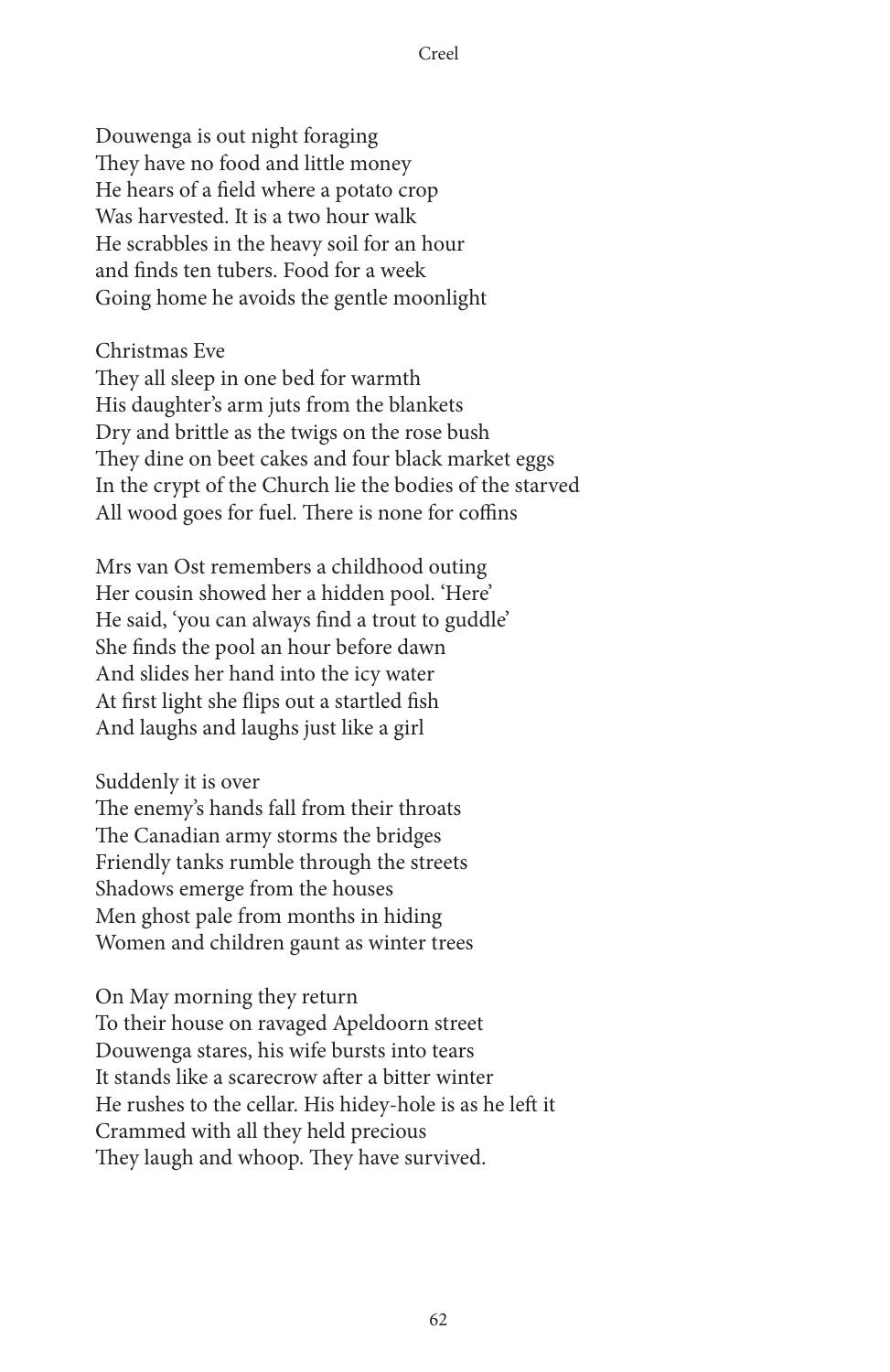His neighbour Mrs van Ost waves to him She leads a dark haired grass blade girl Who can barely walk. It is Hannah Cohen They carry a jacket with a yellow star on it Mrs van Ost cuts off the star with a knife Hannah pours fluid on it and strikes a match Whoof ! The star shrivels into black nothing

Douwenga stiffens at the sound of a jeep It has a large white leaf painted on it The jeep stops by Mrs van Ost. Canadian voices Burst over Douwenga like a summer storm Suddenly Douwenga weeps huge raindrops Two burly men offer Hannah a fresh orange They lift her, cobweb frail, high into the air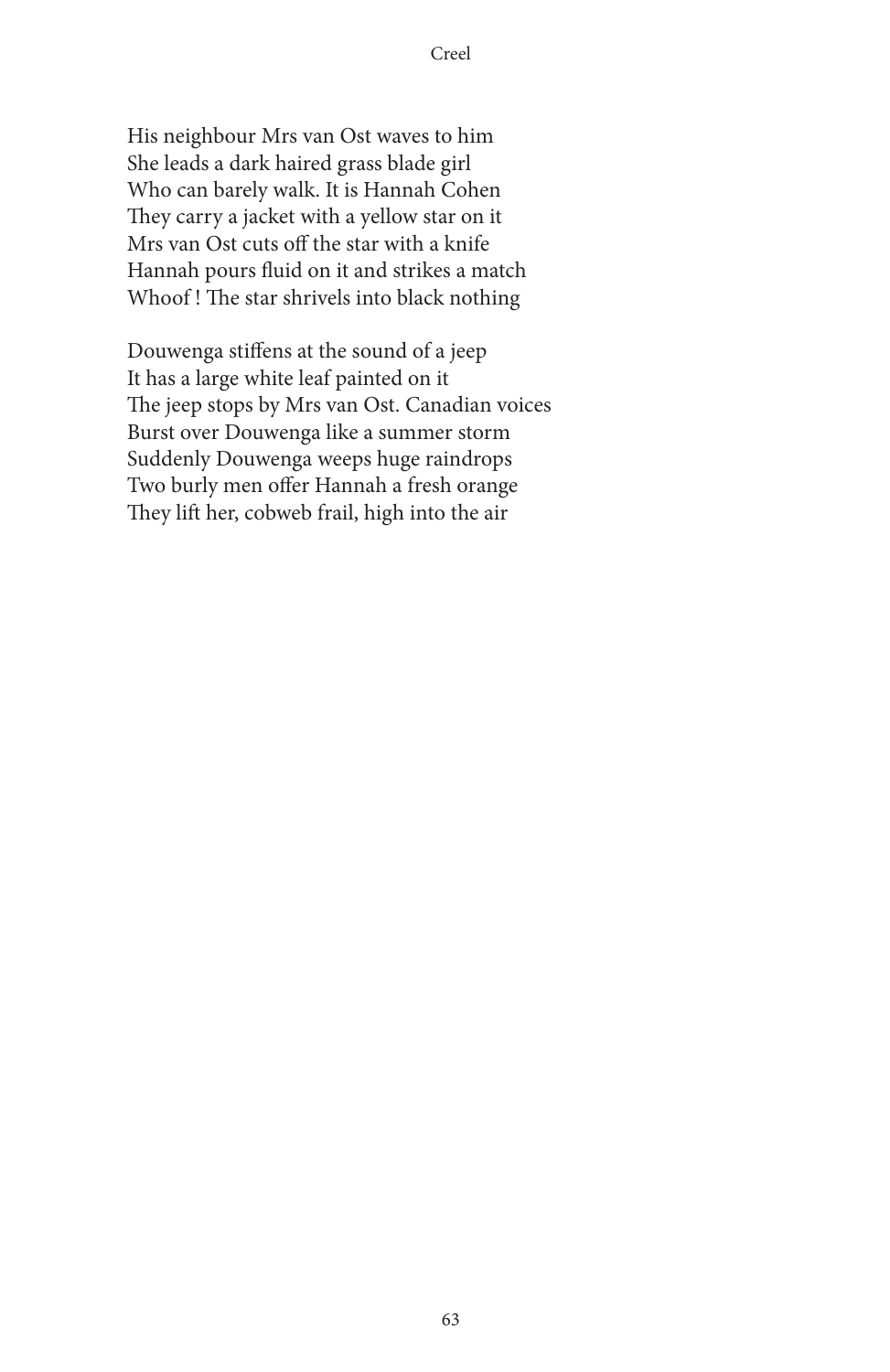## **Magpies**

## *Elaine Ewart*

In March, the nesters. Their proscribed skills, learnt in shimmying, scrambling boyhoods – the stretch of a bramble-scratched arm to seize the still-warm weight of perfection – now redeemed, in the name

of our need to know. They don't mind me here, sharing their lore. The hot search, the cold search, with stick, with bins, with extendible dentist's mirror. Nothing: until a magpie pair, twig-carrying,

lightening-tailed, draw us in lumbering pursuit: over fence, under wire, as their long fingers flex the sky. We pause, panting, jubilant. Our targets alight on a woven dome, crowning a high thorn tree.

Exultant with rattling chatter, the birds fetch and carry in plain view, their spread feather fans coquettish. 'You know, it's not true, that they steal.' I blush for past metaphors. With a flourish of blunt pencil stub,

a silt-nailed hand fills in the first Nest Record Card of the season. Possession is no longer the prize. We grin at the glossy, serious-beaked outlaws: between us, the sun-softened distance of spring.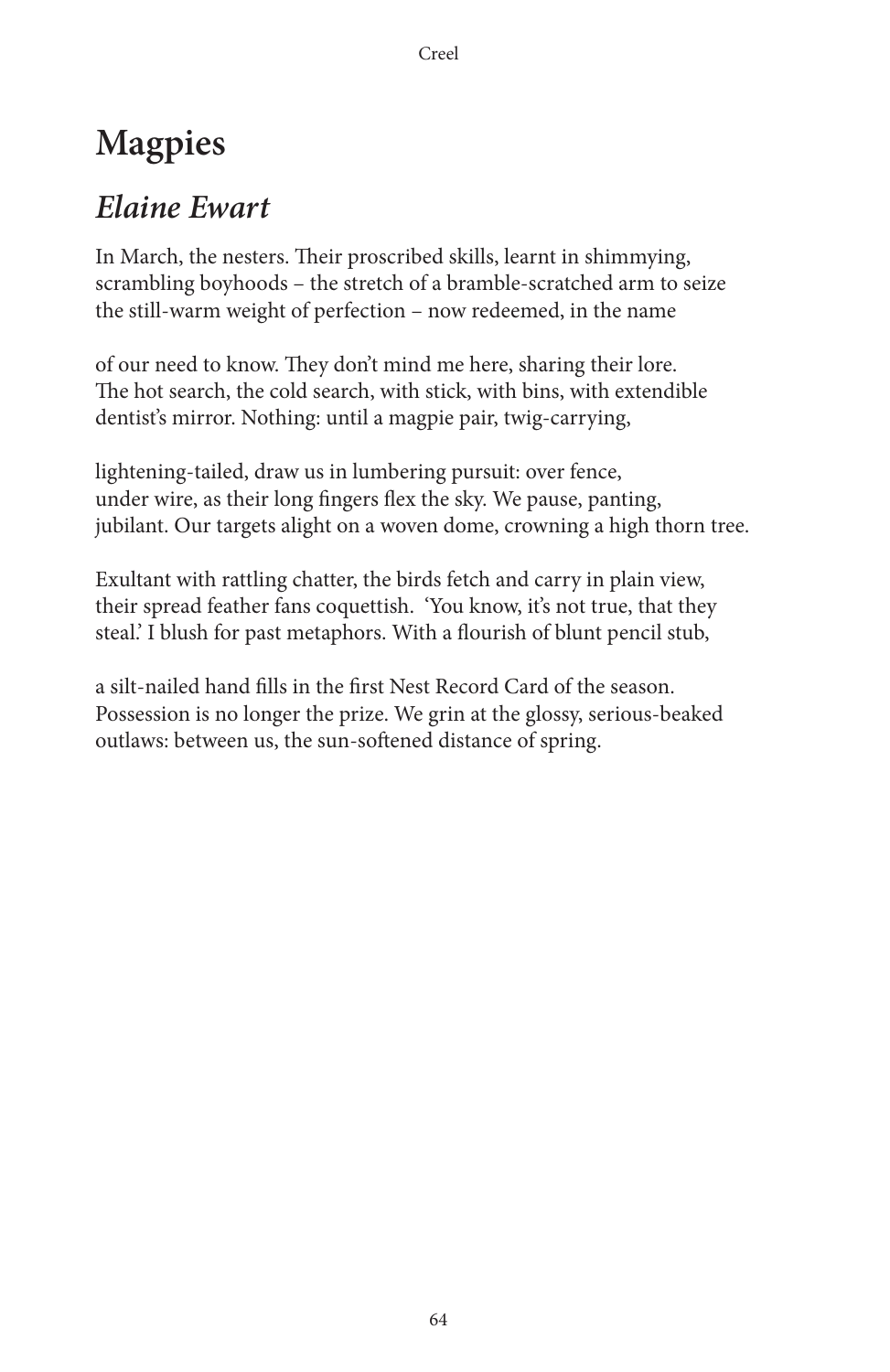## **An oath tae Agnes**

#### *Joshua Ross Grocott*

"Here's tae all those that I love; Here's tae all those that love me. And here's tae all those that love those that I love; And all those that love those that love me."\* Nan loved every one of us, Though she often made a fuss About the things we said or did… The tricks we played or mess we hid, The clothes we wore or clothes we tore, The beards we grew; or when we innocently Misconstrued instructions, on her shopping lists, About a certain magazine – Or Mr Sheen, or Windolene And Germolene Antiseptic Cream – And so the list goes on… Forgive me if I digress now; But I must also mention how our Nan would Pitch a hissy fit, when mess was left On any bit of kitchen surface, floor or table, Or in the lounge – and, if able, You always strived to clean it up post-haste; Before Nan's wrath would grace her face, And she'd threaten to grab the mythic strap And put you there, across her lap, To administer the phantasmal thrashing. But Granny never beat her grandson (me), Unless the belting was so severe That the memory fled away in fear – And now I can't remember… Though this I doubt, with precedent; Remembering every clout I took – Though it were written in a book – And every single thought of Gran says She was not that type of woman. For her, the threat was quite enough; So she could do the nicer stuff (Which is a grandparent's prerogative),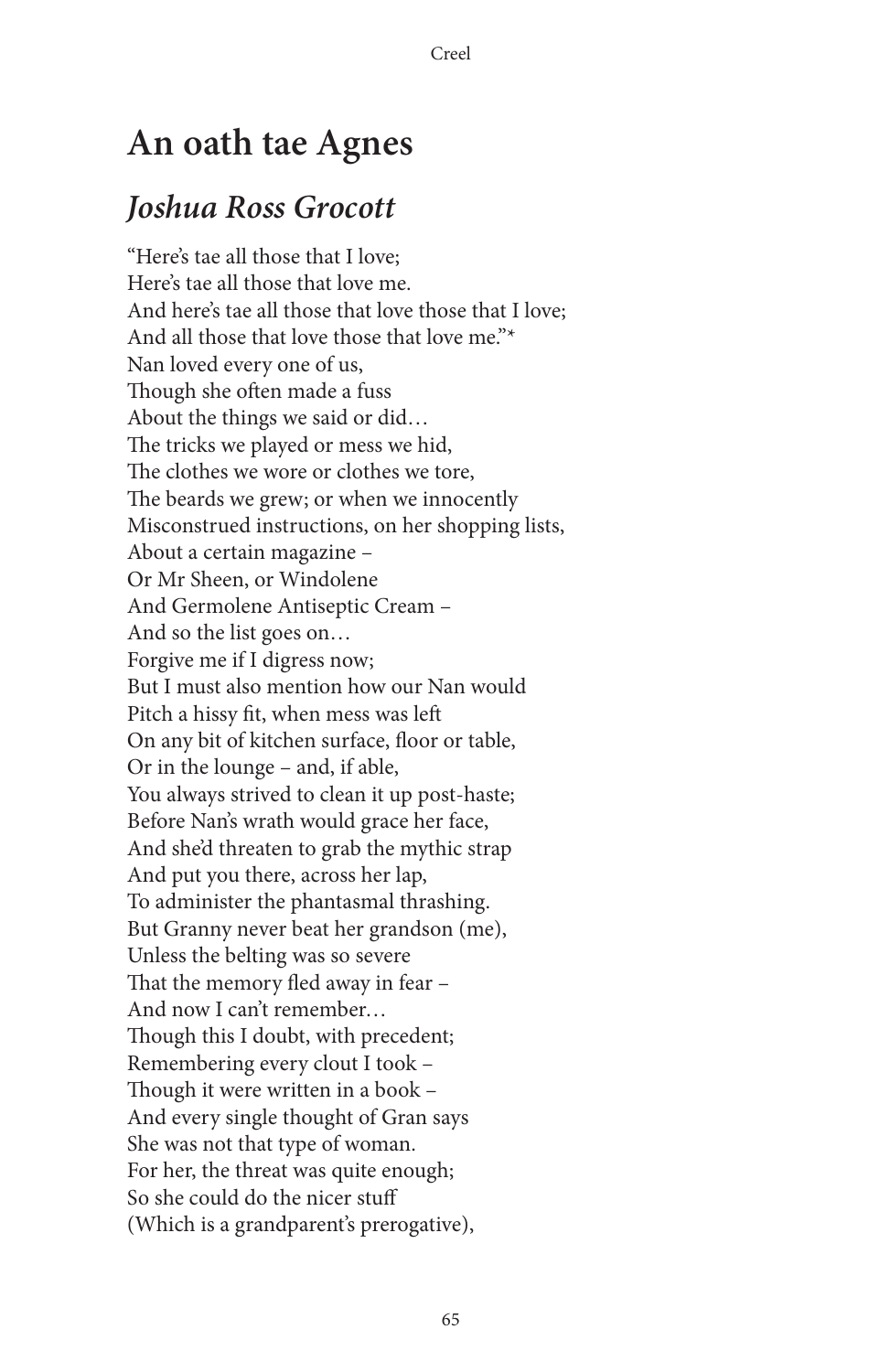And left other hands to chastise me – And I often deserved it (as many will agree). But Nan was like my surrogate Mum, And though she never struck my bum She made me what I am today – In many ways (for good or ill) – And though her passing is a bitter pill, I will take it as she taught me: With a glass of brown sugar, Hot water, lemon and whisky – A Scottish trick for keeping frisky –

"So here's tae the heath, the hill and the heather, The bonnet, the plaid, the kilt and the feather."\* Here's to Agnes, who from the Maidens hailed, And here's to family, who her to Essex trailed.

*\*Scottish folk proverb / drinking toast.*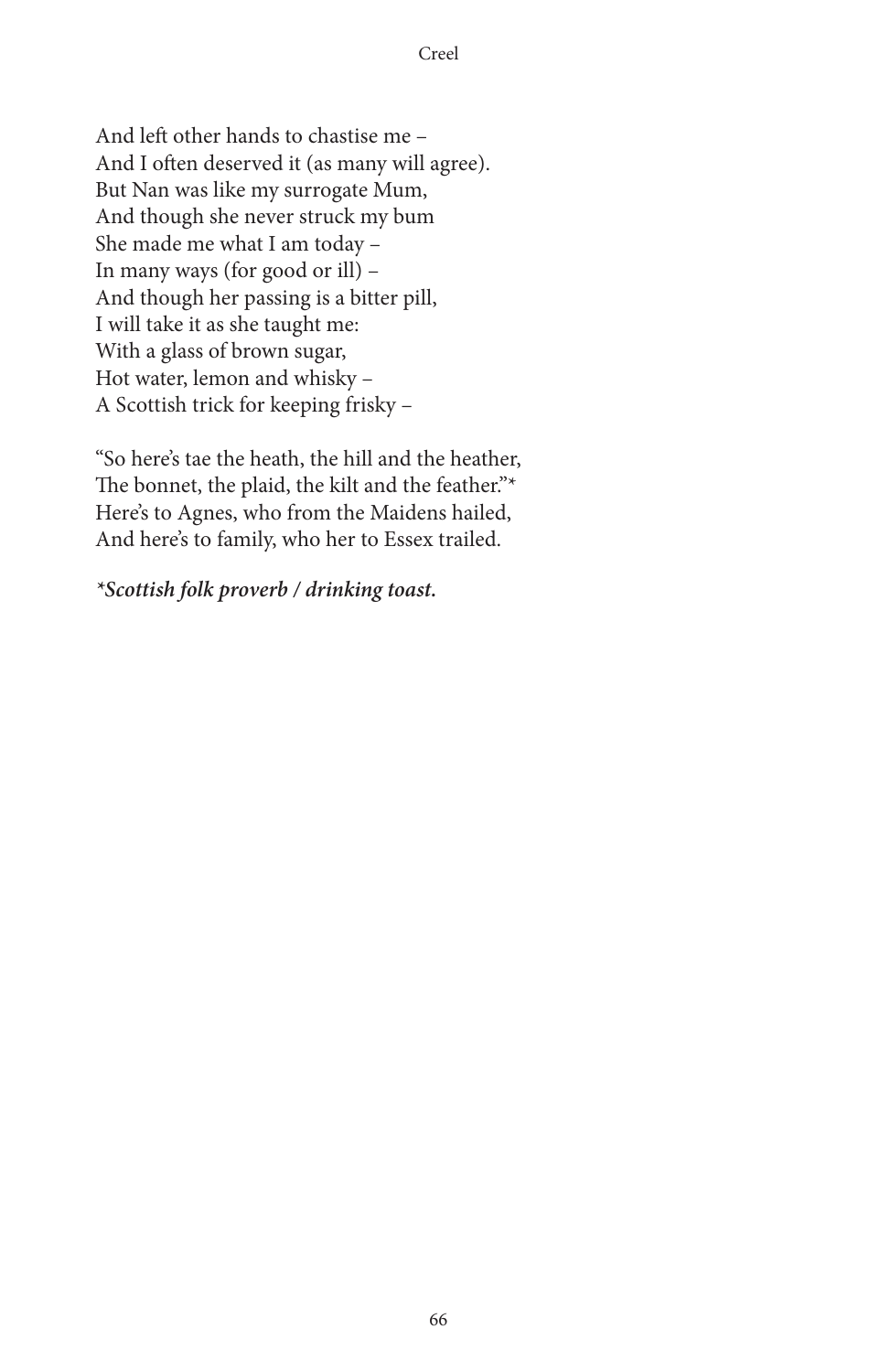# **The Polish Haikus**

### *Elaine Ewart*

#### *Jubilation*

Stilt-like, stepping through The ripe corn; black and white storks Fling back snapping heads.

### *Corpus Christi*

Her white hem brushes Rose petals; above, torches Smoke the scream of swifts.

#### *On Wielka Sowa*

Mountain heat; Two rocks Shelter in shade, wings outstretched, A speckled butterfly.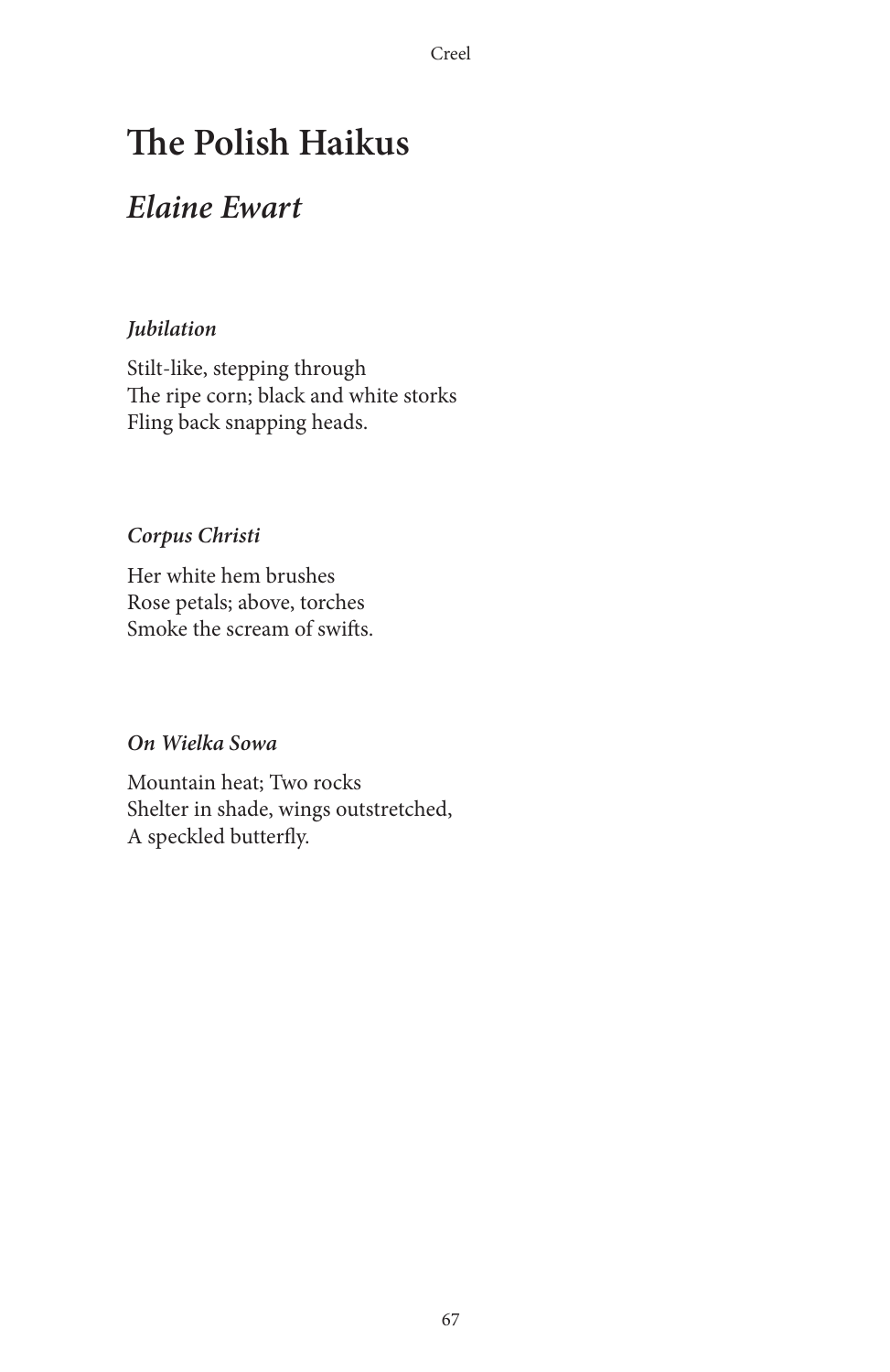#### Creel

## **Baba Yaga and the dream of bees: Part One**

### *Carole Webster*

In August Baba Yaga Sits warm and saturate In a patch of gold, she leans Against the black boarded shed.

She listens to the Cornishman's chickens At scratch In the sandy soil (Scrabble and peck, peck and scratch)

The hens settle their Umbered wings, they sing an Old crooning song That lyric of worms And yellow corn.

She idly reads The bee lines strung From grey hive to Scarlet Emperor flowers Flustered and rummaged

As the bees harvest Their pollen chords And their melody raises An enchanted Somnolent air.

Baba Yaga Is cast asleep In a waking dream She flies high and Turn-twists low then rests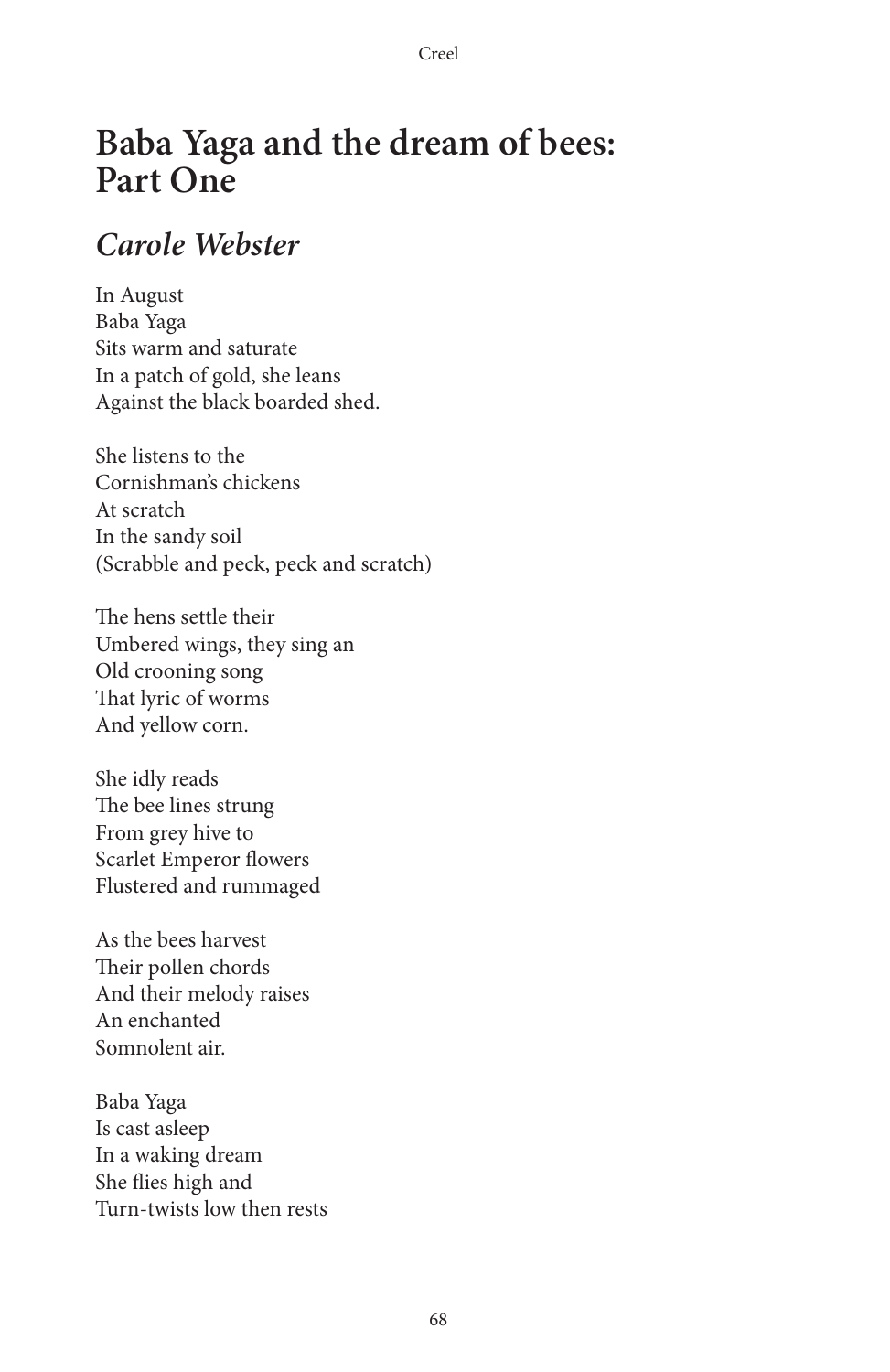On umber dust, She lies outstretched she wears That yellow dress, the bee dress The only one she owns She finds she is a bride (to bee).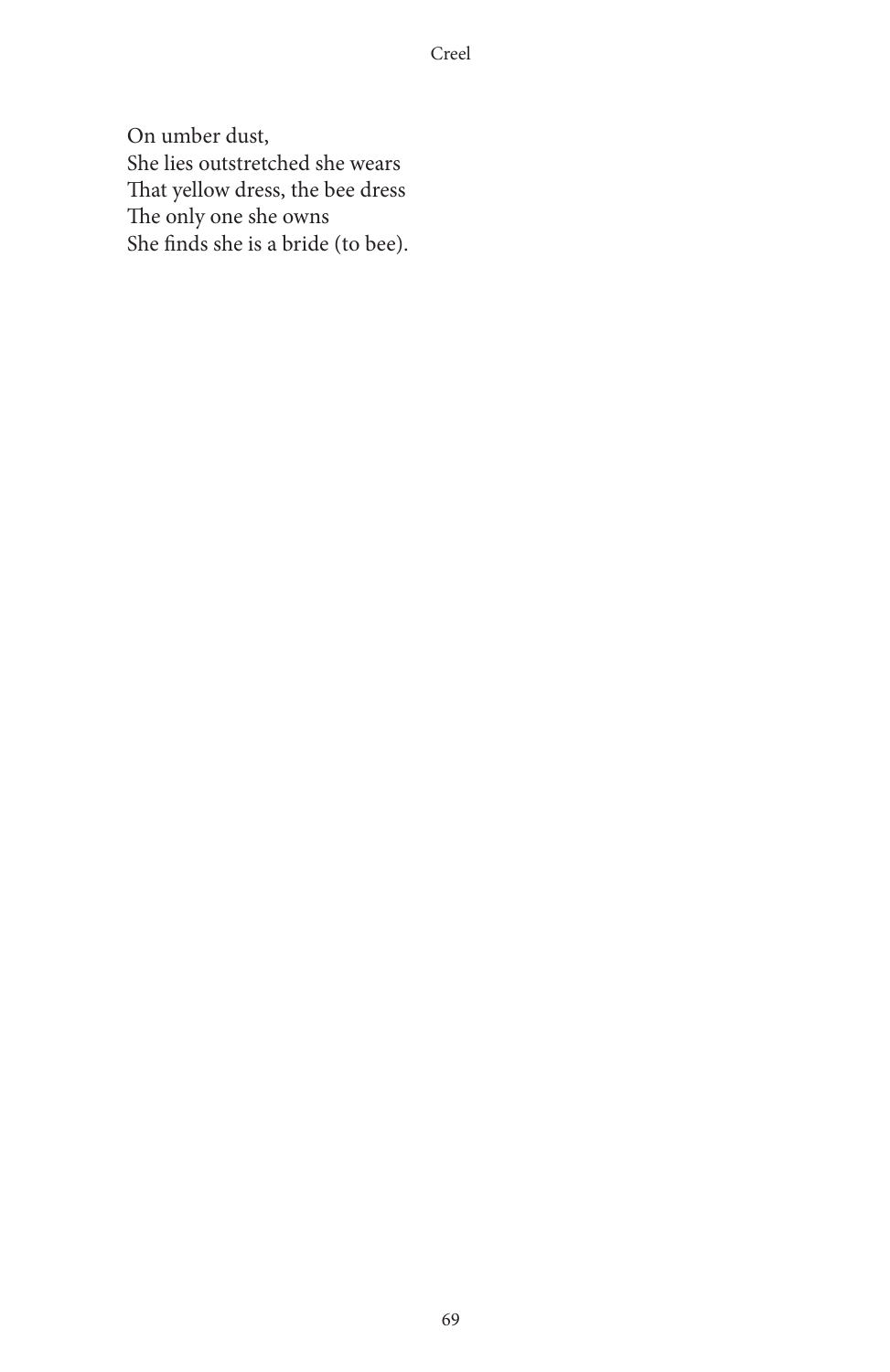## **Baba Yaga and the dream of a bee wedding: Part Two**

The yellow bee dress Holds the warmth Of saffron, amber and Paintbox ochre.

Perhaps darker Like the anthers of High altar Lilies.

Then a proboscis tip To her lips Uttering Unvoiced sweetness

And so The first bee flew To her breath Humming into

The shadow notch At the base of Her throat and feeling Has become the beat of wings

One bee To each eye And all she could see Was flight

But she is Nectar and hive heavy She wishes for Flimsy wings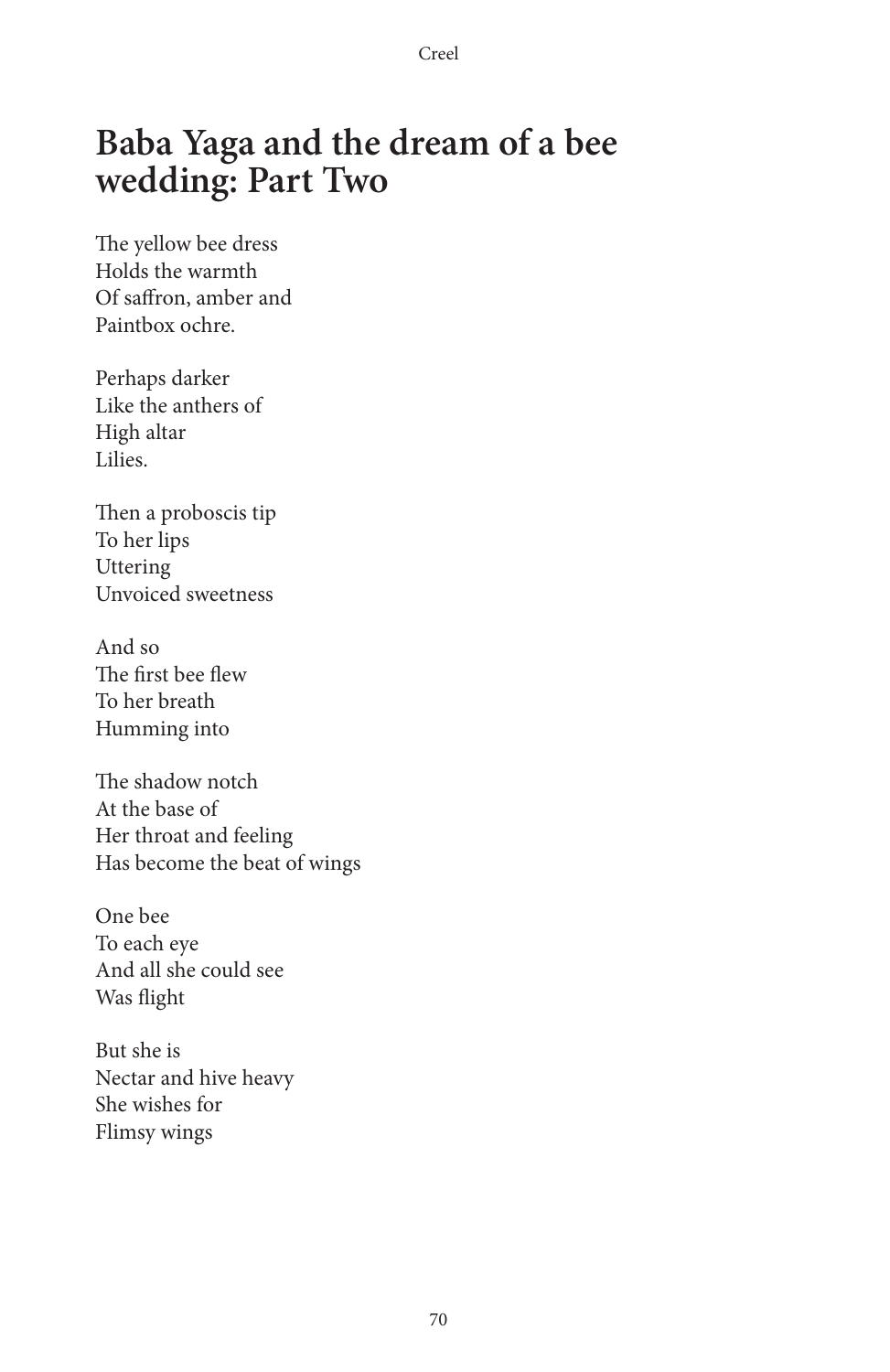#### Creel

A voile trailing To her knees, she is sheathed in The veiled cocoon Of a dream.

*(With thanks to Jayne)*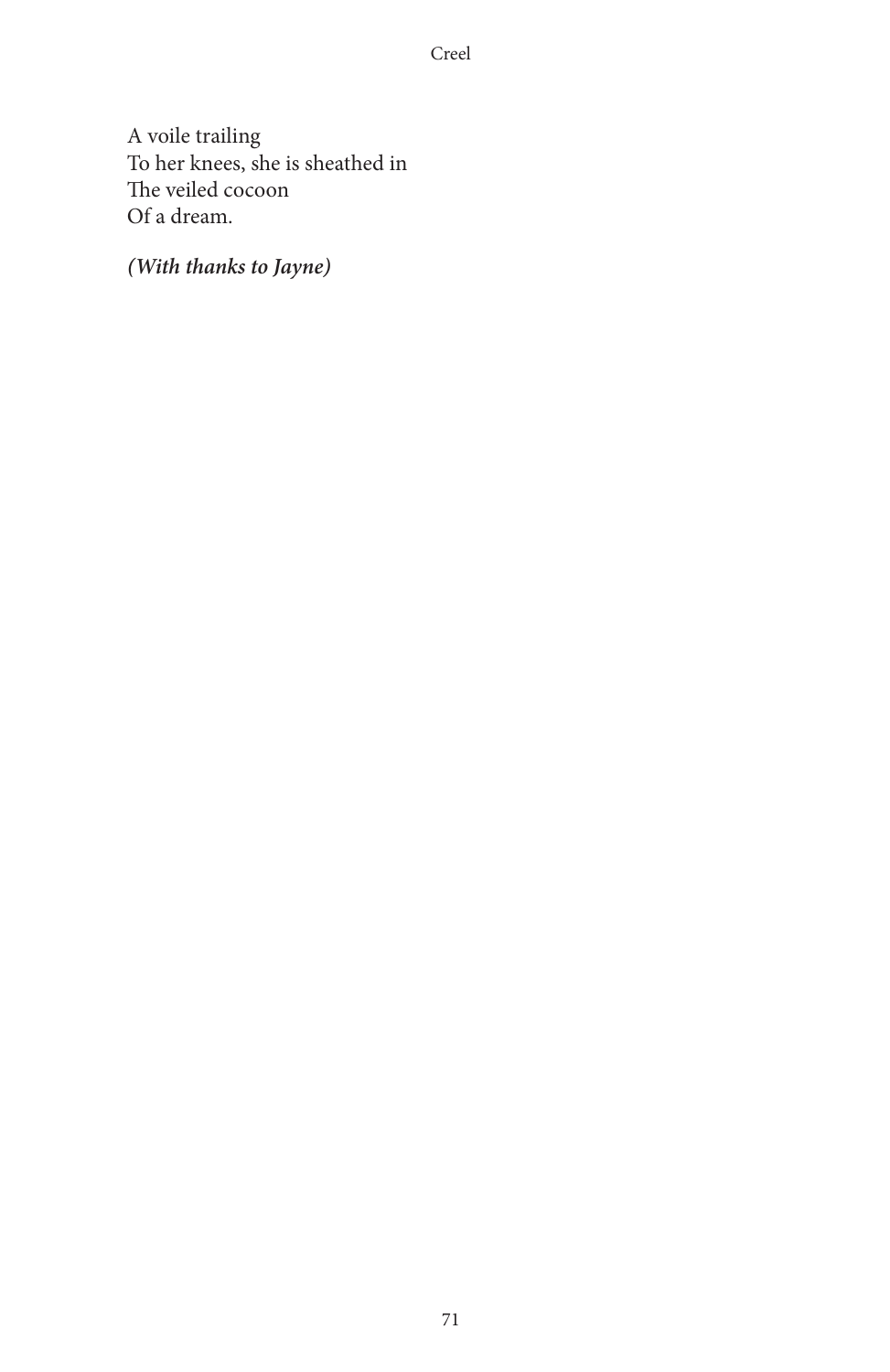# **About the Contributors**

*Heidi Bernhard-Bubb* is a writer with a background in journalism. She completed a Master's degree in Creative Writing at the University of Essex in 2015. She is working on a novel and lives in Suffolk with her family.

*Helen Chambers* is an MA Creative Writing student at the University of Essex, and a teacher. In 2014 she won the Hysteria Flash Fiction Award, and has had stories shortlisted in the South Wales Writers Competition and the SaveAs Writers Bigger Picture Award. She also enjoys listening to, and writing, radio drama. Her short play, *Revolution*, was performed at the University of Essex Homecoming Weekend in 2014. Email: helen.ch9@gmail.com

*Ellyn Coe* lives in Ipswich, Suffolk with her partner and two British Shorthair cats. She has a BA in Creative Writing (first class) from the University of Essex and an MA in Playwriting. She is now studying for a PhD in Theatre for Education and Social Change, focusing on addressing FGM in the UK.

*Simon Everett* is a poet currently studying for a Creative Writing PhD at the University of Essex, funded by the AHRC, after having completed his BA and MA degrees at the University of Kent. His poetry and translations have been anthologised and have appeared in magazines such as *Stand*.

*Joshua R. Grocott* completed both his BA and MA in Creative Writing at the University of Essex, and is now undertaking his PhD in the same thing at the same place. He's currently writing his second book and working as a freelance marketing consultant, copyediting when he has a spare moment, and learning how to properly master a chainsaw. *www.joshuagrocott.co.uk*

*Oliver King* has been writing for many years and early success was as a prize-winner in the 1996 WH Smith Young Writers' Competition. After that, he studied at UEA between 1999 and 2003, and gained a BA in English Literature with a minor in Creative Writing. He has completed a Creative Writing MA at Essex University and is currently pursuing a Creative Writing PhD, also at Essex, writing a novel about a war poet. Born and raised in Colchester, he now lives there with his wife and two children.

*Deborah Landes* is currently a PhD Student at the University of Essex. She completed her Master's degree in 2014, and since then has been working on a historical novel, which aims to explore the massacres in the Rhineland at the start of the first crusade. Her research interests arose out of a desire to explore her own cultural identity within a wider historical context of exile. In the last few years Deborah has been writing stories for a small indie game company, and has made occasional contributions to The Jewish News. She spends her free time running drama improvisation groups, and table-top role playing games.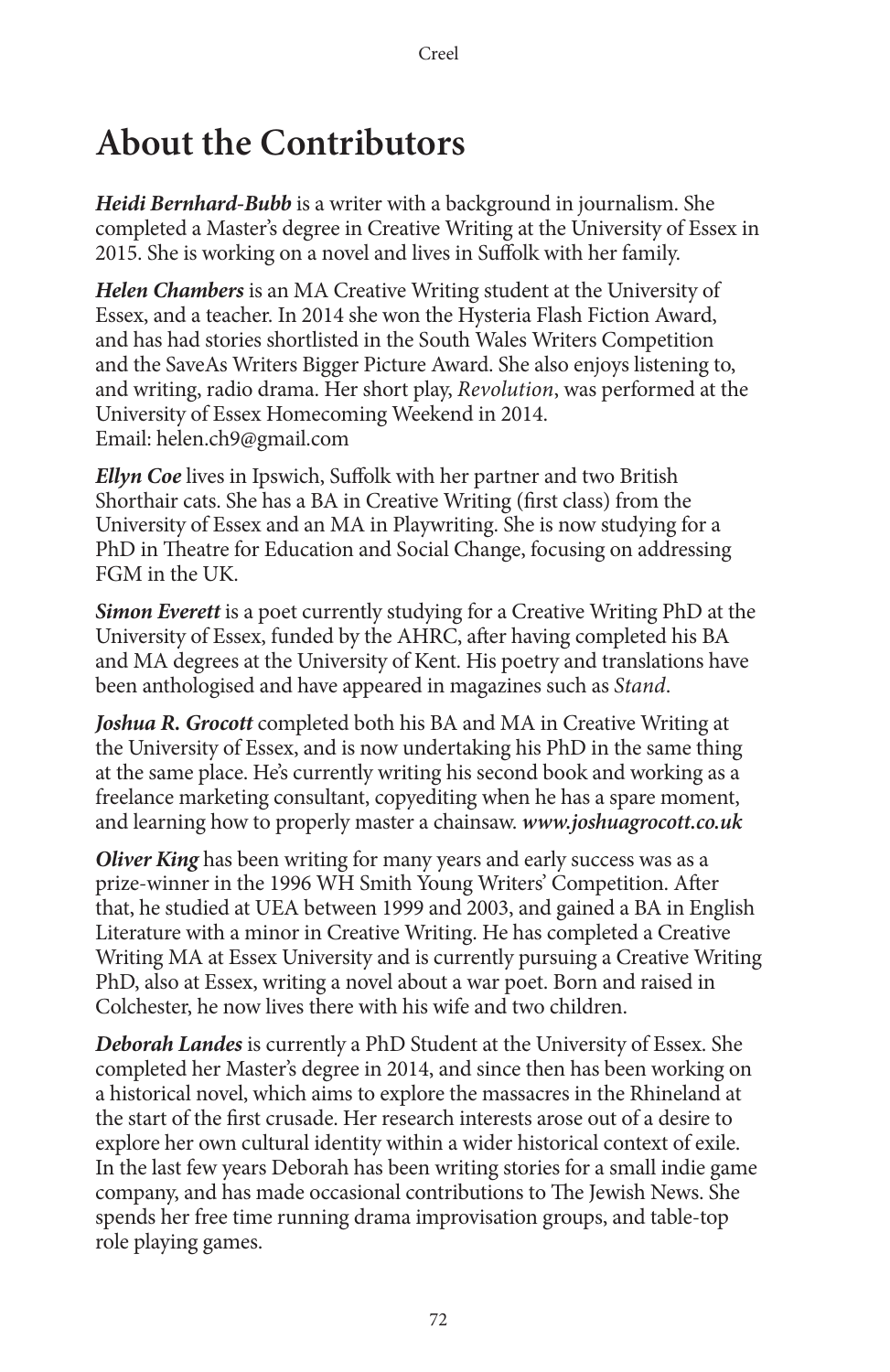*Angela McPherson* is a freelance writer, poet and e-book author. Since completing her MA, she has self-published under the pen name Verity Short. *Norah and Emma* is a historical biography about Norah Dacre Fox, suffragette and General Secretary of the WSPU. Her novel, *The Alice Band*, delves into the experiences of a group of ex-pats. She is currently editing her third novel, *Belldeep Acres*, to be published shortly. She has two other ongoing projects, one a childhood memoir of growing up in Africa, the other an account of a summer spent sailing the Mediterranean from Malta to the Peloponnese.

*Ben Shillito* is a screenwriter and film producer from Essex. He has recently been writing films and poems, and smoking too much. *Rejected* was written after his scabrous satire on literary scholarship, *Jane Ossuary* was rejected by CREEL on the grounds that it was mean-spirited and borderline pornographic.

*Gabriela Silva Rivero* was born in Mexico City in 1985. She completed her MA Creative Writing in 2012 and is currently undertaking a PhD in the same subject at the University of Essex. Her short stories have appeared in *Revista Cuadrivio*, *Brother Pig*, and other online magazines. Her first novel, *Los doce sellos*, was published in Mexico City in 2010.

*Jeremy Solnick* grew up in South Africa. He emigrated to England in 1974 and spent many years practicing as a solicitor. In 2007 he retired and started a BA Honours degree at Birkbeck. He completed an MA (Creative Writing) in 2013 at Essex and is now researching and writing for his PhD. Jeremy is interested in historically based narrative poetry and myth, and tries to find ways of adapting storytelling techniques to the imaginative retelling and interpretation of contemporary events.

*Lin Su* is a PhD candidate in the Department of Literature, Film and Theatre Studies at the University of Essex. Her PhD project, fully funded by China Scholarship Council, problematizes the representation of national place and space in modernist poetry, with a specific focus on T. S. Eliot, William Carlos Williams and Marianne Moore.

*Ian Tucker* was born in Suffolk. He studied English at Roehampton, and went on to an MA in Literary Translation at Essex. Having subsequently lived in Japan, and more recently Granada, Spain, he currently lives in Wivenhoe and is nearing completion of a PhD in Creative Writing – an undertaking which has resulted in a project titled *Sunnyland*, a novel that sets out to explore the theme of "return", disembodied or otherwise.

*Carole Webster* is a part time Creative Writing PhD student in LiFTS, writing a collection of poetry with the working title of *The Humdrum Conundrum*. The poetry is informed by an interest in the visual arts and experimentation with drawing and painting as an aid to writing through close attention and observation.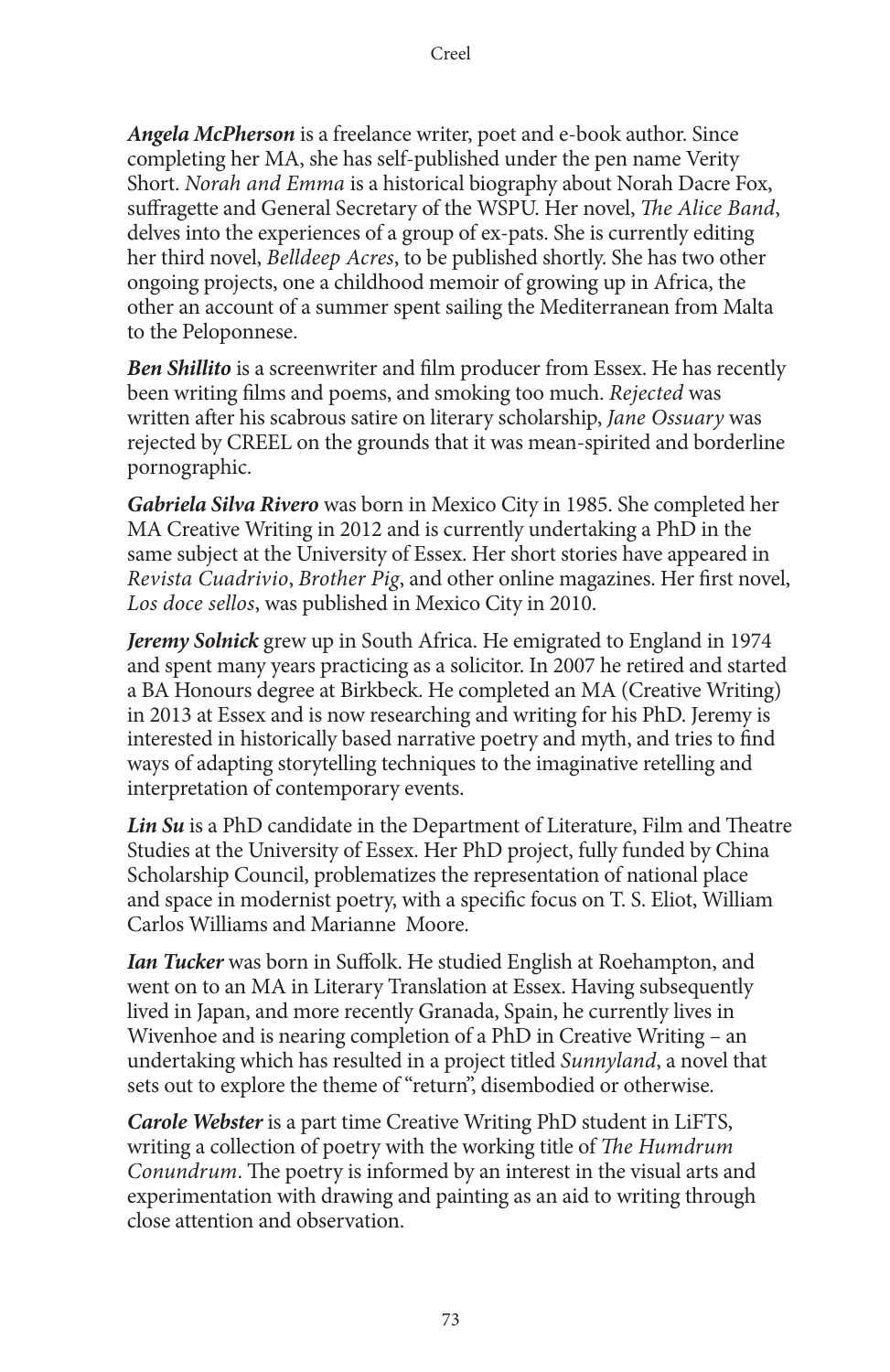# **Editors**

*Elaine Ewart* is in the first year of PhD study, sponsored by a University of Essex Silberrad Scholarship. Her thesis, *Heligoland: a literary ecology*, is a creative non-fiction piece about the North Sea islands of Heligoland. In 2015 she won second prize in the New Welsh Writing Awards, and was shortlisted for the international Resurgence Ecopoetry Prize. Elaine is a practicing poet of place, having held the office of Fenland Poet Laureate in 2012. She has been commissioned to write for the Future Floodlands performance at Peterborough Green Festival 2016.

#### *Blog: flightfeather.wordpress.com Twitter @EwartElaine*

*Penny Simpson* is a recipient of an AHRC/CHASE PhD studentship. Her practice-based research draws on her background as a journalist, working with organisations such as the BBC and British Council. She has an MA in the Theory and Practice of Human Rights and her publications include two novels and a collection of short stories. Her short fiction has also been anthologized by Bloomsbury, Virago and Dalkey Archive Press. In 2015 she was shortlisted for The Novella Award and the Bristol Short Story Prize.

*Marieke Sjerps* is a third year Creative Writing PhD student at the University of Essex. Her research interests include existential philosophy, mythology, science fiction, and chivalric romance. Her thesis will consist of a science fiction novel, titled *The Leap*, which draws on the works of Socrates, Kierkegaard and Nietzsche. She is currently working as a graduate teaching assistant.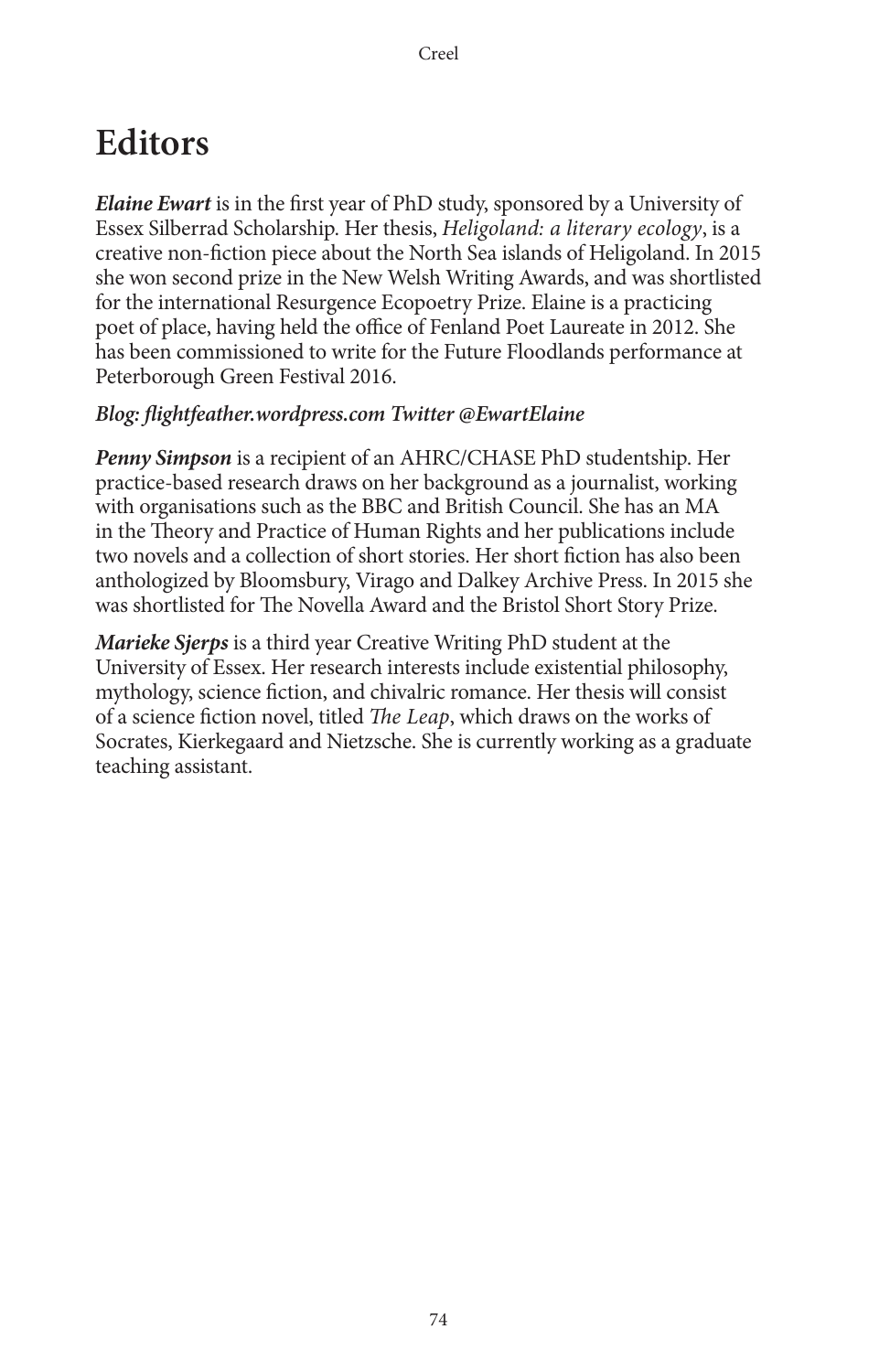# **Acknowledgements**

The editorial team would like to thank the following for their assistance in helping produce CREEL 2: Sue Finn and Laurie Bussis at the Wivenhoe Bookshop, John Wallett, designer, James Dodds, cover image, Kitty Reford, Colchester Institute; and at the Department of Literature, Film and Theatre Studies at the University of Essex: Phil Terry, Director of the Centre for Creative Writing and Head of LiFTS, and from the Administration team: Jane Thorp, Emma New and Daniela Wachsening.

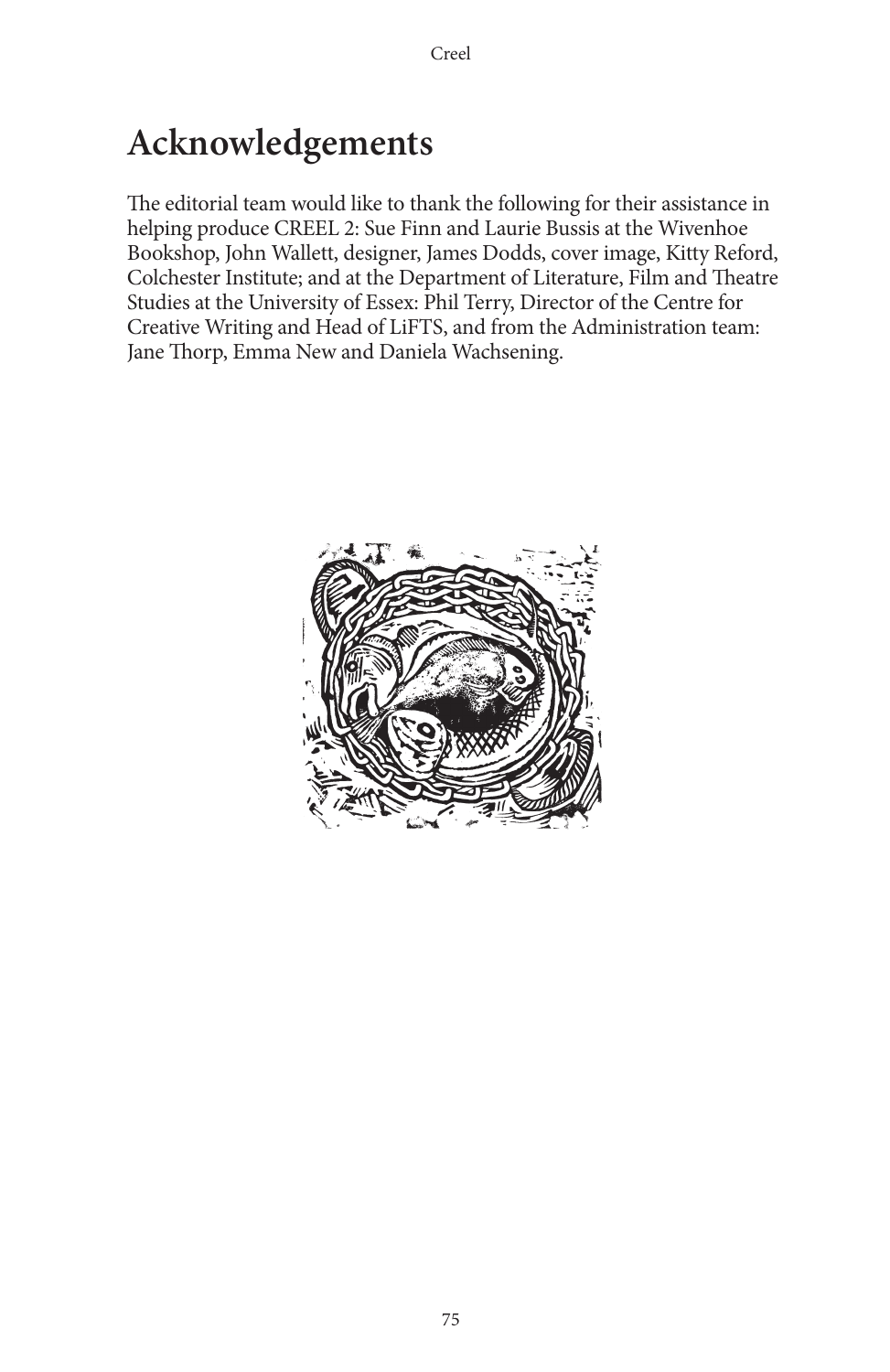#### Creel